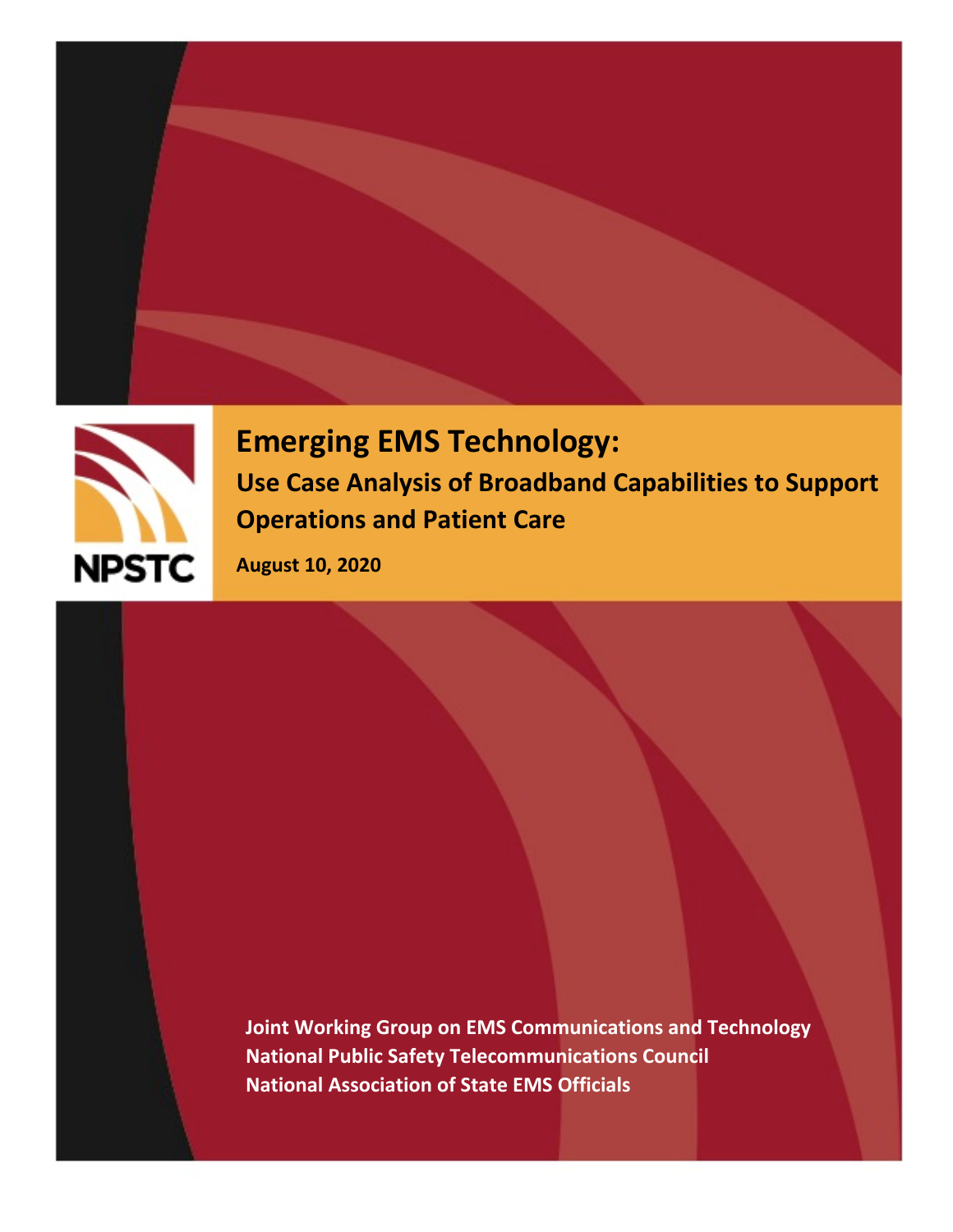# **Table of Contents**

# **Contents**

| 1.  |  |  |  |  |  |
|-----|--|--|--|--|--|
| 2.  |  |  |  |  |  |
| 3.  |  |  |  |  |  |
| 4.  |  |  |  |  |  |
| 4.1 |  |  |  |  |  |
| 4.2 |  |  |  |  |  |
| 4.3 |  |  |  |  |  |
| 4.4 |  |  |  |  |  |
| 5.0 |  |  |  |  |  |
| 6.0 |  |  |  |  |  |
| 7.0 |  |  |  |  |  |
|     |  |  |  |  |  |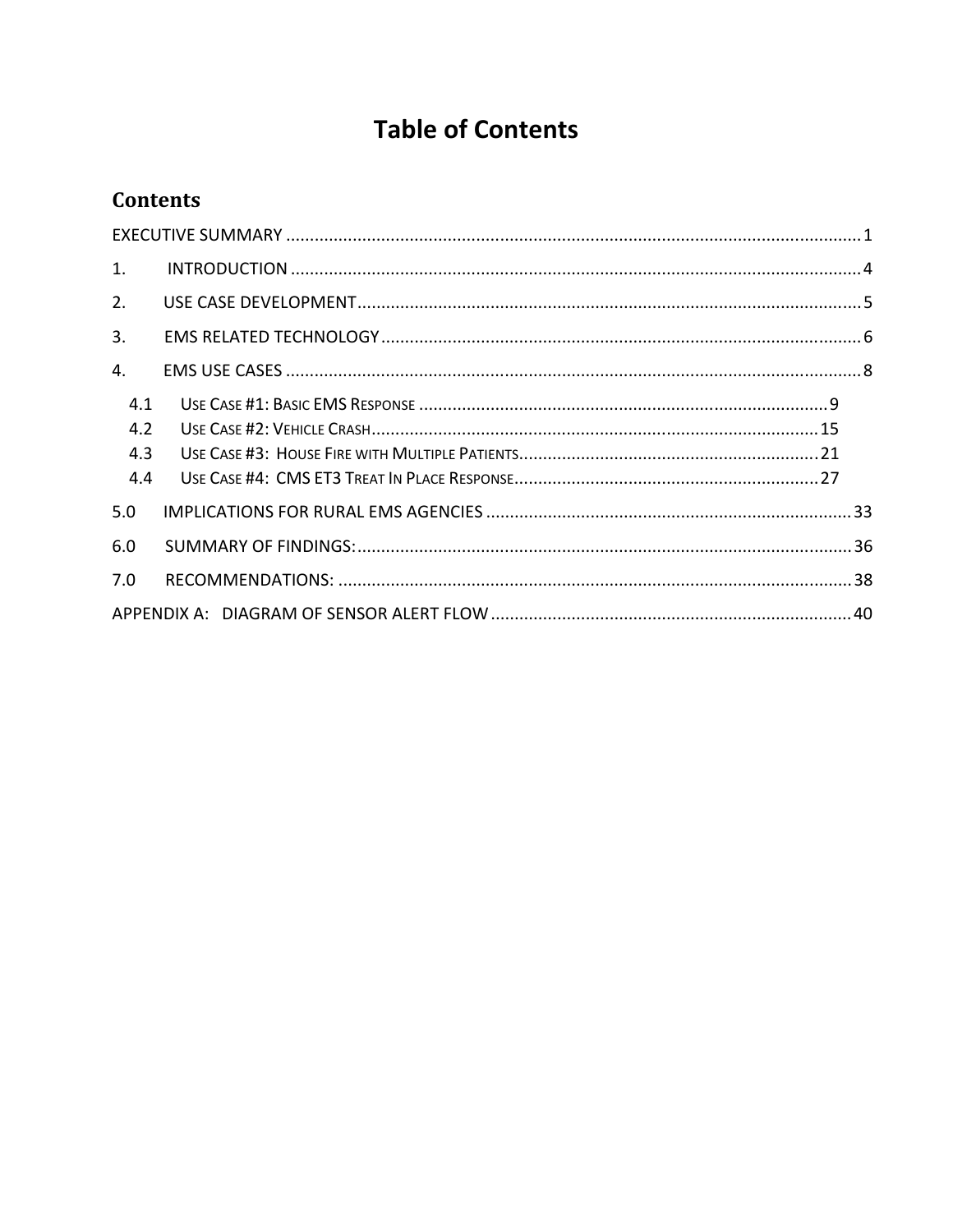# Executive Summary

It has been 8 years since Congress passed legislation authorizing the creation of FirstNet and funding the buildout of a nationwide, high‐speed, prioritized data network designed for first responders. Today, the FirstNet public safety broadband network is a reality and is in daily use by law enforcement, fire rescue and EMS agencies across the U.S. For the first time, EMS agencies have access to a reliable data network that will support a multitude of applications and services.

These public safety centric applications and services are demonstrating their value as they allow field personnel to access critical information that was previously only available in the Emergency Communications Center. The 9-1-1 system is also going through a similar evolution as it transitions to an Internet-Protocol (IP) environment that will support an entire suite of new capabilities and features, including live video communication with the caller and receipt of patient sensor data.

The Joint EMS Communications and Technology Working Group brought together subject matter experts to examine the emerging role of advanced technology and its impact on EMS. The Working Group identified multiple ways in which technology may enhance both operational efficiency and the delivery of patient care. However, a closer examination revealed dozens of issues which must be addressed before any given technology solution would be fully functional.

Working Group members found both significant benefits and challenges in the following areas:

# **Detection of Medical Emergencies:**

EMS agencies must adapt to manage the receipt of sensor‐based alerts that automatically detect a medical emergency. In addition to consumer type devices, like the Apple4 Watch, other sophisticated devices are being deployed by hospitals and home health care agencies to monitor patients. Sensor based alerts, which may indicate that the patient has fallen and is not moving or that the patient is experiencing a life‐threatening heart arrhythmia, must be reliable and provide actionable information to EMS agencies.

### **Activation of the EMS System:**

The EMS agency Emergency Communications Center will need new technology solutions to receive data alerts and to manage new methods of interacting with 9‐1‐1 callers. The rapid availability of more clinical information and live video data will dramatically change the way EMS calls are classified and the way in which prehospital medical care is delivered.

### **EMS Response:**

New applications are being developed to optimize how EMS responds to the incident, including

### **Emerging EMS Technology**  Page 1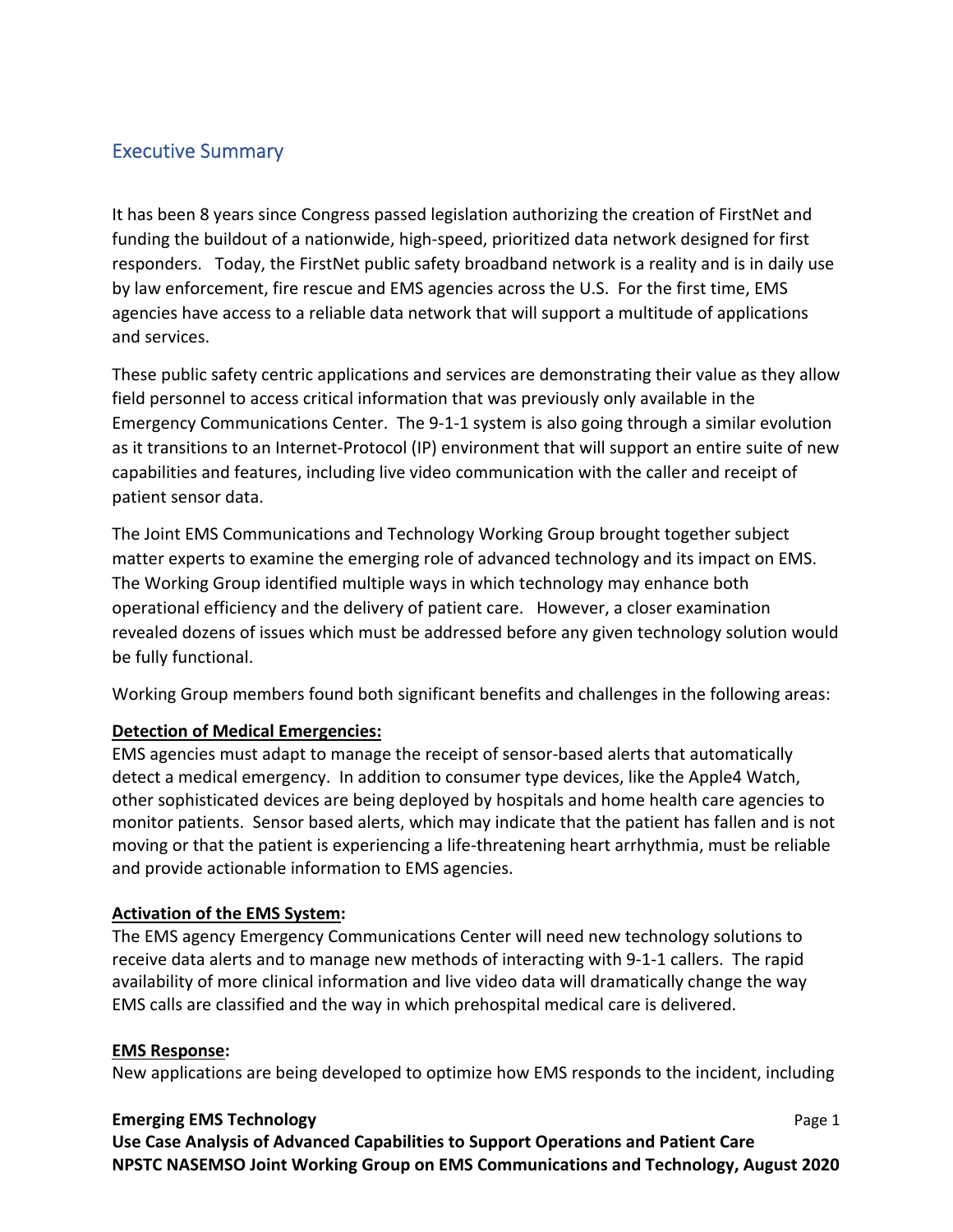better unit selection and routing decisions made possible by aggregation of external datasets. Unmanned Aerial Systems (UAS, also known as "drones") may also play a pivotal role by providing rapid situational awareness at the incident scene, including sensor and imagery data prior to the arrival of any first responder. UAS may also be used to help locate patients, deliver AED's and epi pens, and transport MCI supplies to the scene of a major incident.

# **Patient Care and Scene Management:**

Patient care may be enhanced by the ability of EMS personnel to remotely access patient care records from remote databases. This would allow personnel to view the patient's last 12 lead EKG performed in their physician's office or access a list of current medications and drug allergies. Voice Activated EMS Assistants, like Amazon's Alexa, could transcribe the patient care report based on the conversation of the EMS crew. These devices could also provide guidance on medication dosages, assist with treatment protocol compliance, automatically transmit patient care information to the selected hospital, and answer questions regarding the closest available Emergency Department. The expanding adoption of communications apps and services is allowing field personnel to transmit voice and data to emergency departments while also allowing them to generate medical alerts for trauma, stroke, STEMI, and sepsis which automatically notify specialized clinical teams.

# **Patient Transport:**

Patient destination decisions may be enhanced through data aggregation and analysis which could identify that most appropriate receiving facility (based on patient type, based on selection of in‐network provider, based on identification of the "most available" emergency department). Artificial Intelligence solutions can be queried by EMS personnel and will provide answers based on an analysis of real time data (e.g., "what is the closest Emergency Department that has less than three EMS units waiting for patient offload for a stable medical patient?) Emergency Departments would benefit from real time data dashboards showing inbound EMS units, with display of patient severity, vital sign alerts and ETAs.

More study is needed to determine what EMS patient care data and telemetry should be transmitted to the Emergency Department, to determine who the actual custodian is for the data, and to determine which data enters the Emergency Department patient record.

# **Data Management:**

New technology solutions bring not only potential benefits for EMS agencies, but also large volumes of data that must be managed. EMS agencies should collaborate on a regionwide basis to avoid implementation of multiple, disparate applications. Multiple applications create a burden on Emergency Departments who may need to monitor several screens for the same data, but which originate from different EMS providers. Aggregation of non‐standardized data is complex and negatively impacts the sharing of that data with other users.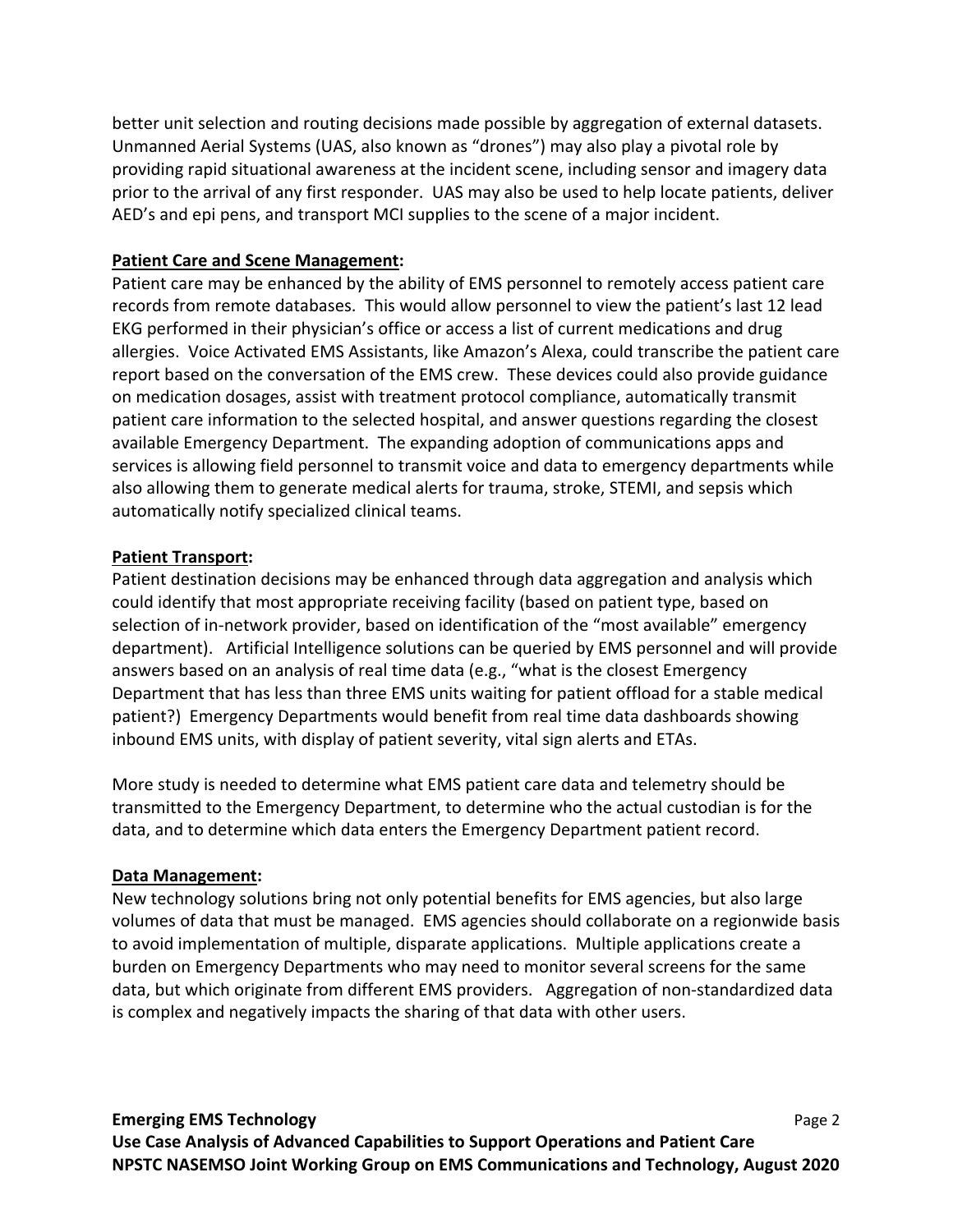### **General Findings:**

There are multiple governance, technology, cyber‐security, and policy issues relating to the operationalization of new technology. These issues are best addressed on a regional basis with strong collaboration among all stakeholders.

EMS agencies who service rural areas have highly unique needs and would benefit from access to additional technology. However, funding, training, and staffing barriers typically stand in the way of adoption.

The Working Group identified five high priority recommendations to accelerate the development and adoption of advanced technology to support EMS. A full description of each item is provided in Section 7.

- 1. There is a need for ongoing collaboration between EMS agencies and industry to ensure that new technology solutions are designed for mission critical response and patient care.
- 2. There is a need for ongoing regional collaboration between EMS agencies and all stakeholders who are involved in EMS response. This includes hospitals, ECCs, fire rescue, law enforcement and other first responder organizations.
- 3. While technology will enable the transfer of large amounts of data to EMS personnel at the patient's bedside, further analysis is needed to identify specific elements that are of value.
- 4. EMS agencies need to collaborate with hospital emergency departments and similar entities to examine how patient and incident data flows from the scene to the Emergency Communications Center and on to EMS responders and then to hospitals. There is a need to address what data should be shared, when should it be shared, how it is stored and who is the custodian.
- 5. EMS agencies should be cautious as they adopt new technology solutions and fully understand all aspects of purchasing, installing, and managing those systems.

Finally, it is important to note that this report only focuses on a small set of technologies that directly impact EMS. There are other critical technology issues not specifically addressed in this report which impact all first responders, including the ability to locate victims and public safety personnel in a vertical plane (Z‐Axis) and the need for robust cybersecurity to protect data and networks. New problems are also facing first responders, including the need to manage ingress and egress of personnel and emergency vehicles from highly mobile large-scale demonstrations in addition to managing the response to new transportation technologies which include autonomous vehicles, high speed passenger trains and unmanned aerial systems (UAS).

### **Emerging EMS Technology**  Page 3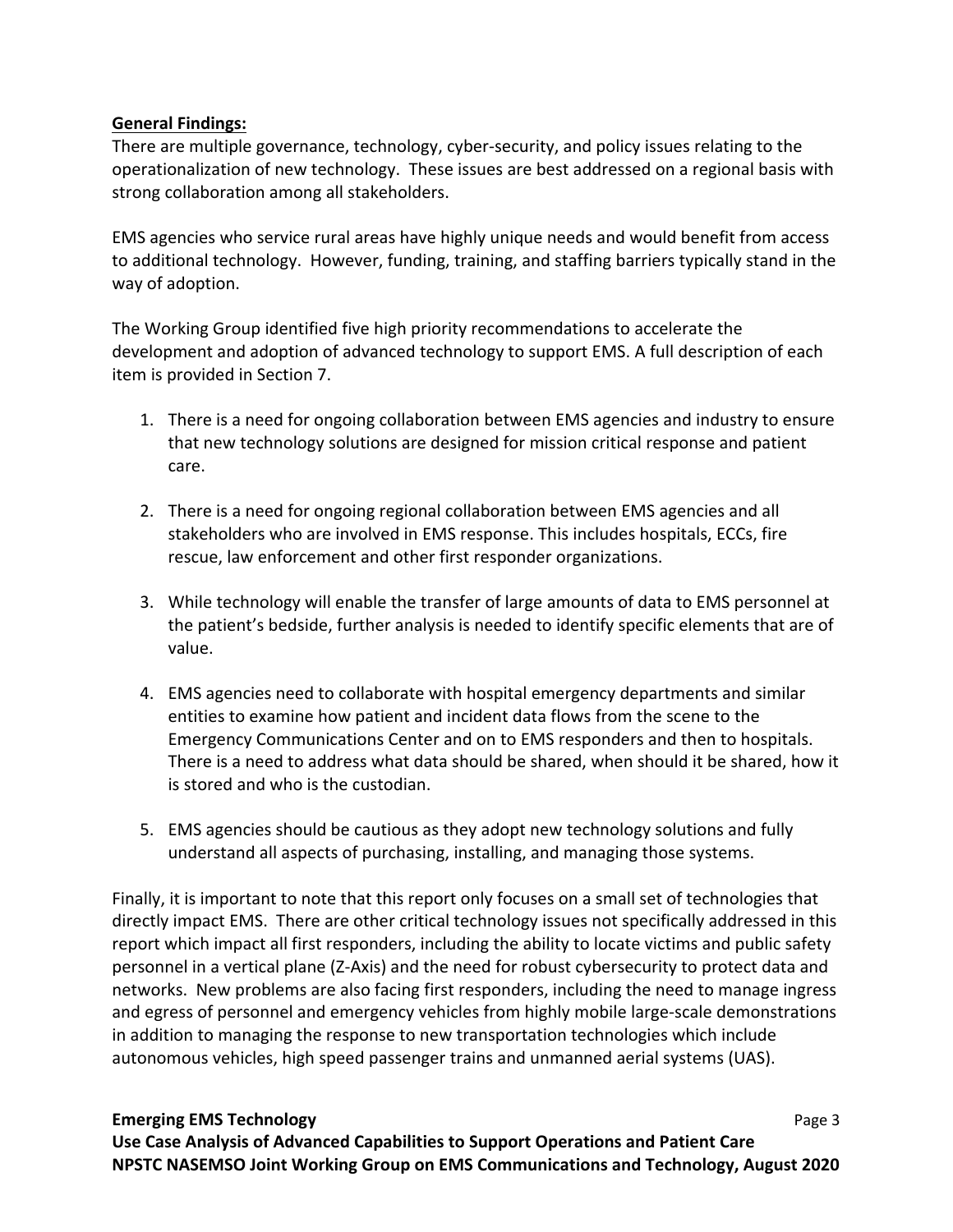# **Introduction**

Significant progress has been made in the development and deployment of public safety broadband services and applications. The First Responder Network Authority (FirstNet) continues their work with AT&T to complete the build out of the Nationwide Public Safety Broadband Network (NPSBN). EMS agencies are uniquely positioned to benefit from the availability of a prioritized high‐speed data network.

The National Public Safety Telecommunications Council (NPSTC and the National Association of State EMS Officials (NASEMSO) Joint EMS Communications and Technology Working Group (Working Group) studied the role of existing and future technology and its impact on EMS response.

This report identifies EMS specific technology issues that were developed following the comprehensive evaluation of four use cases which focused on different aspects of emergency medical response. The use cases examined a basic EMS response to a home, a vehicle crash response, a multi‐agency response to a house fire with injuries and a treat in place scenario to study the new ET3 guidelines published by CMS.

This report documents the observations of multiple subject matter experts as they assessed the potential role that technology will play during the receipt, response, treatment, and transport of EMS patients. It should be noted that some of the technology described is already commercially available while other technologies represent a pathway needed to solve gaps in EMS response and patient care.

Chapter 5 of this report highlights the important differences between urban and rural EMS agencies and provides additional context on the important role that technology will play to support rural first responders.

Finally, Chapter 6 of the report presents a summary of the key conclusions and recommendations noted by the Working Group.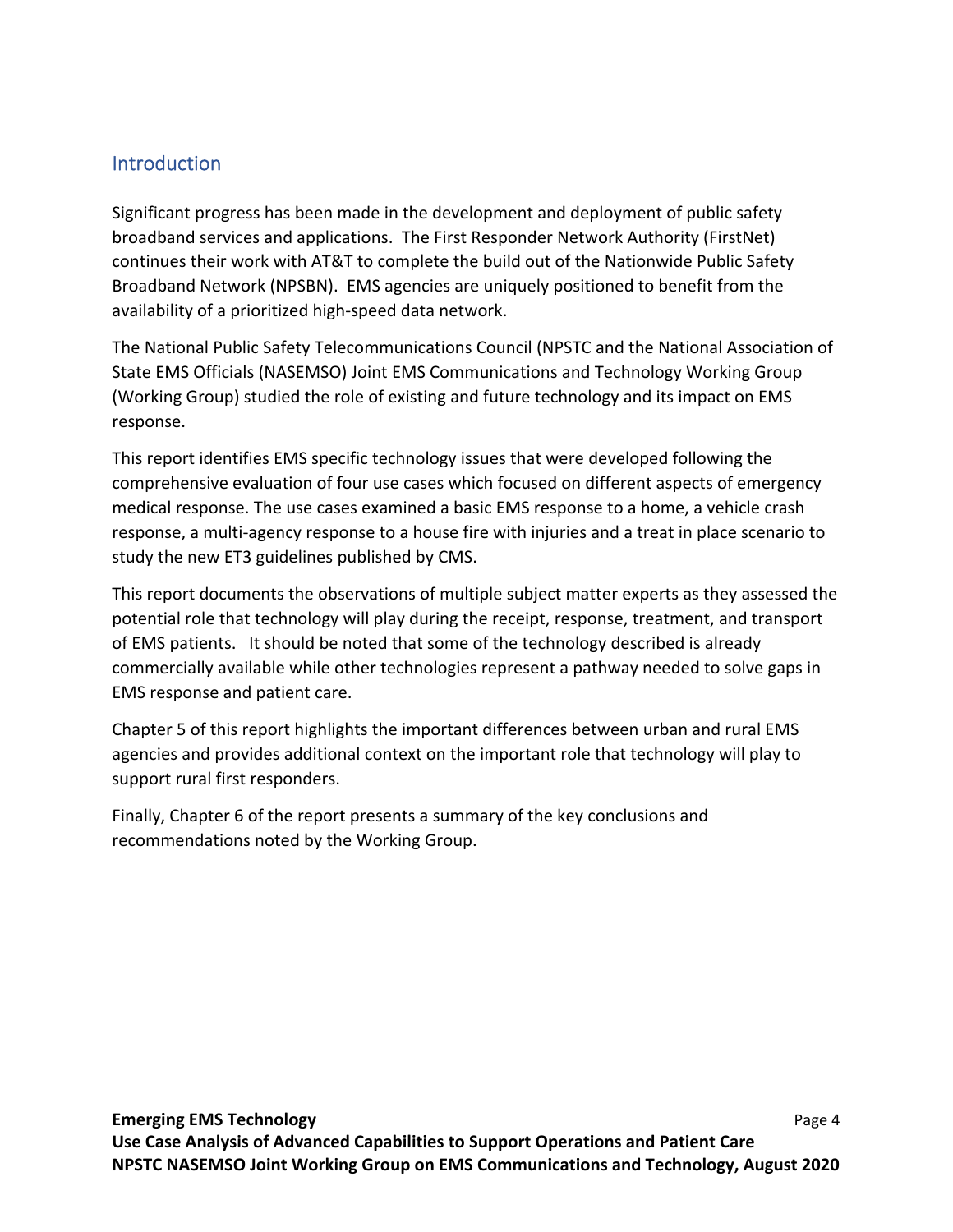# 2. Use Case Development

The Working Group identified several elements deemed necessary in each use case to ensure accurate assessments and consistency throughout the evaluation process. Each use case was based upon the following principles:

- They are about a specific type of EMS **activity** (e.g. response to a medical emergency in a private residence, response to a multi‐patient incident, response with multiple agencies to a vehicle crash, etc.).
- They identify the different public safety broadband **capabilities** needed to support EMS response (e.g., video consultation with a base station physician).
- They examine real time "**tactical**" uses as well as "**strategic**" uses of broadband data which will support both incident response and future analysis.

Each use case was based on the following outline:

**Use Case Focus –**

A notation regarding the type of EMS response this use case addresses and the specific area of study.

**Use Case Overview –**

A short summary of the use case.

# **Use Case Narrative –**

The full narrative of the use case divided into specific response time segments:

- o Detection of the Medical Emergency
- o Activation of the EMS System (receipt/processing/dispatch)
- o Response to the Incident (travel)
- o Patient Care and Scene Management
- o Transport (transport and arrival at destination)
- o Data Management (report generation, storage, sharing, analysis)

# **Working Group Discussion**

Comments and observations of the subject matter experts.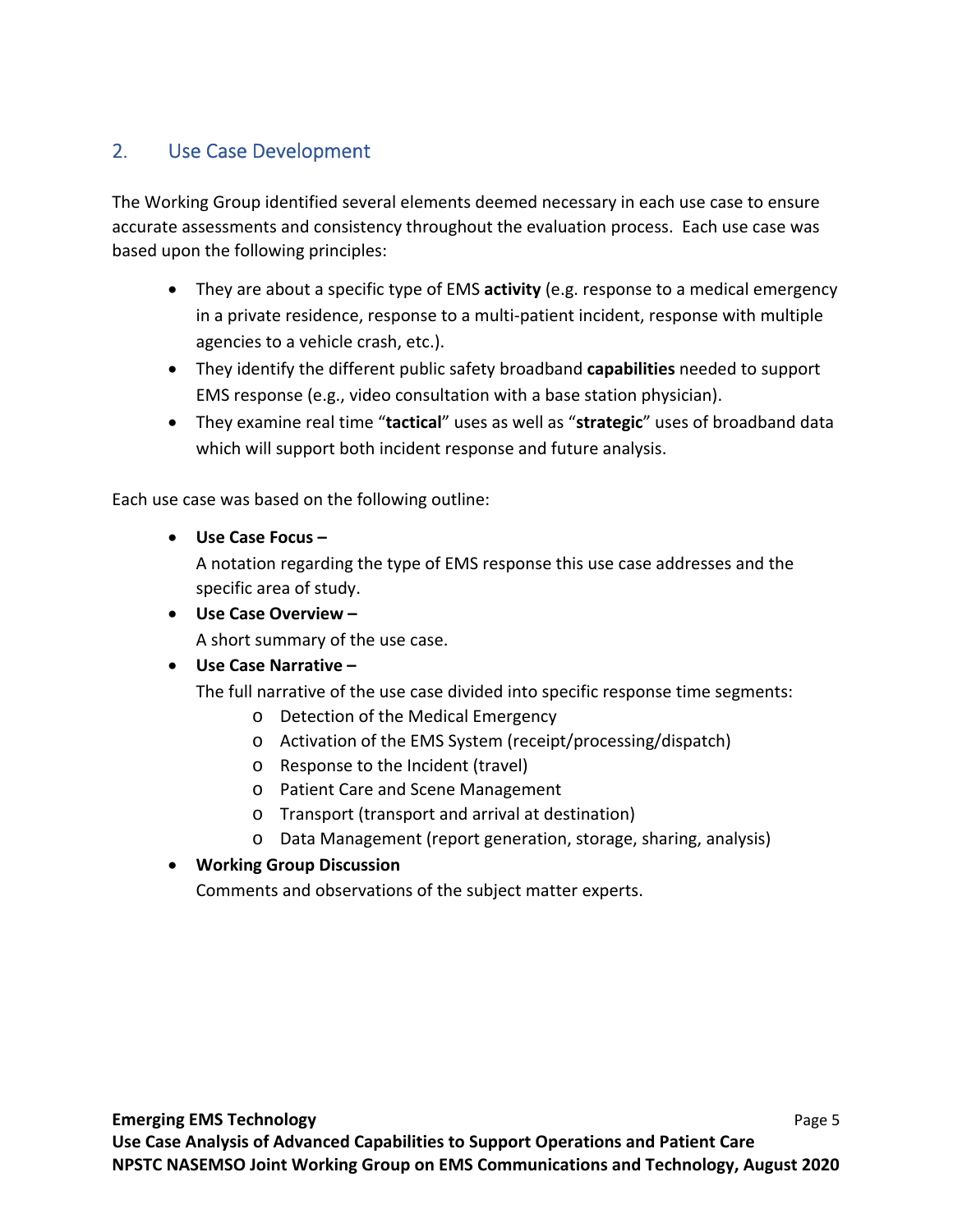# 3. EMS Related Technology

The following types of emerging broadband technology were identified as having a significant impact on EMS and are further detailed in the use case analysis.

# **Sensor Integration**

Patient lives are saved through early detection of a medical emergency and rapid notification to, and response by, EMS. Vehicle crash telemetry may alert the Emergency Communications Center of a head‐on collision on a rural road which resulted in both drivers being knocked unconscious. A patients' internal pacemaker may detect ventricular tachycardia and generate a data alert either to a third‐party monitoring agency or directly to the EMS agency's communications center. Consumer level devices, like the Apple4 watch, may detect that a patient has fallen and is not moving or that the patient has a high heart rate. Home health agencies are routinely placing advanced technology into patient's homes for remote monitoring that may detect a life‐threatening emergency.

# **Live Video Consultation (between 9‐1‐1 caller and EMS)**

Currently, voice communication is the dominant method used to interrogate a caller to determine the type and severity of the emergency. The inability to visualize the patient results in a less than optimal response decision. Rapidly emerging technology will bridge this gap and allow for live video streaming from the scene of the emergency to the Emergency Communications Center. This will allow for better clinical assessment and more appropriate triage of the call to match the proper resource. Video consultation also allows for better monitoring of the application of prearrival medical instructions, including the ability to detect poor CPR or inadequate bleeding control.

# **Live Video Consultation (between EMS and Medical Control)**

As with the processing of emergency EMS calls, voice communication is the primary method of interaction between EMS personnel and online medical control. Patient care may be enhanced, and an agency's risk management exposure lowered, when live video consultation occurs between EMS personnel and the physician or between the EMS patient and the physician. NPSTC published a comprehensive report<sup>1</sup> on telemedicine and video use by EMS in 2016.

<sup>&</sup>lt;sup>1</sup> NPSTC Telemedicine and EMS Video Report:

http://npstc.org/download.jsp?tableId=37&column=217&id=3612&file=EMS\_Telemedicine\_Report\_Final\_201603 03.pdf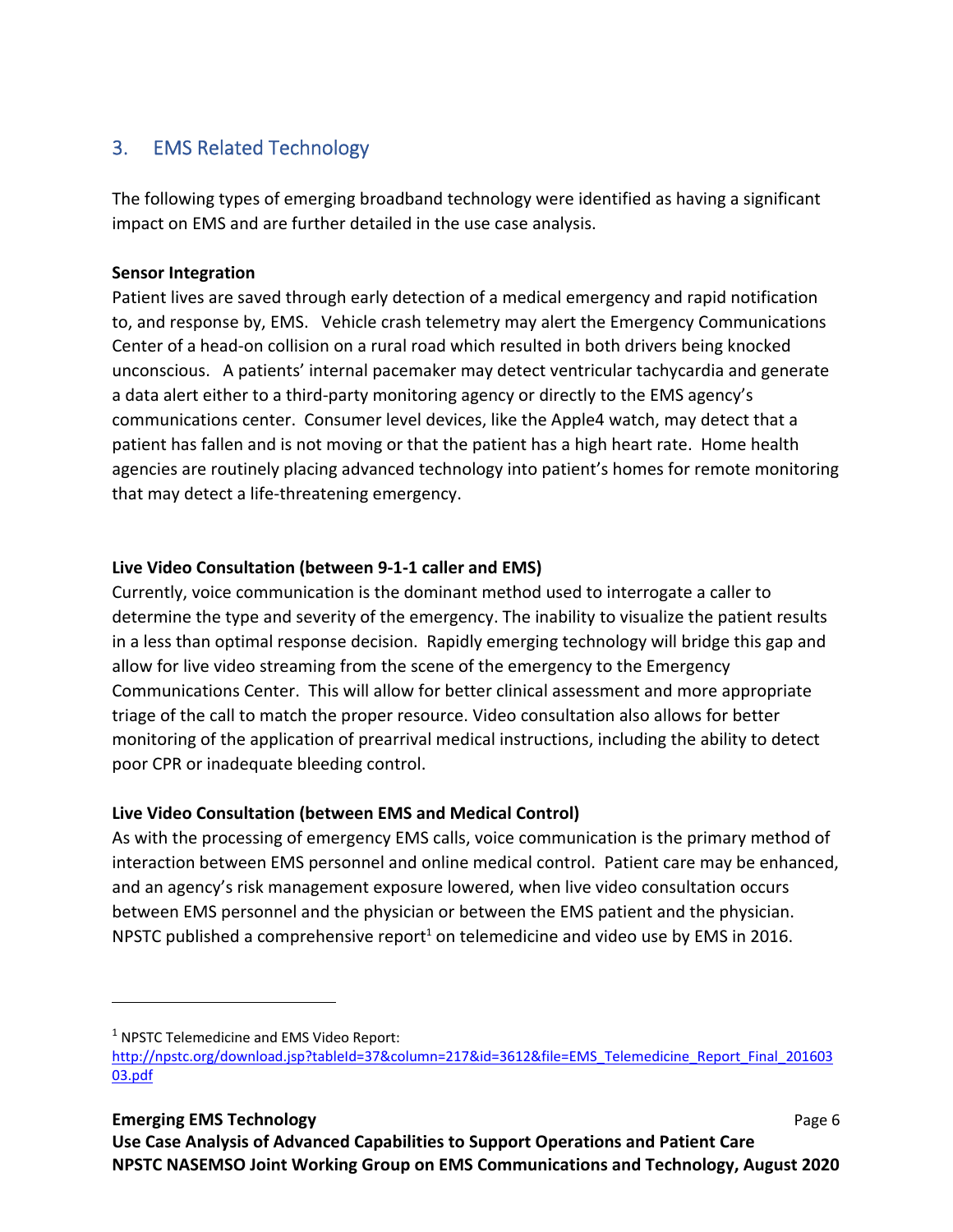### **Remote Access (patient care databases)**

The FirstNet network provides a large data pipe that EMS agencies may use to query and retrieve patient data and records which reside in external databases and systems. This network will support data interoperability and sharing. EMS personnel would be able to access the patient's medical records, including diagnosis, medications, and allergies, as well as the result of recent diagnostic testing. This would allow on‐scene personnel to compare the patient's historical 12 lead EKG with the EKG that was just recorded in their living room.

# **Data Aggregation and Analysis (vehicle routing, ED selection)**

Access to a high‐speed data network will also support data aggregation and analysis in the field. Using a mix of artificial intelligence and cloud computing, EMS personnel would receive more in-depth information and could make more appropriate decisions. For example, in an urban environment with multiple nearby hospitals, the system could identify the most appropriate destination facility by examining traffic data impacting transport times and which hospital emergency department is at saturation (based on ED census data or the number of EMS units enroute to or at the facility).

### **Voice Activated Assistant**

Voice activated assistants, like Amazon's Alexa and Google, are changing the way in which everyone interacts with the world and can also have a positive impact on EMS. They provide a hands free communications solution that can execute commands ("Alexa, transmit EKG to Harborview Medical Center"), set up voice and video communications ("Alexa, ring the online medical control physician"), respond to queries ("Alexa, what's the pediatric dose of epinephrine for a child weighing 12 kilos in cardiac arrest"), prompt crews if a protocol deviation is detected, (Alexa would announce, "Attention! Recheck Atropine Dose") if it monitored that the crew was about to give 10 Mg instead of 1 Mg.

### **UAS Response**

Drones will be able to provide a multitude of services to support EMS response and patient care. These UAS may be launched by the Emergency Communications Center during the initial dispatch of other resources allowing them to reach the scene in minutes. UAS can provide visual imagery of the scene as well as calculation and analysis and provide that data to the responding personnel at the same time it is received by the communications center. A UAS arriving at a rural traffic crash may detect that there are four patients, two of which are not conscious and that patients are entrapped in the wreckage. This early assessment could result in faster alerting to additional resources including extrication teams and aeromedical support. UAS may deliver an AED to the scene of a cardiac arrest several minutes faster than the arrival of a first responder. UAS may also deliver an Epi pen to a school playground where a child has been stung by a wasp and is having an anaphylactic reaction. They may also transport MCI

### **Emerging EMS Technology 8 and 2008 Control of the Case 7 and 2008 Control of the Page 7 and 2008 Control of the Page 7 and 2008 Control of the Page 7 and 2008 Control of the Page 7 and 2008 Control of the Page 7 and 2008**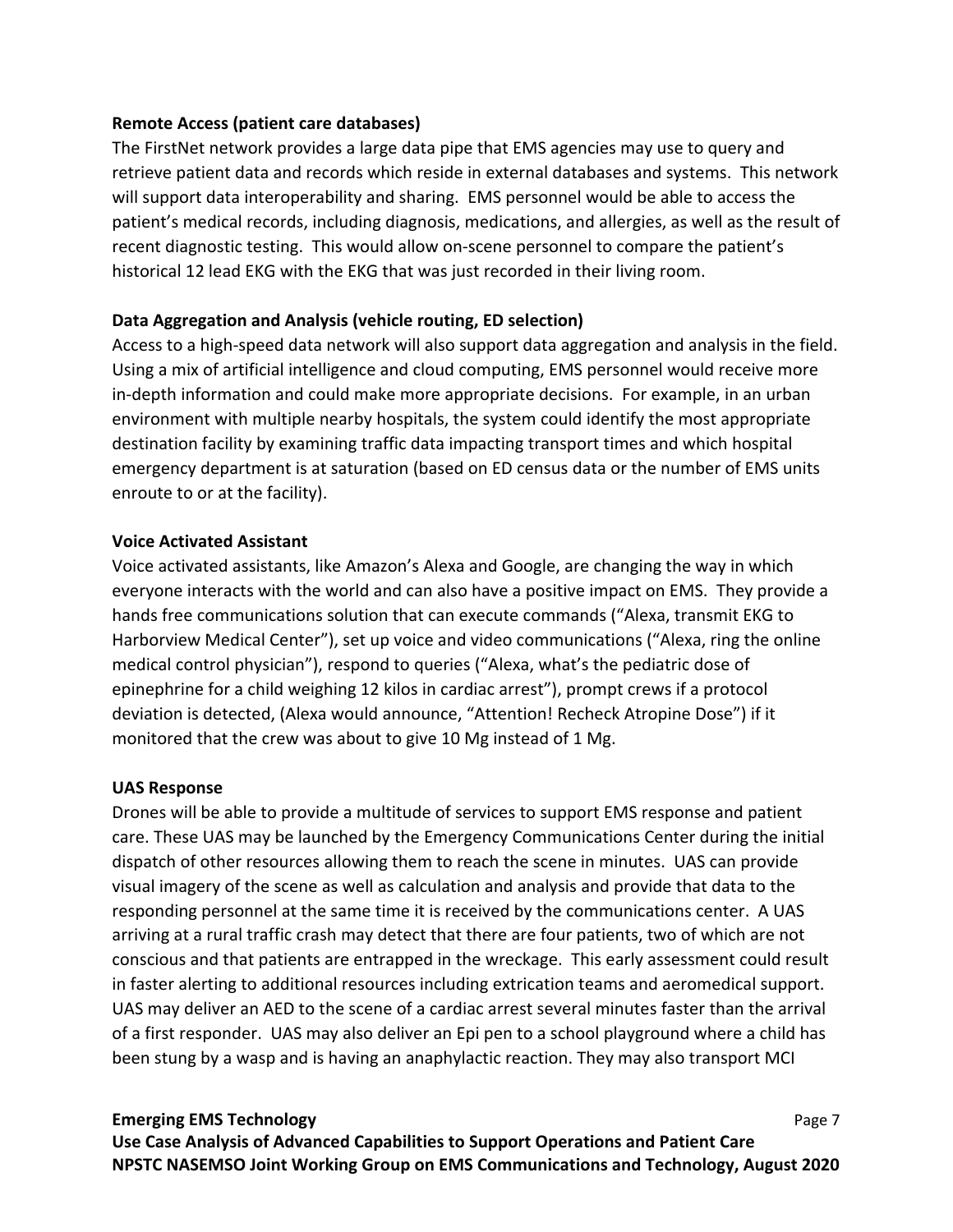supplies rapidly to the scene of a major incident or shuttle blood products and intercept an EMS unit transporting a critical trauma patient in a rural area.

# 4. EMS Use Cases

The following use cases were reviewed by the Working Group with special attention to specific focus areas that might warrant different types of technology.

# 1. **Basic Medical Emergency**

Examination of a typical EMS response to a medical emergency.

# 2. **Vehicle Crash**

 Examination of a vehicle crash response by EMS with a focus on crash sensor technology and telemetry data.

# 3. **Multi‐Agency Response**

 Examination of an emergency response involving multiple public safety agencies and multiple patients.

# 4. **Alternative Pathway Referral (CMS ET3)**

 Examination of an EMS response to a complex medical care patient utilizing the new guidelines issued by CMS regarding Treat in Place (TIP) care.

These four use cases represent the classifications used for most EMS responses and allow the Working Group to study the impact of technology. Each subsequent use case in this report builds on the discussions in the prior case. Common technology systems were not duplicated across each use case, allowing the Working Group to focus on the aspects that were unique to each scenario.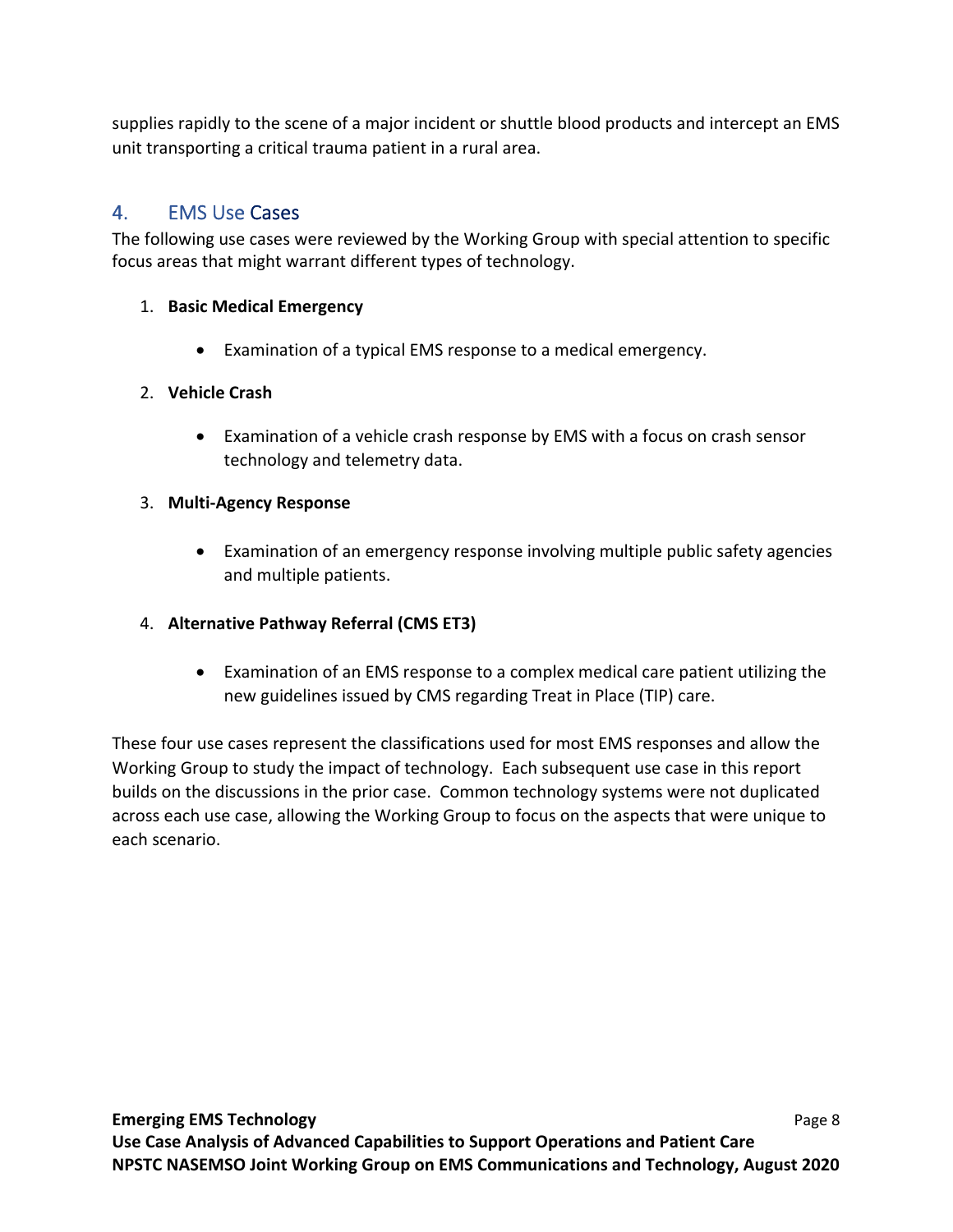# **4.1 Use Case #1: Basic EMS Response**

### **Use Case Focus:**

This use case involves the response of an EMS crew to the scene of a basic medical emergency, which does not involve multiple agencies or multiple patients.

### **Use Case Overview:**

A woman collapses at home with a life‐threatening heart arrythmia and is treated by fire department first responders and EMS personnel.

# **Use Case Narrative:**

Mrs. Jones is a 72‐year‐old woman who was recently released from the hospital following a mild heart attack. She was equipped with a medical sensor IOT device that monitors her heart rhythm. The sensor transmits data to the physician's office once a day to summarize her status. This allows the physician to confirm that Mrs. Jones' new medication is controlling her abnormal heart beats.

# Detection of Medical Emergency:

On Sunday evening, the medical IOT sensor detects a sudden change in Mrs. Jones status and determines that she is experiencing a life‐threatening heart rhythm called Ventricular Tachycardia. The sensor further detects that Mrs. Jones is motionless and is not breathing. The IOT device automatically executes the following actions:

- The IOT device activates a loud audible alarm to alert those in the immediate area that someone is in trouble.
- The IOT device sends a high priority data alert to a medical validation server.

# *Working Group Comments on Detection:*

- *What network connection is being used to relay this critical data? LTE, Home WiFi, relay through another device? This type of service relies on a readily available, reliable connection.*
- *The ASAP to PSAP program has demonstrated the efficiency of automatic call routing to Law Enforcement Communications Centers with automatic call entry.*
- *NG9‐1‐1 provides for automatic routing of specified data alerts to targeted locations.*
- *Physicians and hospitals may provide home health monitoring for selected patients.*
- *Analytics and human verification, using additional metrics other than the cardiac rhythm would be needed to reduce false alarms.*
- *What is the threshold for EMS activation? High heart rate, low heart rate, runs of VTACH. This would need to be customized to each patient.*

# **Emerging EMS Technology 8 and 2008 Control of the Control of Page 9 and 2008 Page 9 and 2008 Page 9 and 2008 Page 9 and 2008 Page 9 and 2008 Page 9 and 2008 Page 9 and 2008 Page 9 and 2008 Page 9 and 2008 Page 9 and 2008**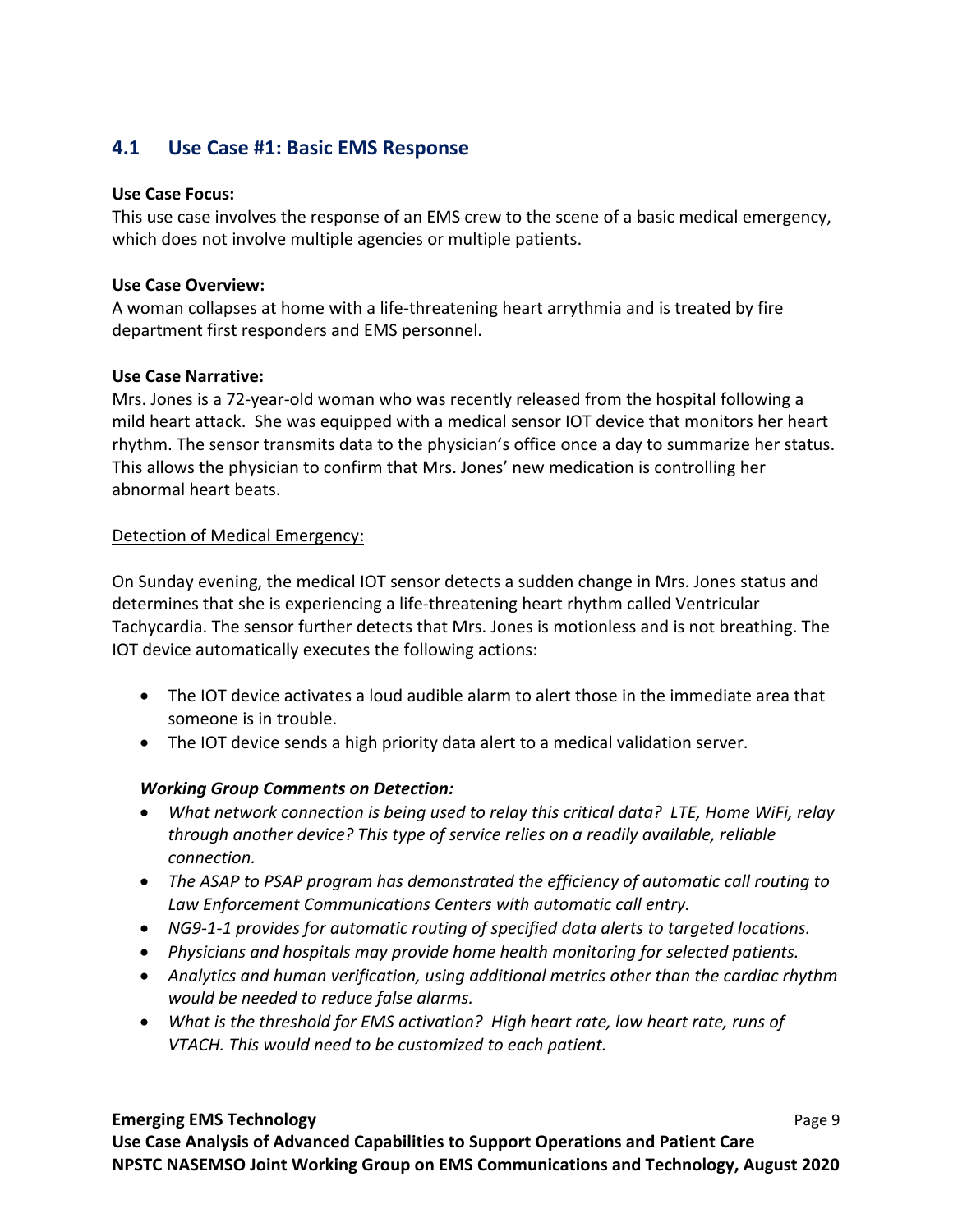*Physicians who manage these devices would have to program them with additional EMS alerting parameters, placing further burden on their administrative workload.*

# Activation of the EMS System:

The Medical Validation Server confirms that this IOT device is registered and that the heart rhythm diagnosis from the sensor is accurate. The Medical Validation Server then transmits a data alert into the Next Generation 9‐1‐1 system (NG9‐1‐1) which includes the following information:

- Location data from the sensor
- Profile information for Mrs. Jones (home address, physician, etc.)
- An assessment of her heart rhythm with date and time stamp
- An image of the heart rhythm tracing.

The NG9‐1‐1 system acknowledges receipt of the Medical Emergency Data Alert and indicates which EMS agency dispatch center the call has been routed to (based on the location data provided by the medical sensor).

The Public Safety Answering Point (PSAP) receives the EMS data alert via the NG9‐1‐1 network. An interface connecting the NG9‐1‐1 system with the agency's Computer Aided Dispatch (CAD) system automatically generates a high priority call for service. The PSAP call taker reviews the information and accepts the emergency incident, routing the call to the dispatcher.

The Medical Validation Server sends a data alert to Mrs. Jones' physician's office noting that 9‐ 1‐1 was activated; that the NG9‐1‐1 system acknowledged receipt of the call; and which EMS agency would be responding.

A few moments later, Mrs. Jones' daughter dials 9‐1‐1 to report that her mother has collapsed. The PSAP follows standard procedures and instructs the daughter on how to perform  $\text{CPR}^2$ . Information received from the daughter is added to the incident record in the CAD system.

 $2$  This use case does not explore the implications of using cell phone video to enhance the provision of pre-arrival emergency medical care, as enabled in a Next Generation 9‐1‐1 environment.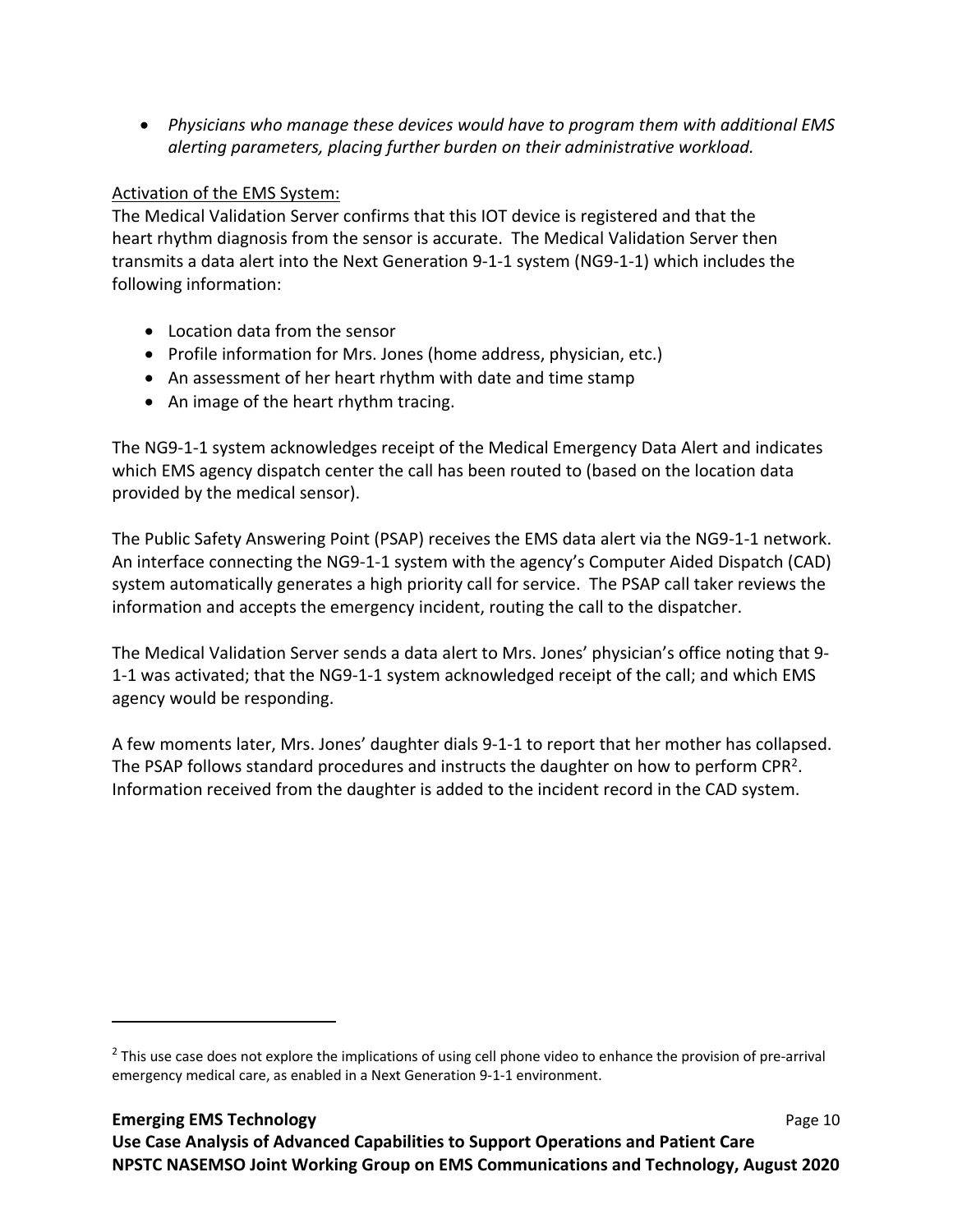# *Working Group Comments on EMS Activation:*

- *Does the EMS Communications Center send an acknowledgment message back to the device to confirm that EMS is responding? Family members need some assurance that an automated alert has been processed.*
- *Does the device provide a call back number, so the EMS communications center can make voice contact with the emergency scene?*
- *The ability to reduce the time from patient collapse to treatment would be very good.*
- *A drone may fly an AED to the scene (Reno, NV trial ongoing now)*
- *Automatic activation of crowd responders, using PulsePoint or other technology*
- *Need enhanced ability to manage foreign language translation of 9‐1‐1 calls from non‐English speaking callers, including both voice calls and text messages. There are also video interpreter services available, via video chat, which are more accurate in many cases, based on cultural observation.*
- *Philips Medical and other companies are providing home monitoring and will be detecting medical emergencies that require EMS response. How are they integrated into the emergency response system?*

# EMS Response:

An Advanced Life Support (ALS) ambulance, MEDIC 2, is dispatched in addition to the closest Basic Life Support (BLS) fire engine, ENGINE 1.

# *Working Group Discussion:*

- *Can the home connected device also flash the front porch light or lights in the home to alert EMS to the correct location? This expands to access to gated and secure communities.*
- *Intelligent routing of EMS vehicles using updated maps with current traffic data.*
- *GPS based traffic signal priority.*
- *Auto detection of other emergency vehicles responding along same route, either to this incident or to other incidents.*
- *System that broadcasts data toward vehicles that will mute their car stereo and entertainment systems, so they can hear the siren (industry examples: Rumbler and Howler).*
- *Access to building plans and maps which will direct EMS personnel to locations inside large facilities and multi‐family residential housing.*
- *In a mobile environment, can the device transmit a location‐sensing beacon to help EMS personnel locate the patient?*
- *Local query into Health Information Systems would be helpful (query existing patient medical records, drugs, recent visits, tests).*

# **Emerging EMS Technology 12 Second 2009 12 Second 2009 12 Second 2009 12 Second 2009 12 Second 2009 12 Second 2009 12 Second 2009 12 Second 2009 12 Second 2009 12 Second 2009 12 Second 2009 12 Second 2009 12 Second 2009**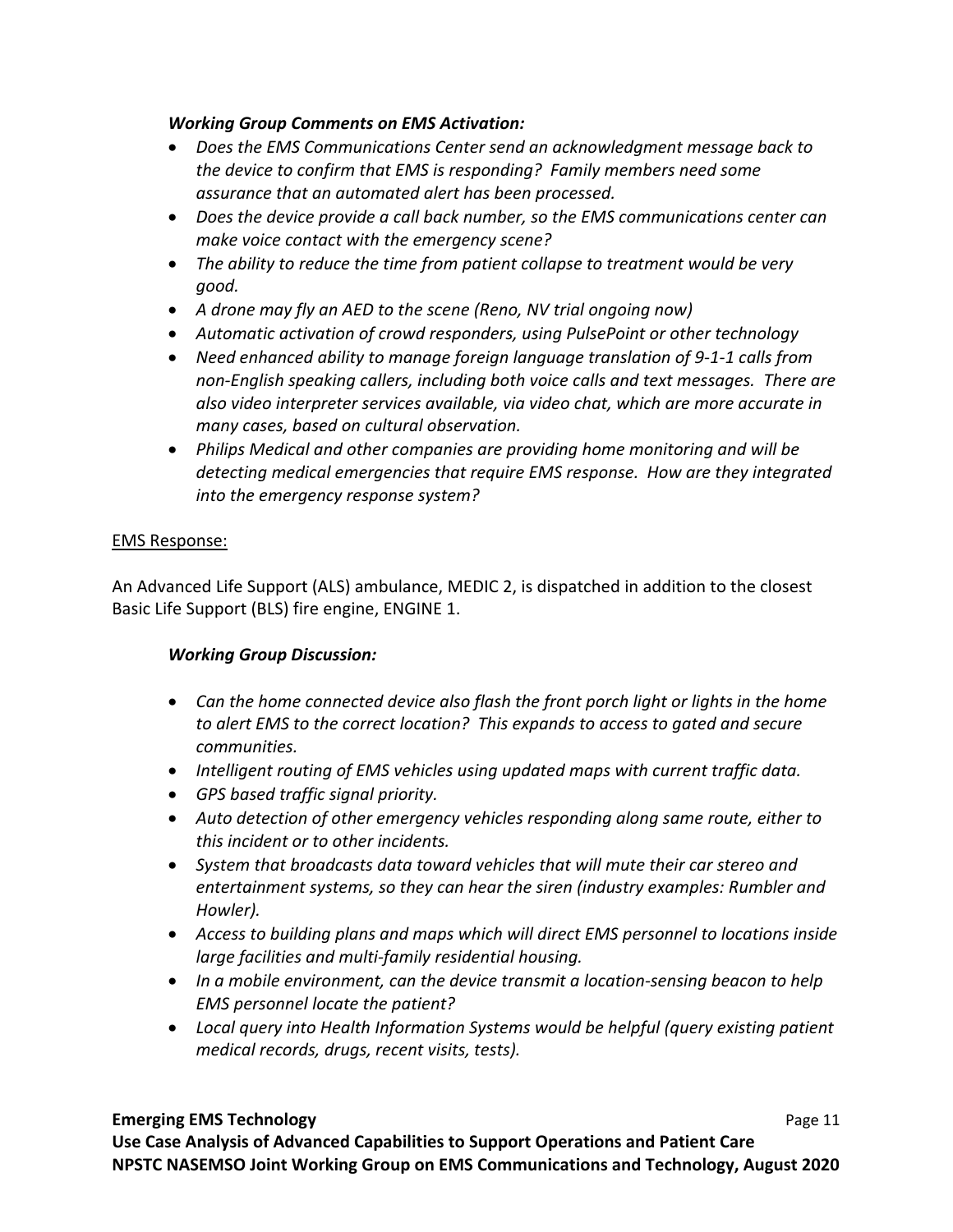*Data may need to route to different locations, based on "need to know", (e.g. available information on access to incident location should be available to the Communications Center and the EMS crew, while patient medical data should only be available to EMS personnel).*

### Patient Care and Scene Management:

ENGINE 1 arrives at the home first and takes over care of the patient from the daughter. They attach additional patient care sensors to Mrs. Jones which will monitor her vital signs, including her blood oxygenation, percentage of exhaled carbon dioxide, blood pressure, pulse rate, breathing rate and EKG rhythm. An Automated External Defibrillator (AED) is attached to Mrs. Jones and a shock is performed which restores her heart rhythm and pulse. She begins to breath on her own and regains consciousness.

MEDIC 2 arrives and takes over management of the medical emergency and switches on an EMS Analytics Hub. The various patient care sensors automatically connect to the hub and aggregate patient status data. This includes the home monitoring device worn by Mrs. Jones and the devices attached by the first responders. The Hub provides patient care recommendations based on an analysis of the data compared with EMS treatment protocols.

The Hub prompts the lead paramedic to perform authentication of his identity. Once the identity is confirmed, the Hub then connects to a master Health Information Network database to retrieve medication and treatment records on Mrs. Jones. The EMS crew can view a summary of her health record and access specific components, including a full list of current medications, which helps guide their treatment. They also confirm that a nearby hospital is the one which recently treated Mrs. Jones for her heart attack. Patient medical telemetry and treatment information is transmitted to the receiving hospital once the paramedic selects their intended destination.

The paramedic needs to give Mrs. Jones drugs to stabilize her heart rhythm and to treat her ongoing severe chest pain. An IOT sensor‐based inventory control system is used by the EMS agency which allowed the paramedic to confirm that all necessary equipment, supplies, and medication were present at the start of their shift. The paramedic uses a two‐factor authentication system to open a secure container that holds injectable narcotics. Data alerts are sent to the on-duty EMS field supervisor and the agency's medical supply center noting that a specific medication has been used and will need to be restocked.

*Working Group Discussion:* 

- *Need enhanced ability to access foreign language translation services at the scene.*
- *VitalTag concept, providing diagnostic ECG and other vital signs from application of a band aid sensor (expand use from MCI to everyday calls). Need ability to eliminate*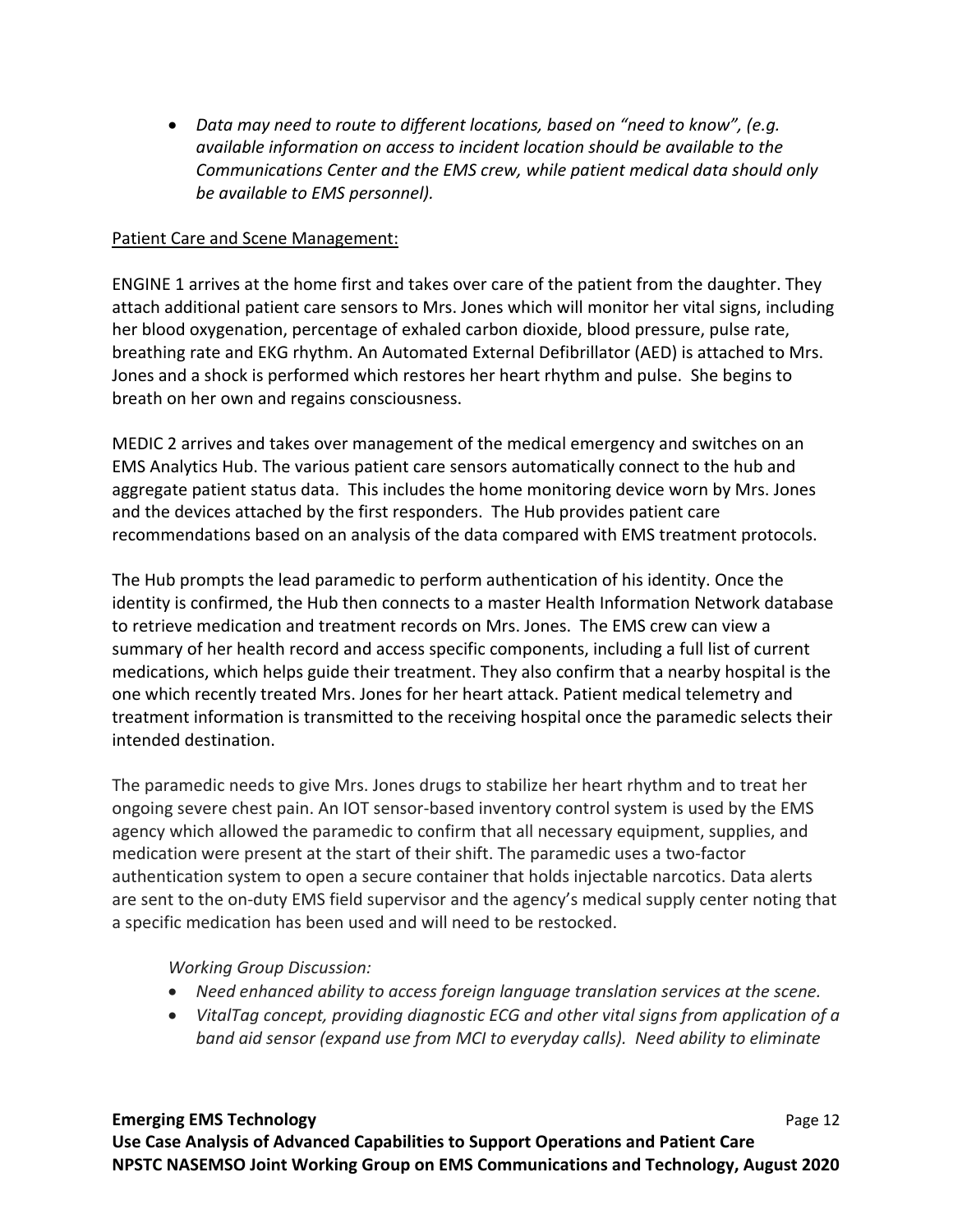*the traditional BP cuff. Wireless connections to remote monitoring devices eliminate tangling of cords.* 

- *EMS personnel, like fire personnel, need environmental monitoring sensors to auto detect proximity to hazardous conditions (e.g. CO detection), as well as safety sensors (automatic detection of a hard fall, automatic detection when the employee is not moving or in a struggle).*
- *EMS personnel also need on scene location tracking, so the dispatch center is aware of their true location (as they enter a building). Motorola APX radios have a Bluetooth connection "Critical Connect" that provides a location sensing beacon.*

# Transport:

MEDIC 2 begins transport of the patient to AnyTown General Hospital and transmits an updated set of vital signs including an additional 12 lead EKG. The paramedic makes voice contact with the AnyTown General Hospitals' Emergency Department to provide a summary of the patient's condition and to confirm that they received the patient telemetry.

Onboard navigation systems suggest the most appropriate route to the hospital based on current and projected traffic and roadway conditions.

Upon arrival at the AnyTown General Hospital, the patient is transferred to the care of their medical team. An updated version of the EMS Patient Care Report, including all vital signs to the point of transfer, are sent to the EMS agency's data system and to the Hospital‐EMS Records Interface where it is received and appended to the patient's hospital record.

# *Working Group Discussion:*

- *Need development of patient "backboard" with embedded wireless monitoring and defibrillation capabilities.*
- *Need development of patient transport device that counteracts patient weight (anti‐ gravity solution used in the TV series Star Trek), allowing easier movement of large patients.*
- *Destination hospital selection should be based on analysis of real time data, traffic patterns, travel time, etc.*
- *Emergency Departments should have access to an EMS Dashboard that displays all EMS units transporting to their facility, color coded by patient severity, and with accurate ETA data. The Hospital Availability Exchange Standard (HAVE, developed by OASIS) is intended for MCI use, but could be expanded to support this capability.*

# Data Management: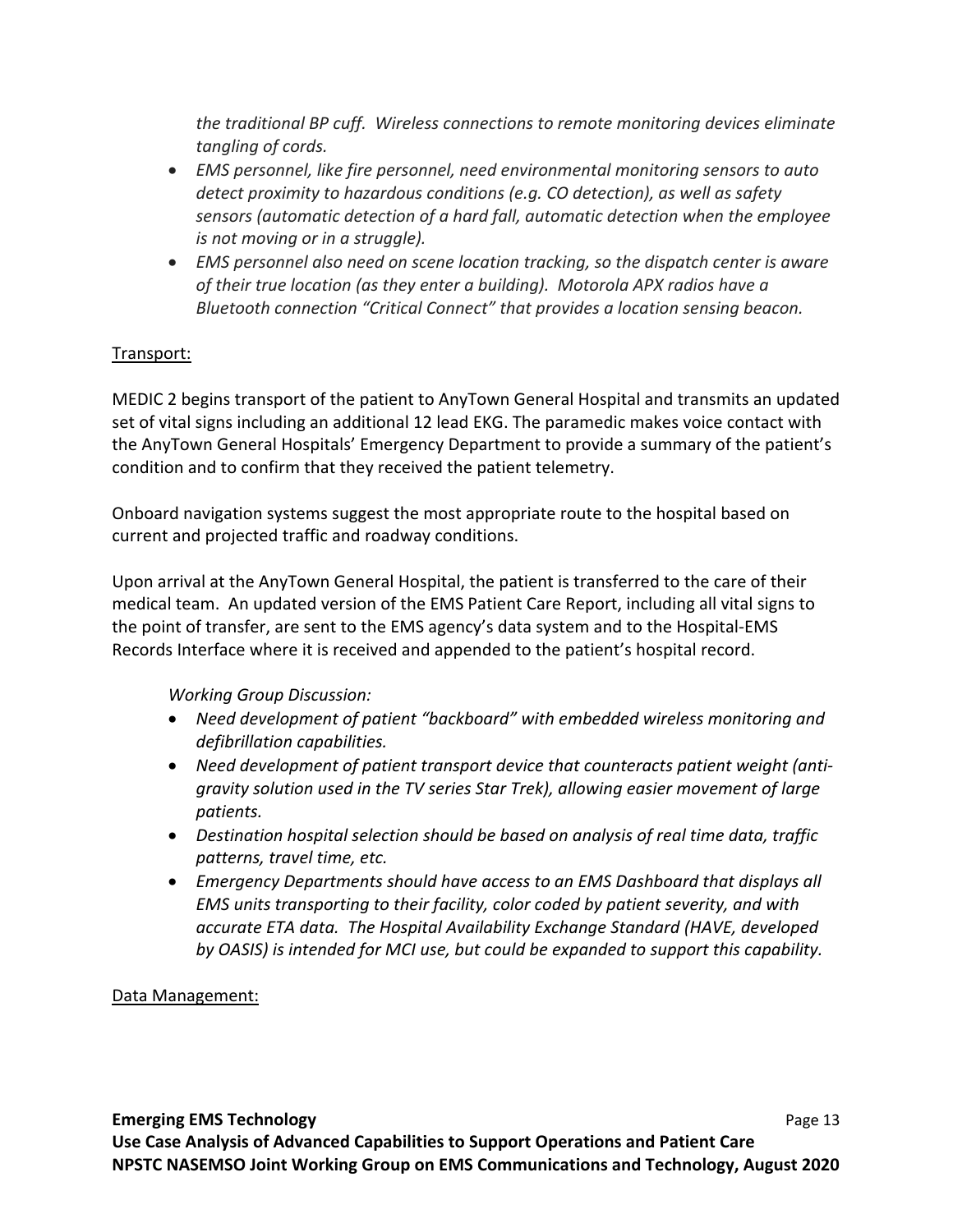All data collected during this medical emergency is stored by the EMS agency. This includes data and voice logs from the Communications Center as well as data and voice logs involving Engine 1 and MEDIC 2 (including patient care data and telemetry).

Agency personnel, based on their authorization level, can access all data associated with a particular incident. Stored data may be reviewed using a single application for all data types and can be organized in a chronological sequence, allowing an agency to reconstruct an emergency incident.

*Working Group Discussion:* 

- *Technology is needed to mine needed data from a wide variety of sources and databases, aggregate the data and display it in a meaningful way for EMS to use.*
- *Incident scene patient data needs to be immediately available to the Emergency Department, but the EMS crew must review, edit, and approve the final patient care report. This is especially important is automated systems are generating some of the patient care data and patient care narrative.*
- *Many prehospital medical reports do not make it into the hospital patient care management system. Other EMS reports are attached as a PDF file to the patient care record, making the data not easily accessible to physicians. Full integration of prehospital patient care records, including EKG and vital sign telemetry, requires a customized interface to the specific software used by the hospital and is expensive, (limiting its implementation).*



# **Figure 4.1 Example of sensor data flow**.

See Appendix A for larger view and description of chart elements.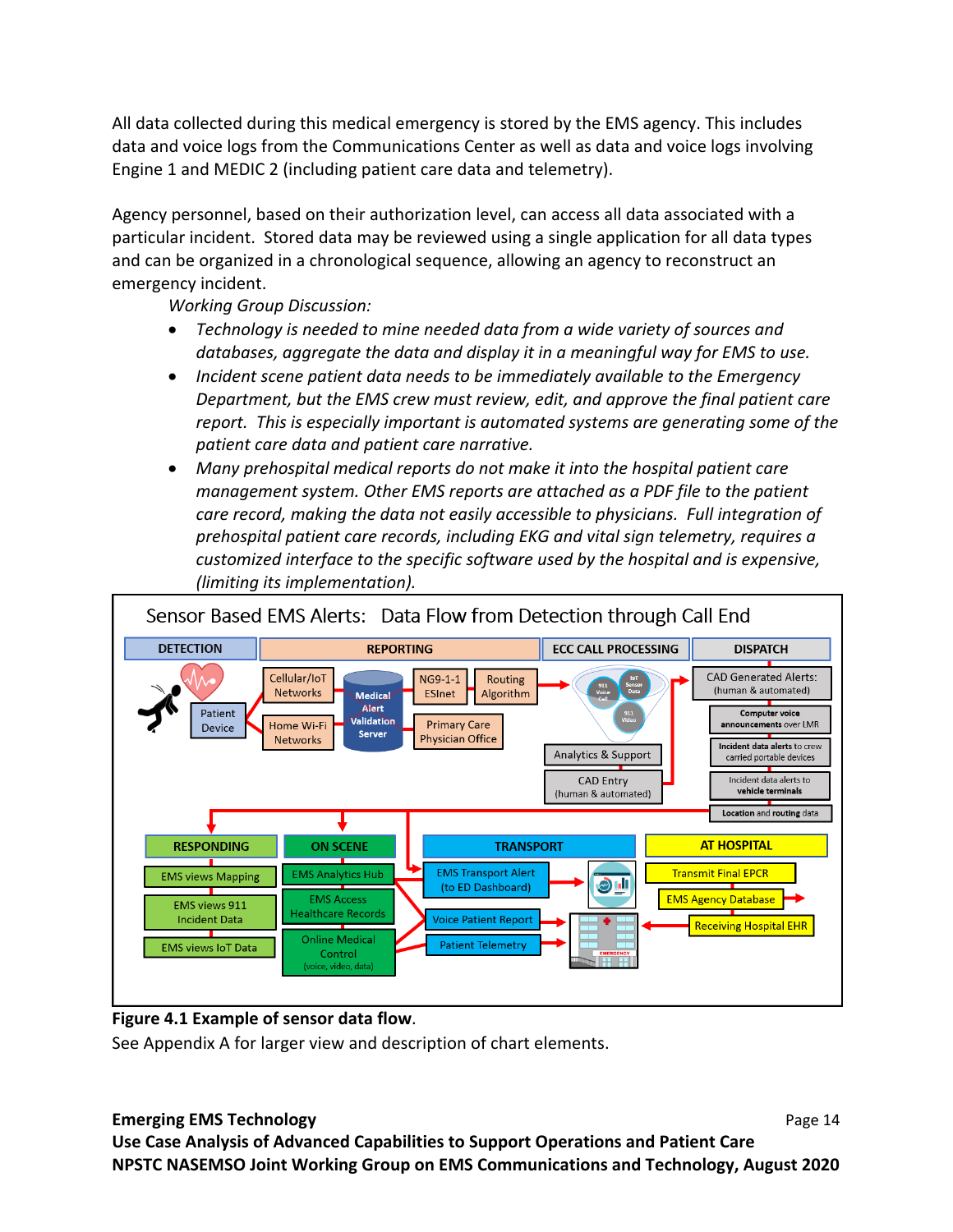# **4.2 Use Case #2: Vehicle Crash**

#### **Use Case Focus:**

This use case involves the response of an EMS crew to the scene of a vehicle crash with injuries and examines vehicle crash sensor technology. This use case does not include a rural response component, which will be addressed in a later use case.

### **Use Case Overview:**

A vehicle traveling at high speed skidding on a rain slick roadway and struck a tree, ejecting the driver. EMS personnel respond and treat the patient before transferring him to a specialty hospital Emergency Department.

### **Use Case Narrative:**

A vehicle traveling on Highway 101 during a thunderstorm failed to negotiate a curve and struck a tree, ejecting the driver when the force of the crash popped open their door. The driver is knocked unconscious by the impact.

### Detection of Medical Emergency:

Sensors in the crashed vehicle detected abnormal movement of the car and the impact into the tree, triggering an automatic data alert to the designated local Emergency Communications Center. Data from multiple sensors in the car is analyzed by a crash algorithm to determine the number of occupants, impact velocity, and vehicle condition.

Two other vehicles traveling on Highway 101 drive past the crash scene a few minutes after the incident occurred.

### *Working Group Comments:*

- *DOT and other traffic cameras can aid in incident detection. Not all traffic camera data is available to communications centers and most camera systems do not have automatic event detection.*
- *Rural areas may have poor cellular connectivity, impacting the ability to activate 9‐1‐1 or transmit crash telemetry.*
- *V2V and V2I (Vehicle to Vehicle and Vehicle to Infrastructure) would allow for a relay of crash data from the impacted vehicle.*
- *OnStar, ATX, and other fleet and hazmat traffic solutions also provide for automatic crash detection and alerting.*
- *Increased us to autonomous vehicles my citizens may provide enhanced communications solutions to support automatic alerting.*

### Activation of the EMS System:

# **Emerging EMS Technology 15 AMS Technology 15 AMS Technology 15 AMS Technology Page 15 Use Case Analysis of Advanced Capabilities to Support Operations and Patient Care NPSTC NASEMSO Joint Working Group on EMS Communications and Technology, August 2020**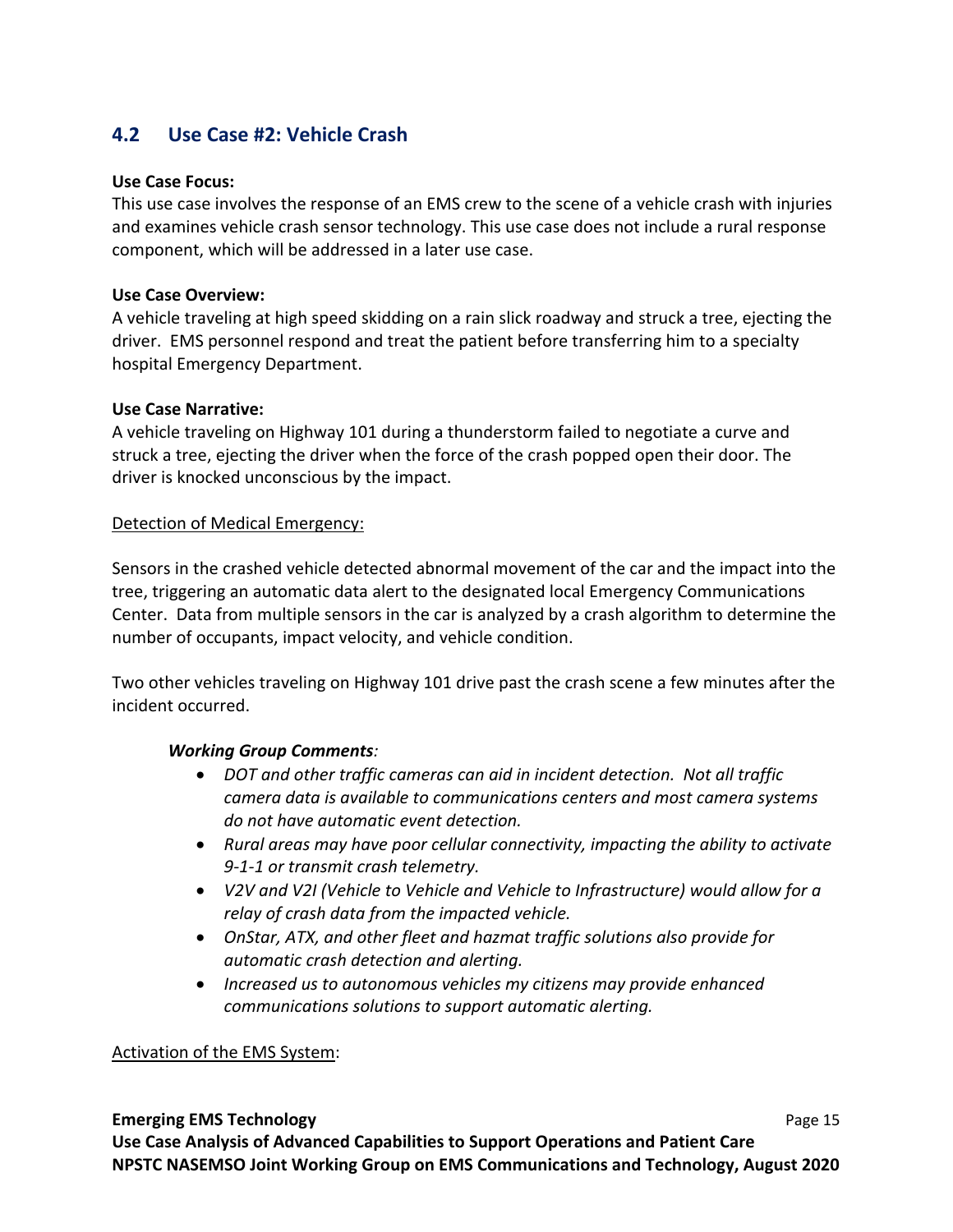The Adams County Emergency Communications Center received a data alert within seconds of the vehicle's crash. The data alert includes the following information:

- 1. Vehicle Crash Event
- 2. Vehicle Description (make, model, year, color, description)
- 3. Vehicle Owner Data (name, address, phone number)
- 4. Location Data (GPS coordinates and translated street address)
- 5. Crash Type (head‐on, broadside driver, broadside passenger, rear end)
- 6. Crash Movement (vehicle roll over) "*NO*"
- 7. Final Crash Movement (vehicle on side, vehicle on roof, vehicle on wheels)
- 8. Number of Occupants (based on seat sensors and seat belt connections) "*1*"
- 9. Crash Intensity Score (vehicle speed vs. deceleration) "*HIGH*"
- 10. Injury Severity Index (calculation of injury potential) "*HIGH*"

Two callers dial 9‐1‐1 to report that they have just driven past a vehicle crash on Highway 101 and that a car appeared to have struck a tree. Neither caller stopped at the crash scene nor could not advise if anyone were injured.

# *Working Group Comments:*

 *Need better solution for occupancy tracking than seat belt use (occupants may not be wearing seat belts and cargo items may falsely identify as occupants).*

# EMS Response:

An Advanced Life Support (ALS) ambulance, MEDIC 2, is dispatched in addition to the closest Basic Life Support (BLS) fire engine, ENGINE 1. The vehicle sensor data indicates a high potential for serious injury, so an additional engine company with extrication equipment is also dispatched (SQUAD 1).

Law enforcement personnel are also dispatched and launch a rapid response UAS to the scene.

Enroute to the scene, EMS personnel access mapping data with real time traffic conditions to guide their response. GPS data from the EMS units is passed to the regional traffic management network which changes intersection signals to prioritize public safety unit response.

The law enforcement drone has arrived over the crash site in three minutes from its simultaneous dispatch with the EMS and law enforcement units. It provides EMS personnel with access to live stream video of the crash site as well as access to several still images automatically collected by the drone to show different angles of the crash scene. The drone's camera captures the vehicle license plate. The drone also hovers at the level of the vehicle windows to determine if any patients are inside the car. The drone then hovers above the

### **Emerging EMS Technology 16 April 2012 12:33 Technology 16 April 2013 Page 16 April 2013 Page 16 April 2013**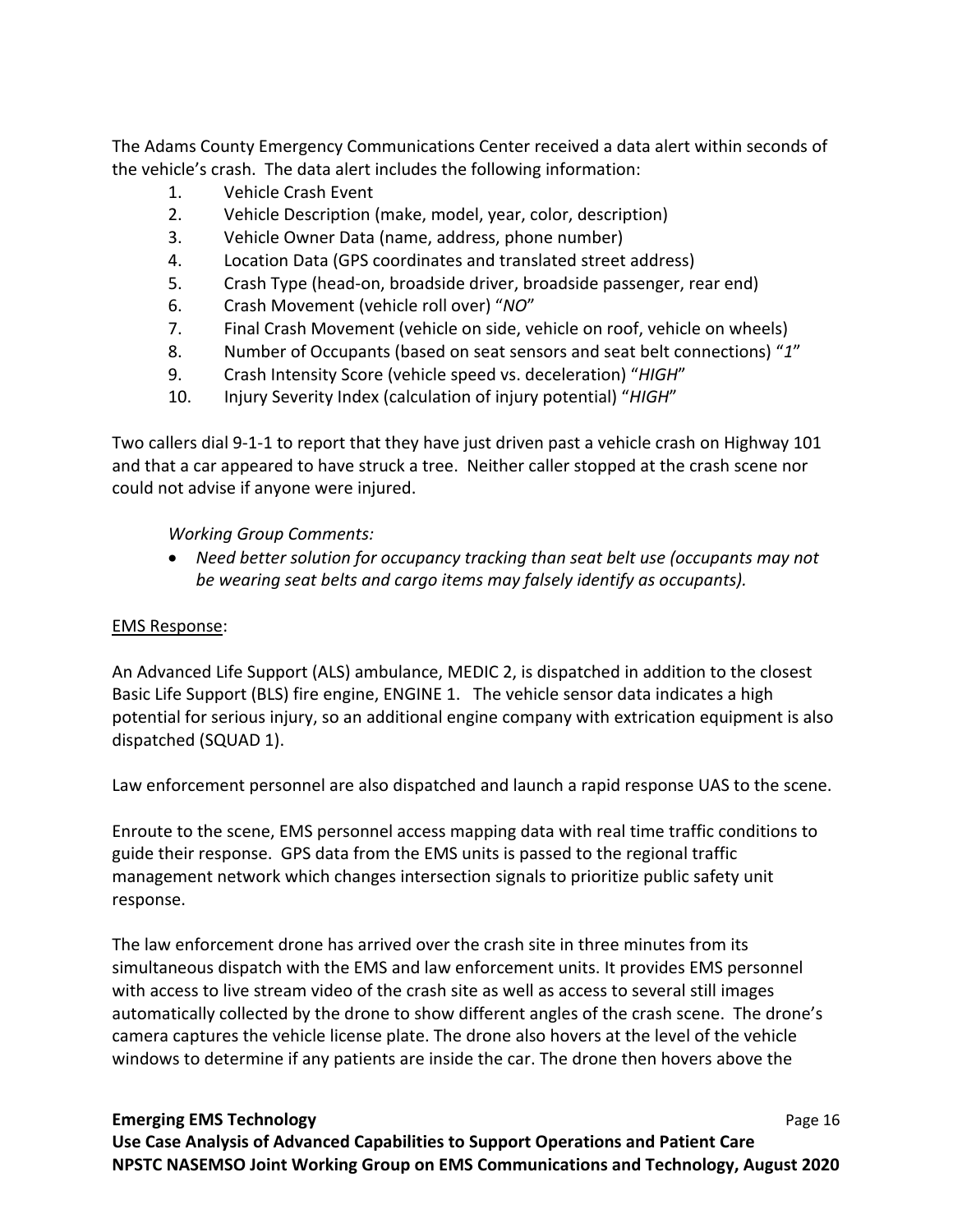patient laying on ground and uses video analytics to detect if the patient is breathing and/or moving. Additional still images are collected to assess patient injuries.

Using the name of the vehicle's registered owner (provided by the crash sensor alert and the vehicle license plate), EMS personnel initiate a search for a patient care record in the regional healthcare network. The vehicle owner information is submitted to the State Department of Motor Vehicles (DMV) and a copy of the owner's driver's license is displayed which includes their picture. This information will be used to confirm if the unconscious driver is the registered owner and will assist with confirmation of a potentially matching patient care record.

Prior to EMS arrival, a vehicle stops at the crash site to see if anyone is hurt. Personnel in the Adams County Emergency Communications Center activate a two-way audio/video link on the UAS and communicate with the citizen<sup>3</sup>, asking them to assess the patient's breathing and providing instructions on how to stop the bleeding coming from a wound on the patient's upper arm.

Responding EMS personnel are updated via voice radio and data messages. Based on the new information that a patient has been ejected from the vehicle and is unconscious, EMS personnel query the Regional Hospital Status Network to view Emergency Department availability at the nearby Level 2 trauma center and the more distant Level 1 trauma center.

Based on local protocols, the closer Level 2 trauma center received a data "pre alert" that EMS was responding to a vehicle crash with a high injury severity index. That information was updated to note that a patient has been ejected and is unconscious.

Working Group Comments:

- A UAS could also lead first responders to the scene, especially helpful if the incident was an off-road emergency.
- Could a public safety UAS "flag down" a passerby to provide medical aid? UAS have this capability, with loudspeakers, spotlights and other signaling systems.
- The EMS crew-initiated search for patient care records could be an automated process.

# Patient Care and Scene Management:

EMS personnel on MEDIC 2 arrive on scene simultaneously with ENGINE 1 and begin assessing the patient's condition while firefighters check for any immediate hazards at the vehicle.

<sup>&</sup>lt;sup>3</sup> This bystander interaction could also occur via a 9-1-1 call, leveraging voice, data, and video capabilities of NG9-1-1.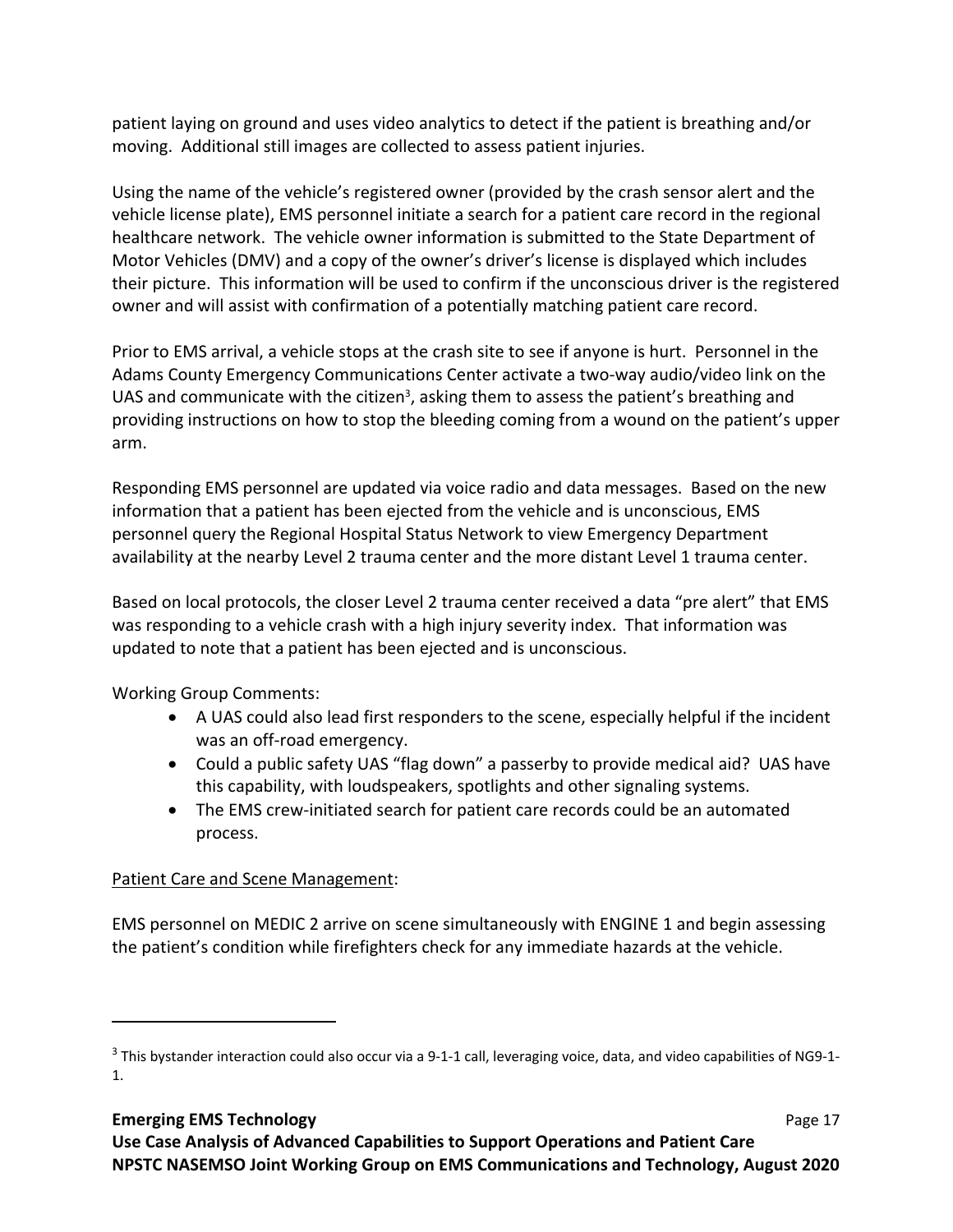EMS personnel use a variety of monitoring systems to assess the patient's vital signs and injury status. An EMS Analytics Assistant (EMSAA) records the paramedic's spoken patient assessment and automatically generates the Patient Care Record. The paramedic may also do a voice query to the EMSAA to recheck hospital status, to access the patient's master healthcare record, or to obtain assistance with drug dosing and other treatment protocols. The EMSAA will also prompt the EMS personnel if the announced patient care appears to be out of alignment with the EMS protocol or if EMS procedural steps are missed (e.g., the next dose of a drug is due for administration).

The paramedic on MEDIC 2 uses a body worn camera to record video of the incident scene and to document patient care. The paramedic can also create snapshot still images for inclusion in the Patient Care Record, including an image of the vehicle's bent steering wheel.

Based on the location of the crash, the use of aeromedical helicopter is not indicated. The patient's condition requires transport to the closer Level 2 trauma center for further stabilization.

The paramedic attempts to set up a video link for consultation with the Level 2 trauma center but has difficulty because the crash site is in a small ravine off the roadway. The paramedic's device offers to automatically reconnect using a relay through the EMS vehicle's wireless access point or via the overhead drone.

The paramedic provides a brief overview of the patient's condition and patient telemetry data is automatically routed to the Level 2 trauma center physician's console.

# *Working Group Comments:*

- *Patient ID information from the scene should flow directly to Hospital ED registration personnel to expedite creation of patient event.*
- *Paramedic report, including voice and telemetry, may trigger "downstream" alerting to other specialty care teams (e.g. Pulsara and E‐Bridge applications are examples).*

### **Transport:**

MEDIC 2 loads the patient into their unit and supplements their crew with a firefighter EMT from ENGINE 1.

Real time mapping data helps plot the faster route to the Level 2 trauma center and GPS data again prioritizes traffic signal control to expedite the transport.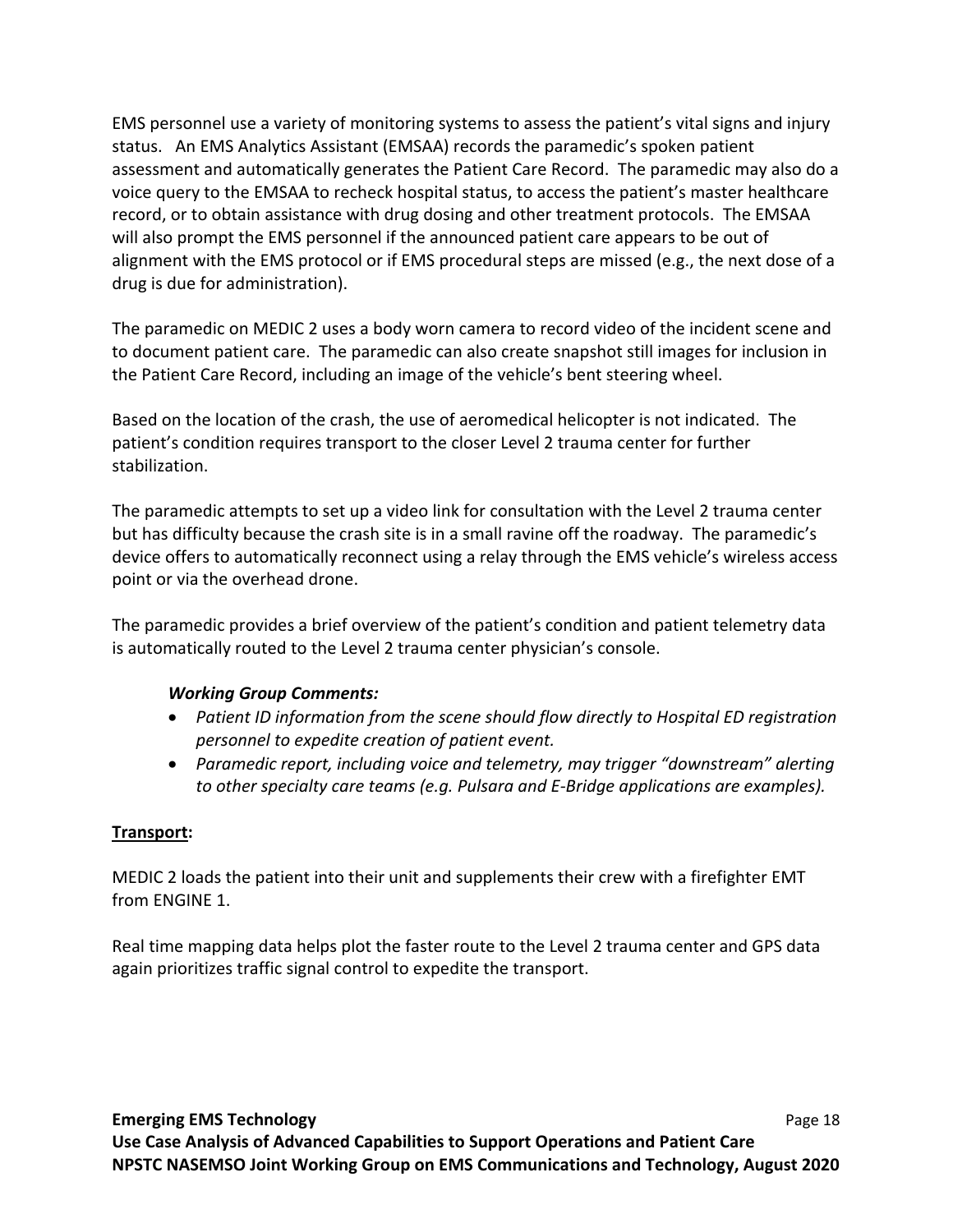Patient telemetry data is streamed to the Level 2 trauma center. ED personnel are alerted to any significant change in the patient's status<sup>4</sup>.

GPS data from MEDIC 2 is also sent to the Regional EMS Transport Monitor which provides each hospital in the region with a real time display of data on EMS units transporting to their facility. This display includes:

- 1. UNIT AGENCY (Adams County EMS)
- 2. UNIT ID (MEDIC 2)
- 3. INCIDENT TYPE (VEHICLE CRASH)
- 4. PATIENT TYPE (ADULT TRAUMA)
- 5. PATIENT TRIAGE CODE (RED)
- 

6. ETA to the ED (updated as unit travels)

7. Map display of units

# *Working Group Comments:*

- *Public Safety mapping applications would provide additional data of relevance to first responders, including access to incident scenes via contra‐flow on one‐way streets, notification of bridge weight restrictions impacting emergency vehicles, etc.*
- *Extensive discussion on streaming of patient care telemetry, and how much of this continuous data is stored (and by who), and what type of alarm thresholds should trigger an update/alert to the receiving hospital. Should the ED be notified that the patient's heart rate went to 170 or their PO2 fell to 80 while intubated? When multiple patients are inbound, how is this data displayed? Can the ED select which patients it would like to monitor? Can the paramedic manually "push" an alert to the ED easily, during a patient collapse?*
- *Patient telemetry (including video segments) need to be aggregated in an easy way for inclusion in the EMS Patient Care Report.*
- *EMS vehicles may need to automatically select the best available network to support telemetry and video consultation.*
- *As noted in the earlier use case, patient data and telemetry may trigger "upstream" alerting to other specialty teams in the hospital (e.g., CT Scan, Neuro, OR, etc.)*
- *Accurate ETAs are especially important, letting the ED know how many minutes they have to prepare for the arrival of a critical care patient. Current "estimated" times given by EMS personnel are subject to wide variation in accuracy. An audible and visual alarm should occur for "arriving in two minutes" and "arriving now". Visual and color coding to allow a glance to indicate key pieces of information (ETA and Status).*

# Data Management:

# **Emerging EMS Technology**  Page 19

<sup>&</sup>lt;sup>4</sup> Emergency Department personnel will not monitor ongoing patient telemetry because there is minimal clinical significance to do so, and ED personnel will be busy preparing for the trauma patient's arrival.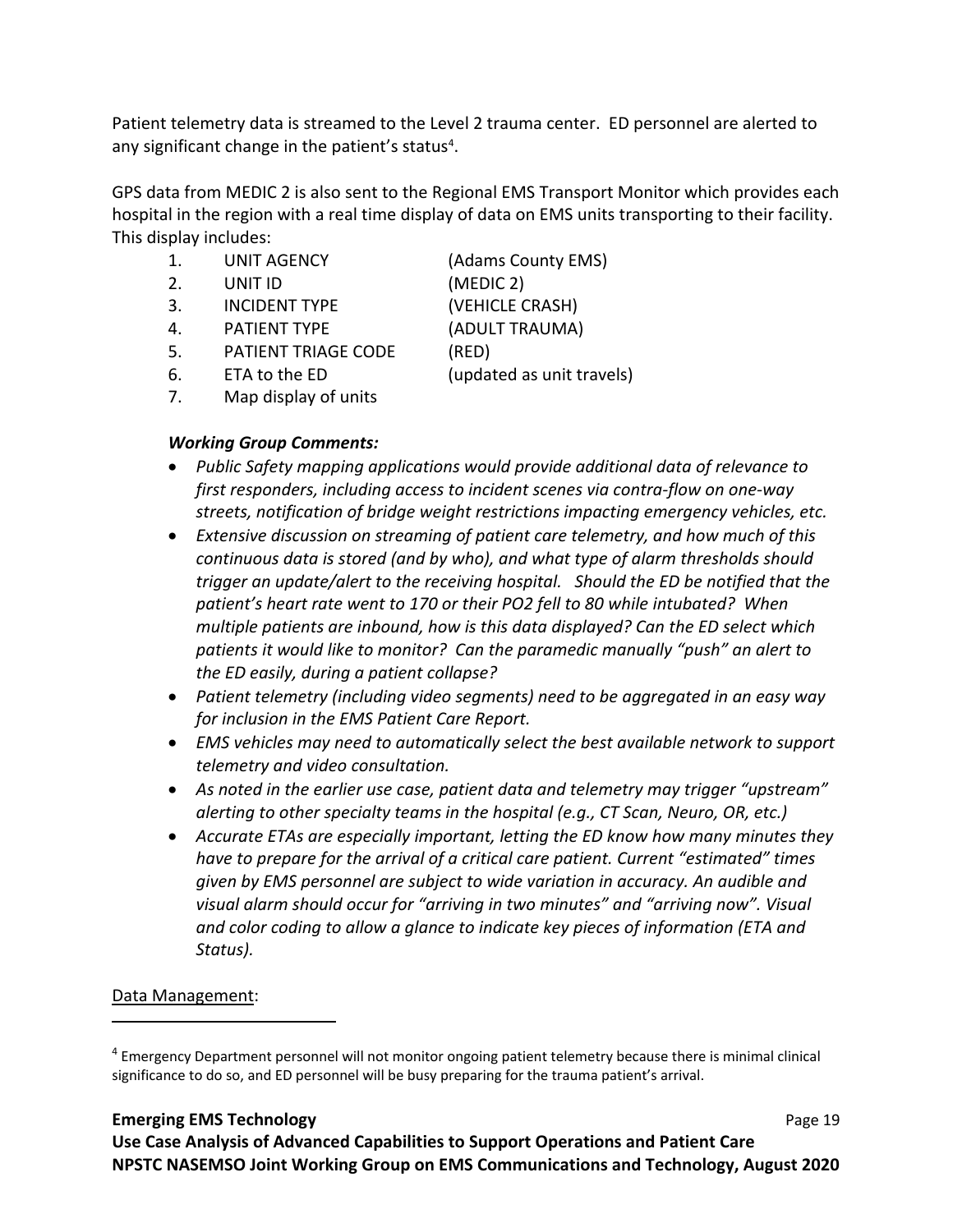MEDIC 2 arrives at the Level 2 trauma center and transfers their patient to the awaiting medical team. The paramedic provides an overview of the incident and details the patient's injuries and their treatment.

Patient care data from MEDIC 2 is automatically transferred into the hospitals' electronic patient care record but noted as a "draft". This includes patient telemetry as well as patient assessment and treatment data. The paramedic reviews the EMS patient care record, as created by the EMSAA, and makes necessary edits. The paramedic also selects which still images and video segments to upload to the records management system. The paramedic then transmits a "final" patient care record to the EMS system Records Management System and to the Level 2 trauma center.

# *Working Group Discussion:*

- *Patient care data is transmitted from the scene to the ED prior to the arrival of the patient (before they are registered as a patient in the hospital system). This data will*  have to be in a "parking lot" before it can be transferred to the actual hospital *record. There is a question on when does the ED patient care record start. Once a high priority emergency is confirmed, then initial data gets routed to those who need it (e.g. patient registration, etc.)*
- *EMS personnel need to edit the data and confirm the accuracy (e.g., if they were using voice dictation), and then finalize the report – which would then export in a standardized data format – and be available to other health systems (e.g. available for retrieval).*
- *EMS data is displayed for the ED, and at some point, crosses over into the Hospital patient care record. There are many issues involving interfaces, draft data vs. final data, the need to avoid referring to dual screens (an EMS app and the hospital app). What data is brought over? (regarding streaming data, only collect alarm triggered data plus 12 lead EKG, etc.). There are local control issues into what portions are collected by the hospital and EMS agencies need to decide which data is saved to the EMS report*
- *A lot of raw data is collected, and the EMS crew needs to determine which pieces are relevant (or an AI application may do this), then the hospital needs to determine which pieces they want to collect.*
- *Some data is needed for emergent treatment decisions and other data is needed for formal documentation, QA, etc. So, a filter may be needed to determine which data is transferred to the hospital and which data remains for EMS use.*
- *Patient outcome data should be available to EMS in a formal feedback process, which is being mandated by recent changes to Joint Commission standards.*
- *Concern about the time commitment needed for EMS personnel to do the final editing of their patient care report, including review/edit of telemetry and video records.*

# **Emerging EMS Technology**  Page 20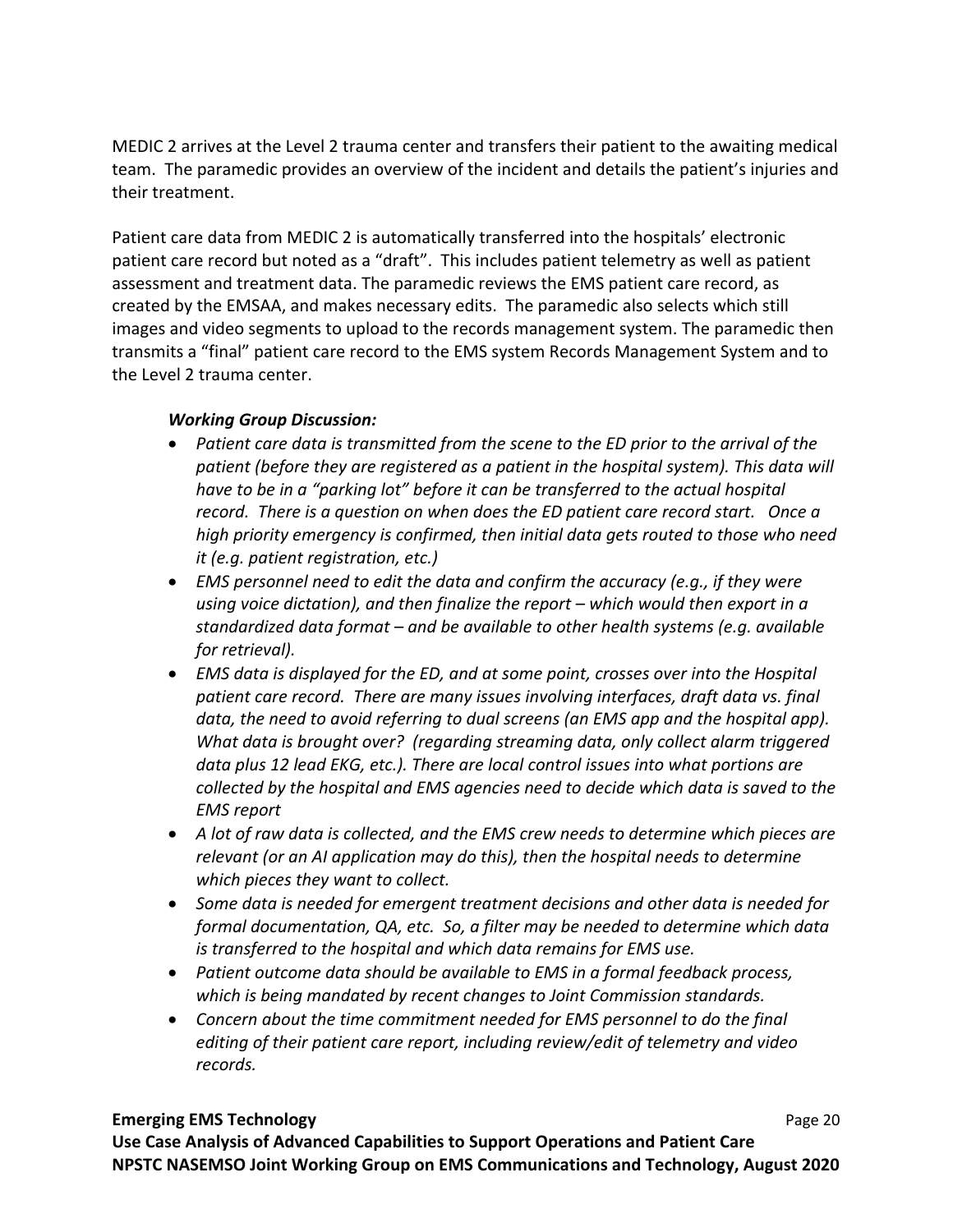# **4.3 Use Case #3: House Fire with Multiple Patients**

### **Use Case Focus:**

This use case involves the response of a third service EMS agency, with fire and law enforcement, to a house fire with three patients suffering from smoke inhalation and burns. It examines data sharing with other responders and agencies as well as multi‐patient management. This use case builds on the technology discussed in prior use cases and attempts to avoid duplication.

### **Use Case Overview:**

A lightning strike starts a fire in the attic of a single‐family residential home and quickly spreads to the rest of the structure. Two people are injured escaping the fire and an unconscious child is found by firefighters inside the home and rescued. EMS, Fire Rescue and Law Enforcement are managing the scene.

### **Use Case Narrative:**

During a fast-moving severe thunderstorm, lightning strikes the home of the Smith family blowing a hole in the roof and starting a fire in the attic. The strike knocks the power out, but the Smith family believes that the power failure is due to a transformer explosion in front of their house. Bob and his wife go outside to investigate the sound but cannot see the smoke coming from the attic of their home. Several minutes later they see heavy fire coming from the eves of their home and they both rush back inside to rescue their five‐year‐old daughter who is asleep in a bedroom.

# Detection of Medical Emergency:

A next-door neighbor, who also went outside to investigate the explosion, sees thick smoke and heavy fire coming from the roof and dials 9-1-1 to report the emergency. He is unsure if anyone is at home but sees the Smith family vehicles parked in the driveway.

### Activation of the EMS System:

The Emergency Communications Center (ECC) receives three 9‐1‐1 calls from neighbors reporting the house fire. No caller can confirm if anyone is inside the home. Smoke and fire sensors in the Smith home activate and transmit an alarm signal to a third party monitoring center, which verifies their activation and transfers the data alert to the ECC, which dispatches fire department units and, by local policy, also sends an EMS unit and law enforcement. Several minutes later, another 9‐1‐1 caller reports that two injured adults are outside the home and screaming that their daughter is trapped inside. The ECC adds two additional EMS units to the response, increases the fire response and notifies the responding units of the updated information. A UAS has also been dispatched and arrives overhead of the incident scene approximately three minutes later.

### **Emerging EMS Technology**  Page 21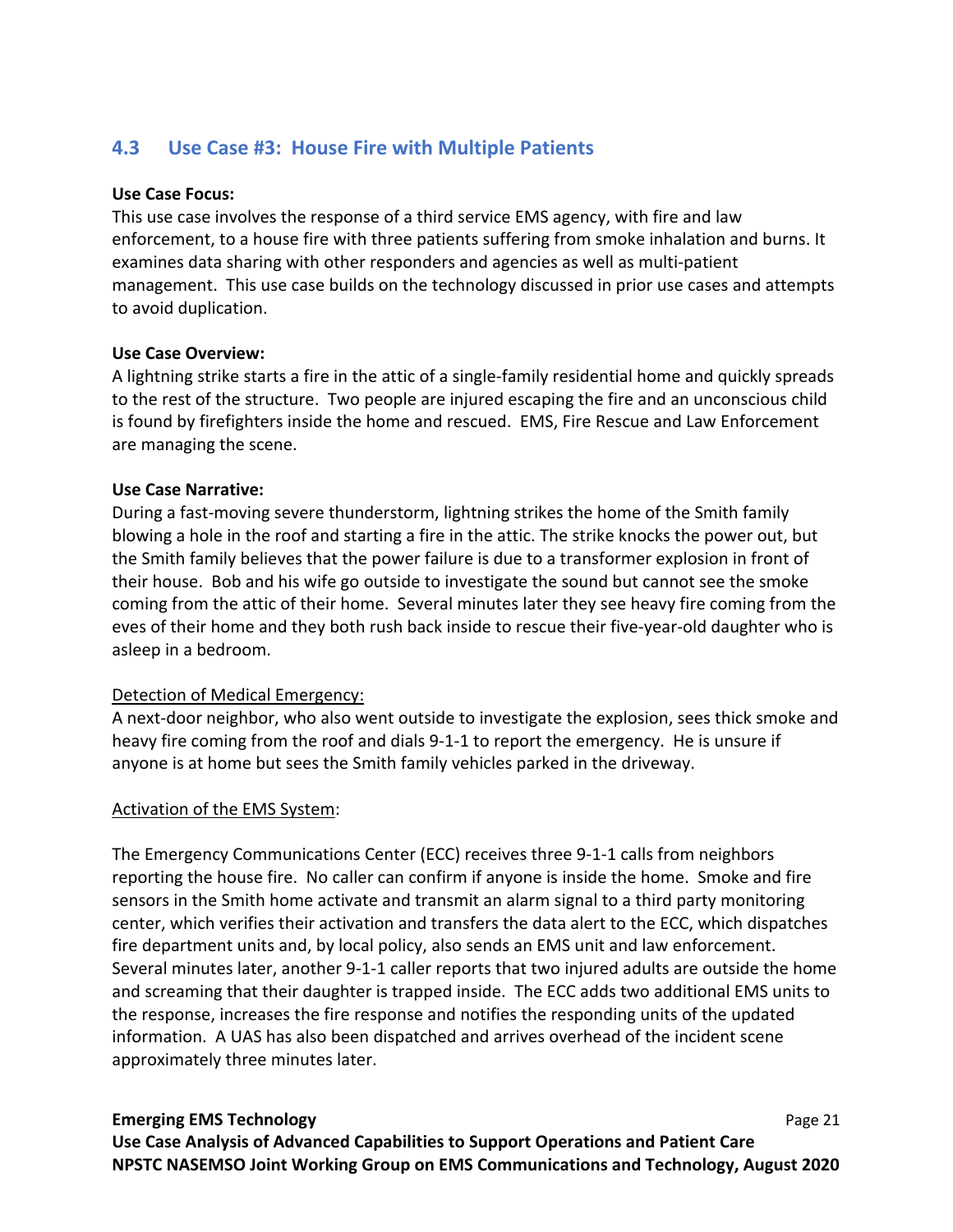### *Working Group Comments:*

- *ASAP to PSAP program currently allows for high speed transmission of data alerts over the National Law Enforcement Telecommunications System (NLETS).*
- *It would be difficult for a UAS to use thermal imaging to look inside a structure for occupants, since this is a "line of sight" technology.*
- *The UAS could land and deploy small entry robots which would move throughout the structure to identify the seat of the fire and the location of any occupants and provide location data to arriving fire personnel.*

# EMS Response:

An Advanced Life Support (ALS) ambulance, MEDIC 1, is initially dispatched. The local fire department provides first response BLS support as well as firefighting capability. Law enforcement personnel are also dispatched.

Enroute to the scene, MEDIC 1's onboard mobile computer map display provides directional assistance and routing<sup>5</sup> while also displaying the location and movement of other emergency vehicles heading to the house fire (or to other emergencies in the area).

The ECC updates the Computer Aided Dispatch (CAD) system's incident report with information from other 9‐1‐1 callers. A nearby law enforcement unit arrives quickly and reports that the house is engulfed in fire, that there are two adult patients with burns and smoke inhalation, and a child is trapped inside. These updates appear as urgent messages on MEDIC 1's MDT, flashing in red and sounding an audible alert. The messages also appear on each of the MEDIC 1 crew members handheld devices. The law enforcement officer enters the home to rescue the child but retreats due to the intense heat and smoke.

The law enforcement drone has arrived over the house fire following its simultaneous dispatch with the other responding units. It provides all responding units with access to live stream video of the scene as well as access to several still images automatically collected by the drone to show different sides of the property<sup>6</sup>. The UAS also captures several images of two injured adults laying in the front yard. A Rapid Response Summary<sup>7</sup> of the data is transmitted to all responding units, which includes abbreviated text and a few images. This allows the first

<sup>6</sup> The drone's camera and onboard analytics visualize the size the home, the percentage of fire, and the intensity of the fire while also highlighting other critical attributes, including two cars in the driveway, a large LP gas tank on the side of the structure and distance to a nearby home that is threatened due to the fire spread  $^7$  A Rapid Response Summary (RSS) is a concise data message including text and a small video clip or still imagery

# **Emerging EMS Technology 1999 CONSUMER 2008 22 CONSUMER 2009 22 CONSUMER 2009 22 CONSUMER 2009 22 CONSUMER 2009**

<sup>&</sup>lt;sup>5</sup> See Use Case #2 for additional discussion on enroute assistance, which was not duplicated in this use case.

that conveys the critical components of the scene to responding personnel. First responders gain important insight into the event without having to view raw data and video, which is time consuming and a distraction from other duties. RSS is an acronym created for this use case and does not refer to any known system.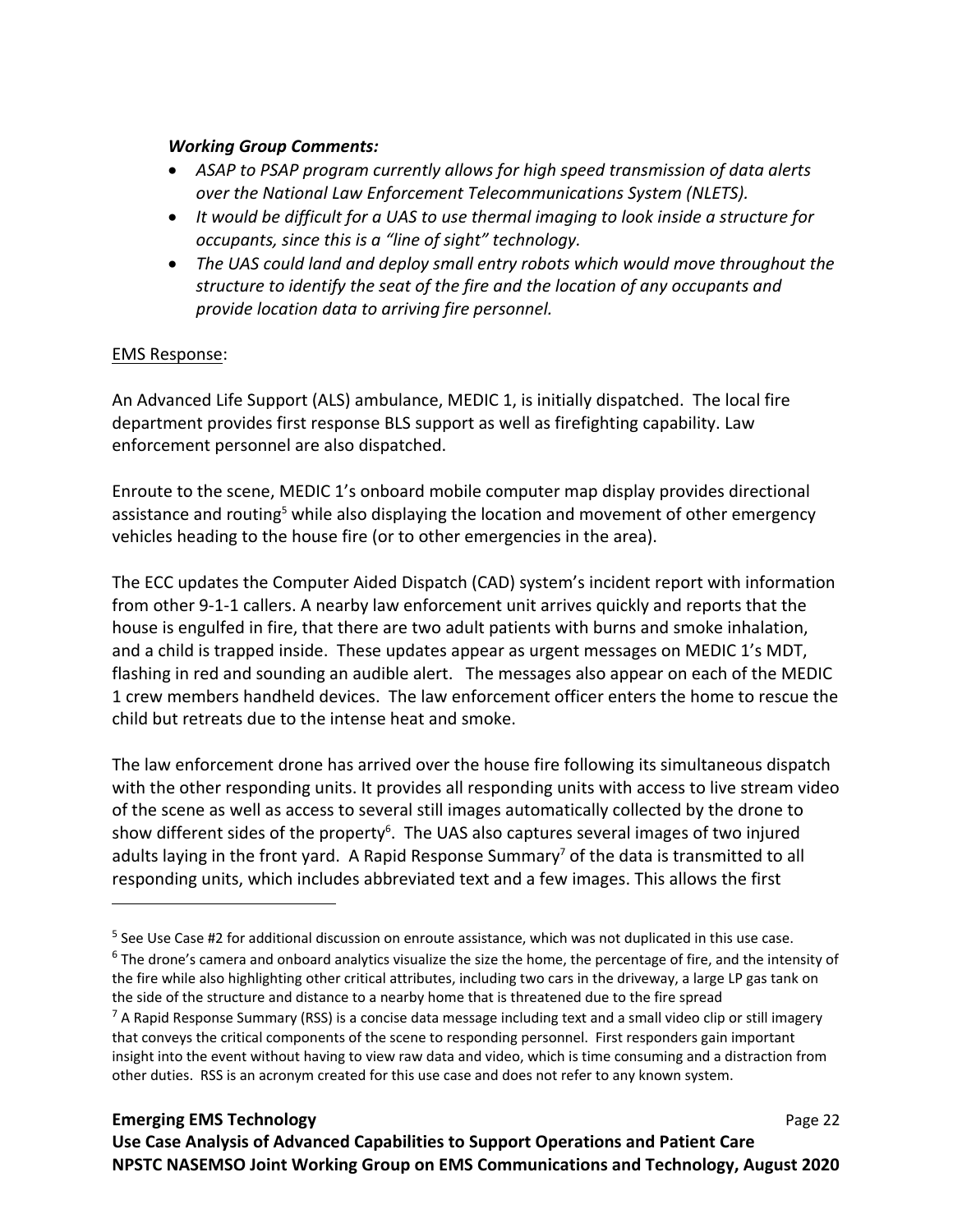responders to quickly gain insight into the UAS interpretation of the scene, including recommendations to dispatch additional fire and EMS units to the scene.

Based on the updated information, MEDIC 1 confirms with the dispatcher that two additional ALS transport units had been dispatched and requests that an EMS field supervisor be notified.

Incident information from the EMS portion of the CAD system is exported to the Regional EMS Transport Monitor<sup>8</sup> system. Artificial Intelligence (AI) and machine learning algorithms scan the data in real time and provide each hospital Emergency Department with a visual display of EMS units transporting to their facility. The AI system detects the house fire response which may involve three critical patients involved in a specialty care event (burn care). A 'pre-alert' message is sent to the two hospitals closest to the scene and to the regional trauma center which is also a burn center. MEDIC 1 and ECC personnel also receive the pre-alert message.

Moments before MEDIC 1's arrival, an urgent data message is received noting that fire department personnel are treating three patients, one of which is coded as a triage category red patient (critical care) and two which are coded triage category yellow (urgent care). This confirmation message is sent to the other responding EMS units and captured by the Regional EMS Transport Monitor interface and distributed to the proximity hospitals.

# **Working Group Comments**:

- The UAS interaction could be enhanced to support EMS functionality. Could camera vision calculate the body surface area of the burns?
- Stand Off Vital Signs could be collected by the UAS as well as detection of breathing and movement.
- The UAS could drop a Vital Tag sensor for application by a first responder or citizen (especially useful in a rural setting)
- Discussion on value of pre-alert data going to hospitals in the vicinity of the emergency. In rural areas or areas with less critical care capacity, this may be helpful. Transmission of this data should be governed by local control policies.
- AI could help identify critical patients, but what is an appropriate trigger threshold that would require operational response? Patient data may originate from the EMS Communications Center (e.g. CPR in progress on an infant) or from on scene personnel.
- In a future state, EMS would use an Ambulance Drone to transport the patient, with or without crew (based on patient condition).

Patient Care and Scene Management:

<sup>&</sup>lt;sup>8</sup> See Use Case #2 for a description of this system.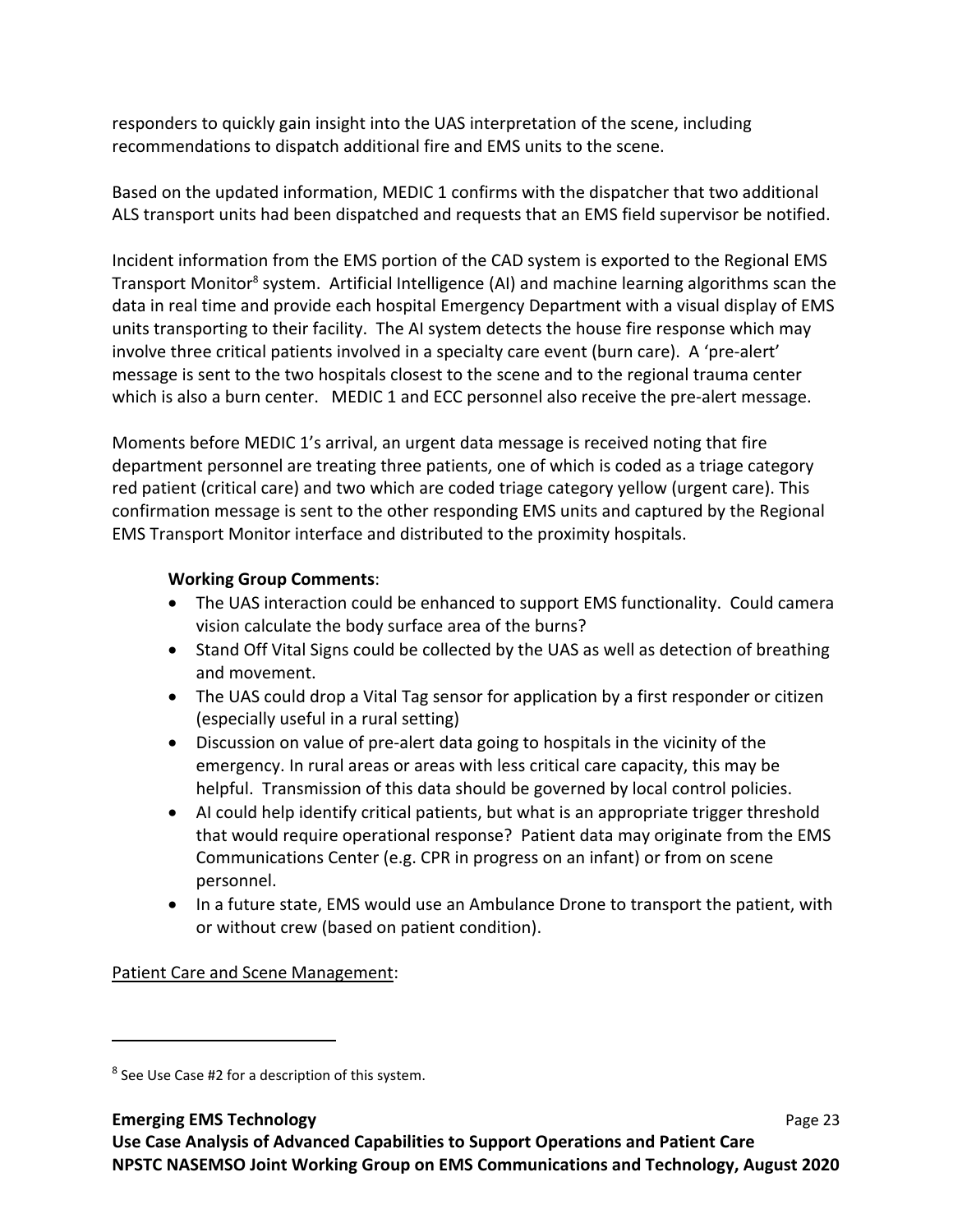MEDIC 1 arrives at the scene to find three patients being cared for by firefighters who are providing basic life support service, including delivery of oxygen. Two adults are suffering from smoke inhalation and burns to their face and arms which occurred during attempts to rescue their daughter. The third patient is an unconscious five‐year‐old child whose respirations are being assisted with a bag‐valve‐mask resuscitator.

Vital signs data on all three patients captured on the fire department monitors is automatically transferred to the MEDIC 1 devices when the units are in close proximity to each other (after the MEDIC 1 crew presses the "CONFIRM TRANSFER" button on their tablet).

Fire department EMTs continue assisting with patient care and can use the MEDIC 1 technology based on the adoption of common software applications, common User Interface display screens and common symbology.

Two additional ALS transport units arrive on scene. Patient care data from fire department and MEDIC 1 monitors is seamlessly transferred to their systems when they select the specific patient they are going to treat.

Patient care is supported using the EMS Analytics Assistant (EMSAA)<sup>9</sup> and through video and telemetry systems noted in Use Case 2. Access is gained to each patient's existing medical record to identify known health issues, allergies to medications, and other information important for emergency treatment.

The broadband network supporting the incident can accommodate the simultaneous video and data streams originating from three paramedics as well as the UAS and video and data streams generated by firefighting crews and law enforcement.

# *Working Group Comments:*

- *There are special mapping and routing requirements for emergency vehicles accessing a multi‐casualty scene, including the need to identify patient collection and patient transportation areas, as well as staging locations for incoming units.*
- *Automatic sync of patient care telemetry between different crews and devices should only happen when activated by EMS personnel. How are patients identified when data is transferred to another crew? Patient #1?*
- *MCI patient tracking systems use arm bands and other technologies to assign Unique Patient Identifiers to each patient, which facilitate rapid transfer of data between EMS providers and hospitals.*

### **Emerging EMS Technology**  Page 24

<sup>&</sup>lt;sup>9</sup> See description of EMSAA in Use Case 2, which involves a voice activated, cloud-based decision support system.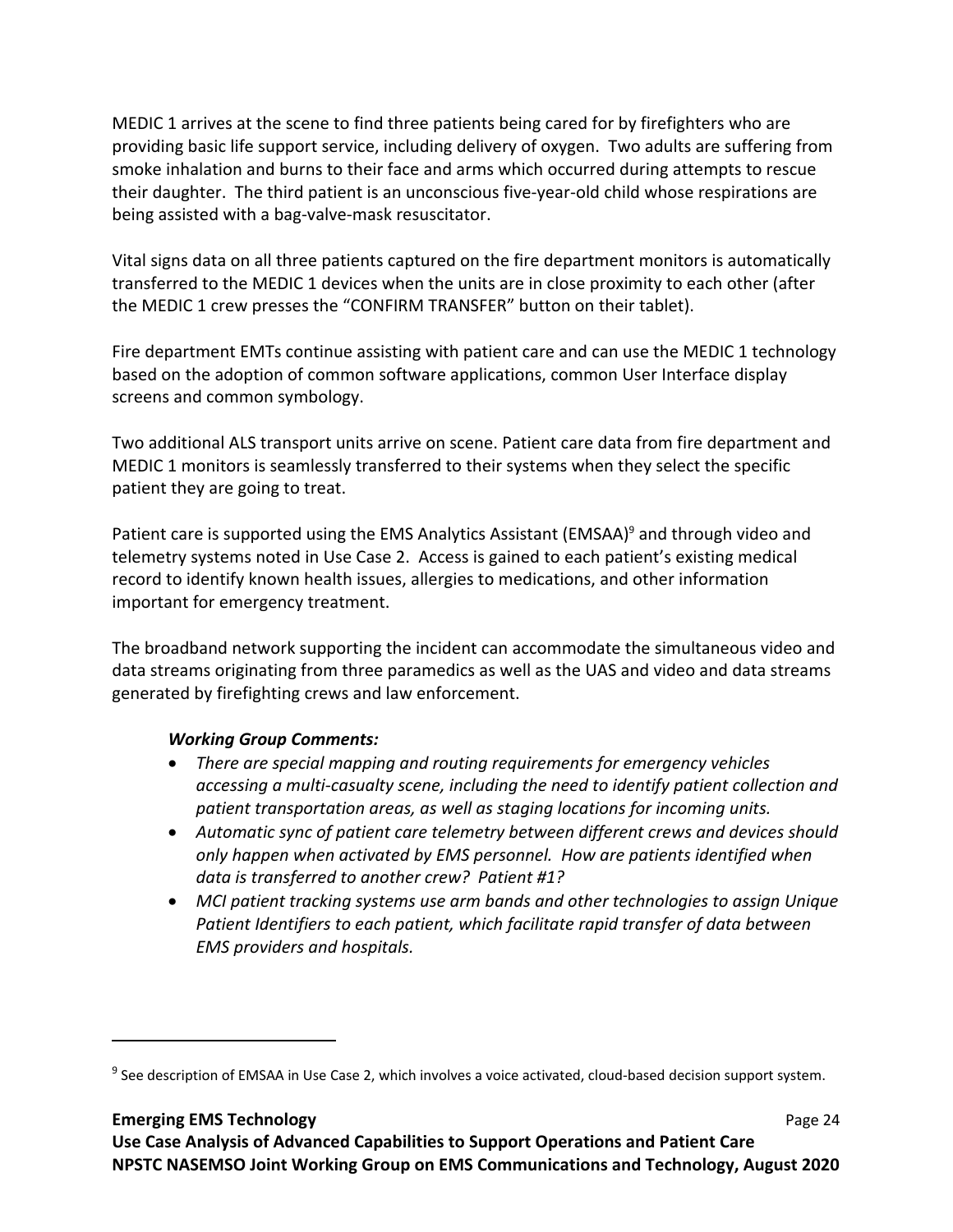*Patient tracking systems are not always interchangeable between various EMS systems operating in the same area. Regionally coordinated numbering schemes could identify the agency that the tag came from (e.g., the State of Tennessee)*

# Transport:

Each patient is loaded into a separate MEDIC unit for transport. Firefighters will be used to drive two of the EMS units, allowing the dual paramedic crew to be in the patient compartment. Each Firefighter EMT swipes their ID badge/Prox card across the Mobile Data Computer screen in the MEDIC unit and their identity is added as a crew member for this emergency vehicle and they are removed as a crew member from their engine company.

The pediatric patient and one of the adults will be transported to the regional trauma burn center while the second adult patient will be transported to a Level 2 trauma center for initial evaluation $10$ .

As soon as the hospital destination is selected (or announced), the onboard mapping system identifies a preferred route based on traffic data received from multiple sources. When the route is confirmed by the vehicle driver, route data is fed automatically to computers at the Regional Traffic Monitoring Center which will change the timing of traffic signals as each EMS unit nears an intersection. The system will alert each unit of any conflicts in prioritization (e.g., where two ambulances need competing priority at the same intersection at the same time).

The Regional EMS Transport Monitor system will automatically change each unit's status on the hospital display board from "AT SCENE" to "TRANSPORTING". Each MEDIC units ETA to the hospital will be updated on the display board as they travel closer to the hospital and the ED will receive an arrival warning alert when the EMS unit is one minute out.

# *Working Group Discussion:*

 Discussion on use of alternate vehicle operators. There are two concepts with the use case description, (1) the EMS agency has a protocol with the fire department for FD personnel to drive their ambulance to the hospital while the EMS "driver" helps with patient care. This could be a case where the MEDIC 1 unit had two paramedics on‐board, and it would make more sense to have two PM's in the back than a single PM and a Firefighter EMT. (2) Accountability for who is in the EMS unit, to show that there are three crew members on board the ambulance (this helps in the event of an ambulance crash and it also reduces the crew assignment on the fire engine – so the dispatcher is aware that Engine 1 only has two crew members – and you can't send them to a call by themselves).

 $10$  In most cases, all three patients would be transported to the same facility if it is capable of managing multiple patients (in order to keep the family together). In the use case, different hospital destinations were chosen to highlight the need for diverse routing technology.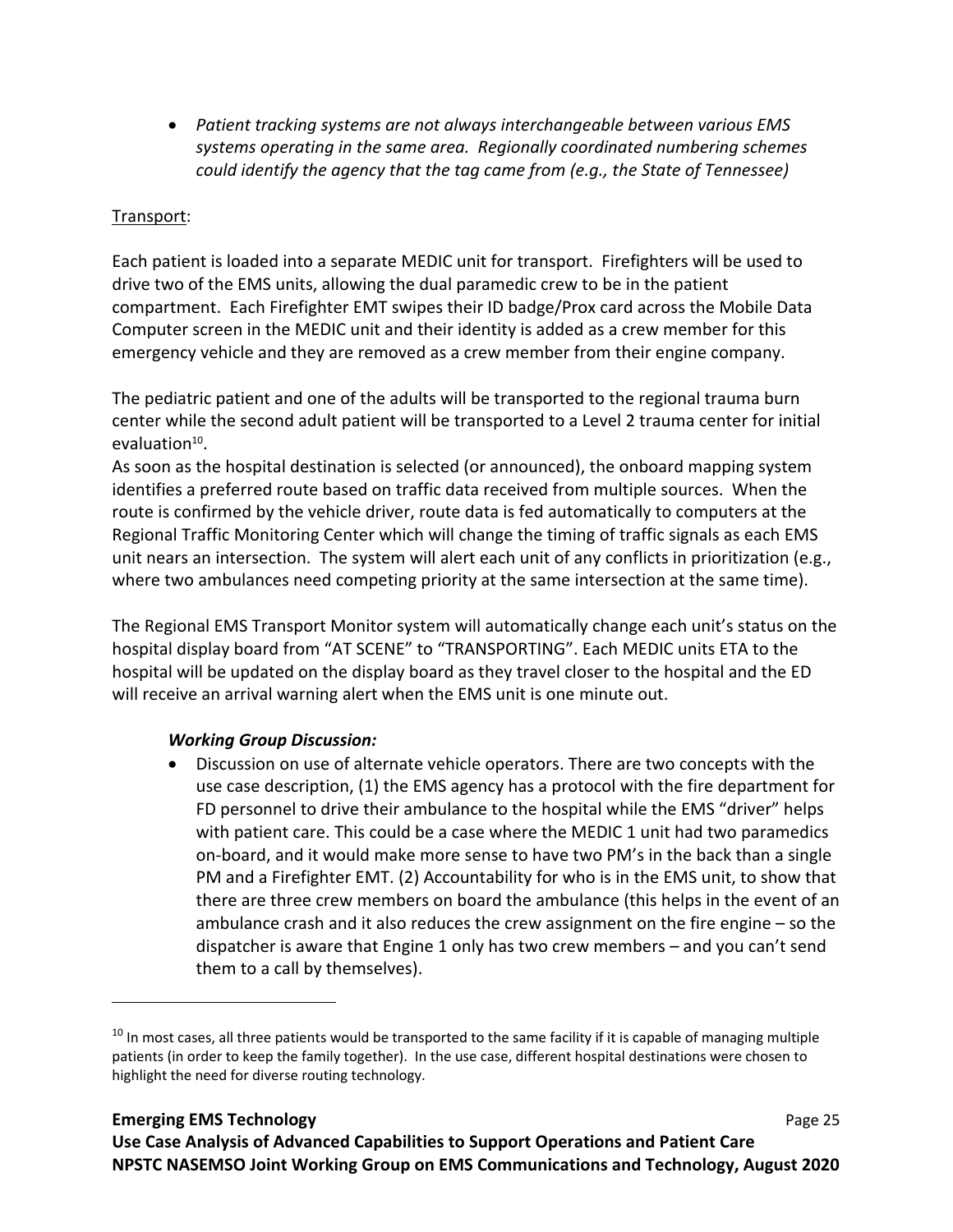### Data Management:

Each MEDIC arrives at the hospital and transfers their patient to the awaiting medical team. The paramedic provides an overview of the incident and details the patient's injuries and their treatment.

As noted in prior use cases, patient care data is automatically transferred into the hospitals' electronic patient care record but noted as a "draft". Following final editing and approval, the paramedic then transmits a completed patient care record to the EMS system Records Management System which also exports a copy of the final report to the hospital.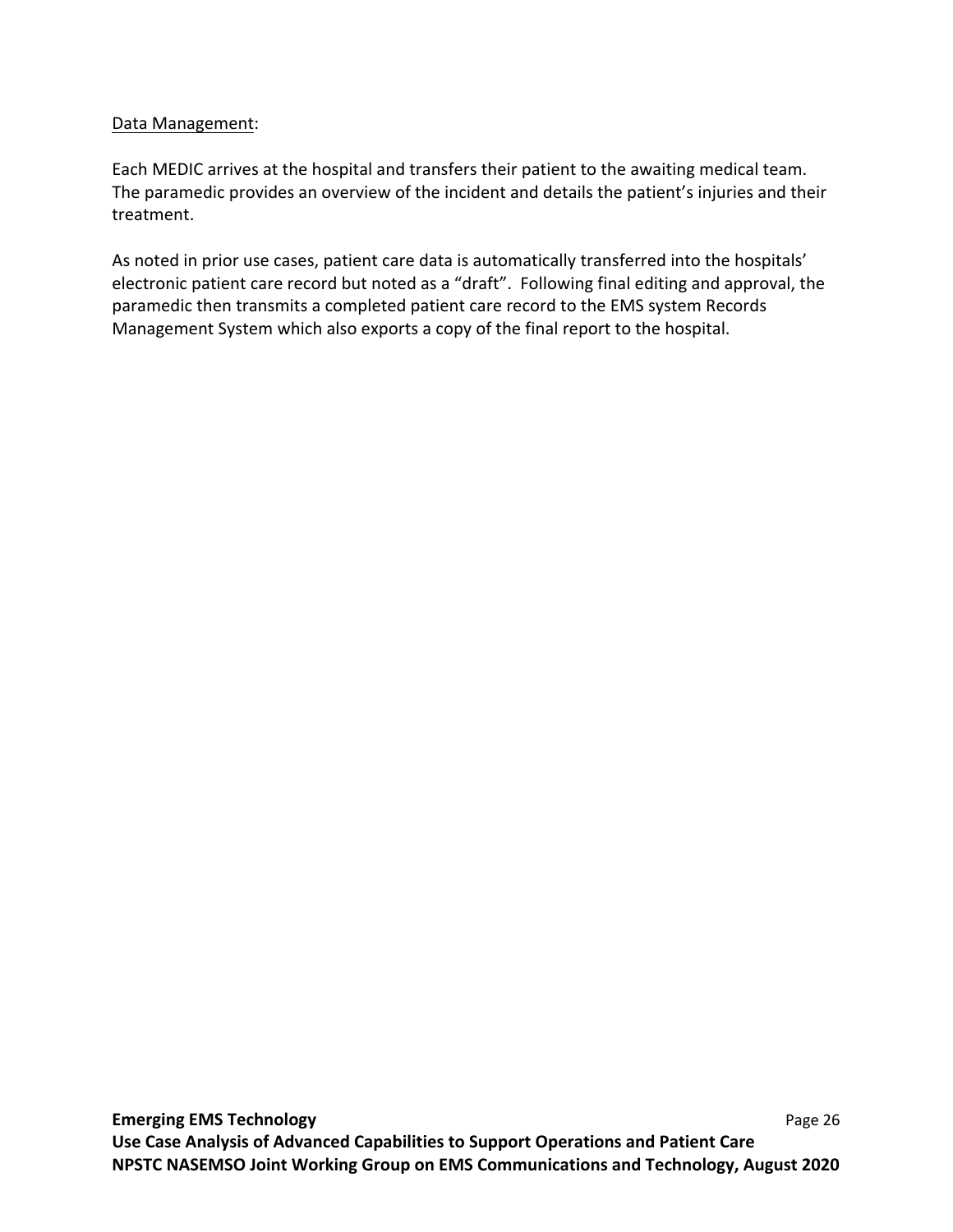# **4.4 Use Case #4: CMS ET3 Treat In Place Response**

### **Use Case Focus:**

This use case involves the response of an EMS agency to medical emergency in which the patient is evaluated and treated, without transport to an Emergency Department (or other alternate destination). It examines new types of technology, including additional telemedicine systems that would be used to manage the patient as envisioned in the new CMS ET3 protocols<sup>11</sup> (Emergency Triage, Treat and Transport). ET3 is a pilot project that will allow the testing of different approaches in delivery EMS care. There are three components: PSAP Triage, Transport to Alternate Destination (AD), and Treatment‐In‐Place (TIP). This use case builds on the technology discussed in prior use cases and attempts to avoid duplication. This incident occurs in a rural area.

### **Use Case Overview:**

Mr. Jones is a 41‐year‐old patient with a history of diabetes and renal failure who also has a baseline cognitive deficit resulting from a traumatic brain injury following a car crash last year. While being cared for at home, his family notices a significant decline in his mental status and dials 9‐1‐1 to report that he may be having a diabetic emergency. The EMS response involves immediate dispatch of an ALS unit with additional assistance provided by a Community Paramedicine team, which determines that Mr. Jones can be safely managed at home.

### **Use Case Narrative:**

Mr. Jones was injured in a motorcycle crash last year and suffered a traumatic brain injury which severely limits his ability to communicate. Most of his interaction is done by nodding his head to indicate yes or no. Mr. Jones is an insulin dependent diabetic who also receives home dialysis to manage his renal failure. He is cared for at home by his family and receives additional assistance from a home health care agency which includes at home telemetry monitoring of his condition. Mr. Jones lives in a rural area and his "home" hospital is approximately one hour away.

# **Detection of Medical Emergency:**

Following lunch, Mr. Jones' family notices that he is not interacting with them as expected. He is having a hard time keeping his eyes open and is not smiling or using facial gestures to communicate with them. The family suspects that Mr. Jones may be experiencing a diabetic emergency and checked his blood sugar using their home monitoring device. That test showed a blood glucose level of 50.

<sup>&</sup>lt;sup>11</sup> The federal Centers for Medicare and Medicaid Services (CMS) program is releasing guidance documents to EMS agencies on how to implement three new options for EMS care that will be eligible for billing. They include Treat in Place (TIP), Alternate Destination (AD) and PSAP Triage and call diversion. Pilot projects are being used to evaluate the three programs.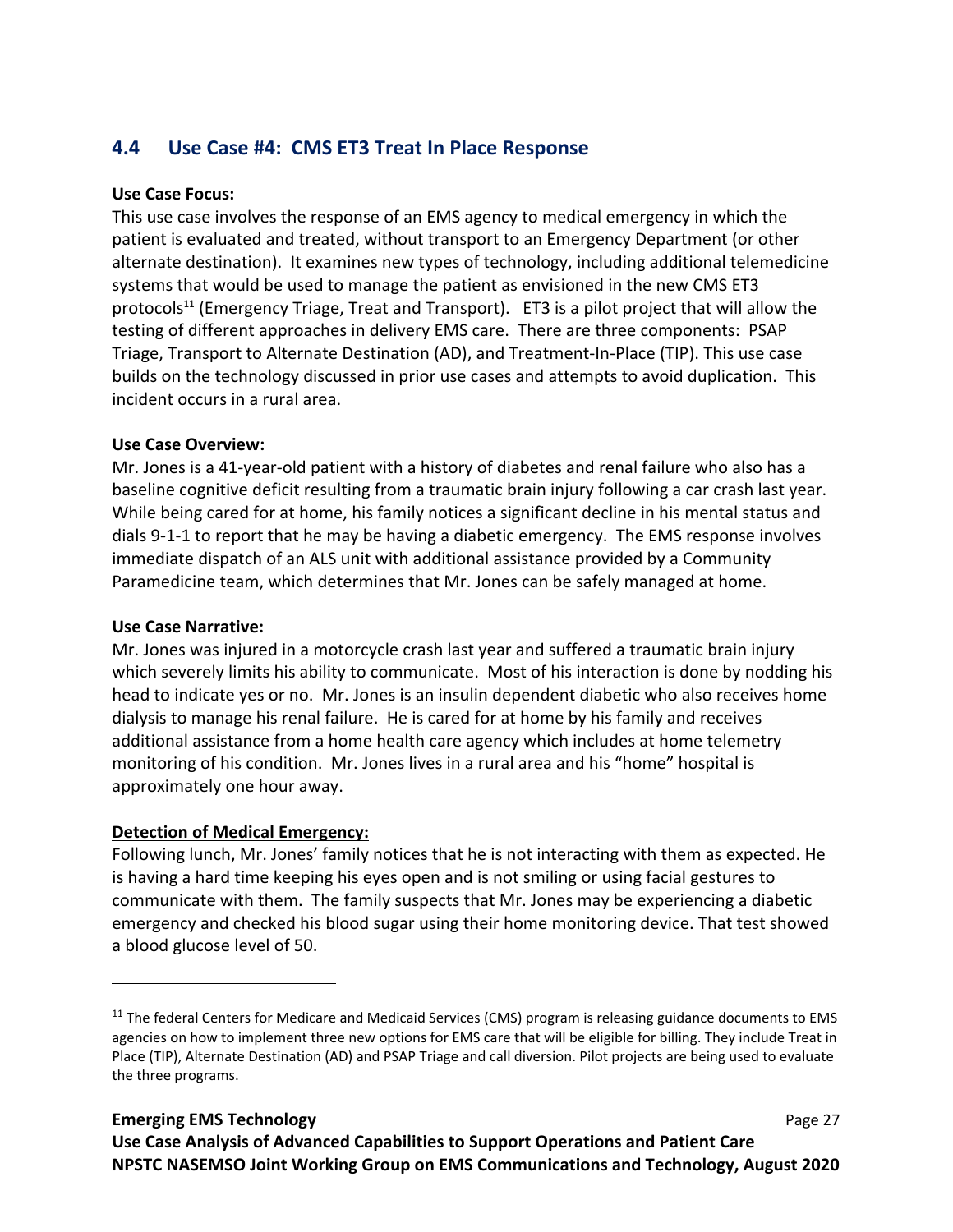# **Activation of the EMS System:**

The family decides to activate the 9-1-1 system after discussing Mr. Jones condition among themselves and determining that his current condition falls outside the guidelines for accessing the home healthcare nurse.

The Emergency Communications Center (ECC) receives a 9‐1‐1 call from Mr. Jones daughter reporting that "something is wrong" and that her father is not responding. The ECC telecommunicator asks a series of questions to assess the patient's severity and to determine the appropriate EMS response configuration. While Mr. Jones is awake and breathing, it is not possible to determine the presence (or absence) of other important clinical signs (e.g., is Mr. Jones having chest pains, difficulty breathing, blurred vision, headache, etc.).

A "Video to 9-1-1" session<sup>12</sup> is initiated by the ECC staff who note that Mr. Jones appears very lethargic but that he is breathing normally, and his skin color is not cyanotic. The family reports that they can feel a strong pulse in Mr. Jones wrist, indicating that his blood pressure is not low.

An ALS response is indicated, and a paramedic ambulance is dispatched<sup>13</sup>.

Personnel in the ECC enter Mr. Jones name, birthday, and home address into their CAD system which will pass this information to a regional health exchange network to determine if any physician or hospital health care records are available. The presence of available Electronic Health Records (EHR), based on a probable match, will be sent to the responding EMS personnel<sup>14</sup>.

# **EMS Response:**

MEDIC 1 is dispatched to a report of a patient with an altered level of consciousness<sup>15</sup>. Personnel in the ECC have coded this a "Charlie Response<sup>16"</sup> indicating a high priority call.

<sup>&</sup>lt;sup>12</sup> A future use case will focus on Next Generation 9-1-1 technologies including "Video to 9-1-1".

<sup>&</sup>lt;sup>13</sup> Each EMS agency establishes their response configurations based on available resources and the level of care necessary for a particular patient (as determined by the agency's EMS medical director). For this use case, an ALS transport unit was dispatched by itself because the patient was awake and appeared to be breathing normally. In other circumstances, a BLS (or ALS) engine company or another first responder might respond also.

 $14$  Based on the services provided by the Emergency Communications Center, which may include triage and referral processes, EHR data may be available to qualified ECC personnel.

<sup>&</sup>lt;sup>15</sup> This use case will not duplicate the prior discussion on mapping and guidance technologies to assist the EMS crew with their response.

<sup>&</sup>lt;sup>16</sup> Many EMS agencies categorize calls into different levels of severity, which determines the number and types of units that will be sent. The most common categories nationwide are Echo (immediate life threat priority), Delta (high priority), Charlie (high priority), Bravo (low priority), Alpha (non-emergency response). There is also an Omega category for no response or referral to another agency.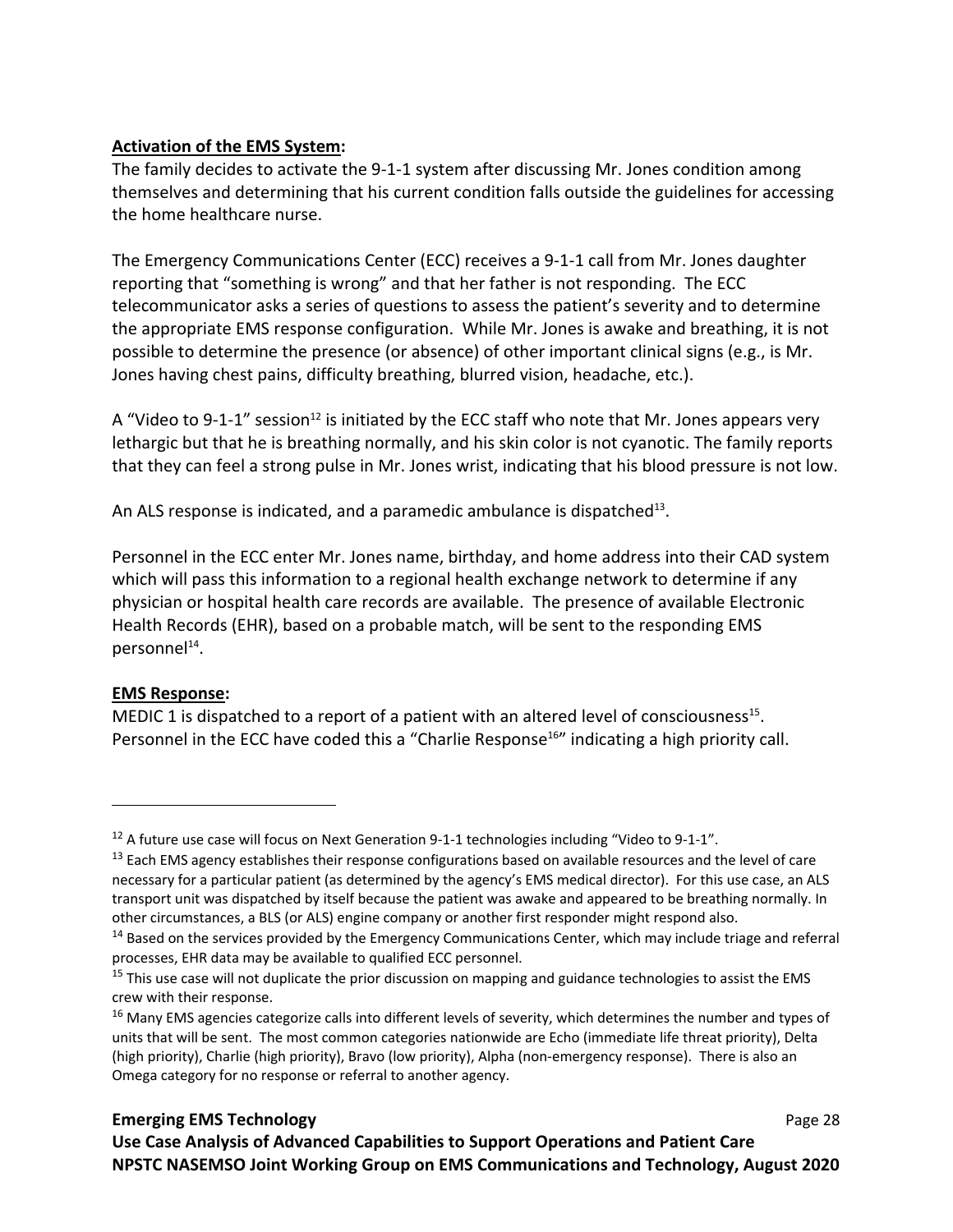Enroute to the call, MEDIC 1 personnel use their onboard Mobile Data Computer (MDC) to view the text information entered by the ECC personnel, including a description of Mr. Jones current problem and an overview of his medical history (as provided by the family). MEDIC 1's MDC notes the availability of a clickable link that will access a 10 second video clip captured during the 9‐1‐1 call, showing Mr. Jones.

MEDIC 1's MDC indicates that there have been prior EMS responses to this address and the MEDIC 1 crew notes that a Community Paramedicine team has previously responded to treat Mr. Jones.

MEDIC 1's MDC alerts them that a response has been received from the regional health exchange network indicating the availability of EHR records for a patient that matched the information entered by the ECC. The paramedic on MEDIC 1 does a cursory glance at the data to determine what types of information are available.

# *Working Group Discussion:*

- *An "Emergency Health Record" standard has been created and each EHR provider should make this overview record available. It was specifically developed for EMS use and includes current medications, allergies, current health status. It is designed as a quick read report.*
- *Data should be pushed to the device that is used by EMS for their electronic patient care record (ePCR), to auto‐populate information. Voice to Text should also be available to facilitate data entry, as well as Text to Voice allowing the system to read critical information to the crew when necessary.*
- *In this use case, there wouldn't be time to review the patient record, since the EMS response to Mr. Jones' home would only take approximately six minutes and the paramedic should be assisting the driver of MEDIC 1 as they navigate in an emergency mode to the scene. MEDIC 1 personnel will need to verify that the patient they are treating is the same patient that was matched to the available EHR records.*

# **Patient Care and Scene Management:**

MEDIC 1 arrives on scene and assesses Mr. Jones, while interviewing the family to better understand the characteristics of his normal cognitive state. MEDIC 1 personnel also confirm that Mr. Jones identity matches the electronic health records in the network portal.

The home monitoring devices, which collect vital signs and blood glucose information on Mr. Jones, allow the EMS personnel to view the last 72 hours of data.

MEDIC 1 contacts the online medical control physician and presents their case and their recommended treatment plan, which includes IV dextrose. The physician requests a telemedicine video session to better understand Mr. Jones current cognitive state and requests that the crew recontact him after administration of the dextrose.

# **Emerging EMS Technology**  Page 29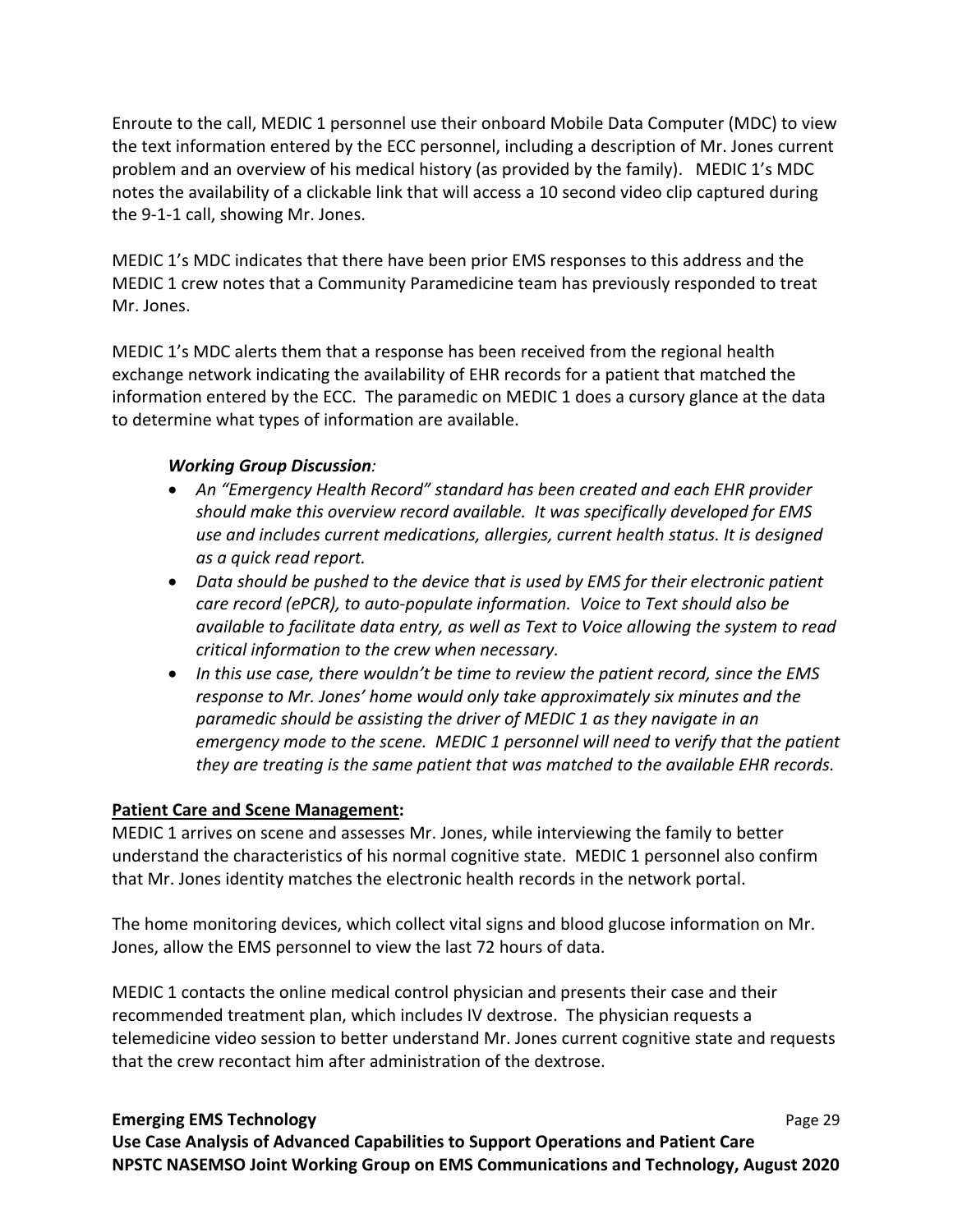Following treatment, MEDIC 1 personnel recheck Mr. Jones vital signs, blood glucose level, and his cognitive state. While his blood sugar level is now in the normal range, his cognitive state has only improved slightly. A follow up telemedicine video session is conducted with the medical control physician to discuss Mr. Jones' condition and the appropriate next steps for his care. Everyone agrees that a more comprehensive assessment is needed and that a Community Paramedicine unit should respond. Mr. Jones condition is currently stable and a lengthy EMS transport to a distant hospital is not yet indicated.

MEDIC 1 requests a non‐emergency response from a Community Paramedicine unit. The ECC advises that unit MIHC-1<sup>17</sup> is currently available, and their ETA should be approximately 20 minutes. The Medical Control physician transfers their notes, vital signs telemetry, and video session data to the Community Paramedicine Medical Control Center (CPMCC), where it will be available to the online physician supporting those units.

MEDIC 1 calls MIHC-1 by phone and provides a detailed briefing on Mr. Jones condition. Data collected by MEDIC 1, including the EMS Patient Care Record and vital signs telemetry, is transferred to MIHC‐1's systems. The MIHC crew is also able to review Mr. Jones Electronic Health Care records, including prior physician visits and documentation on Mr. Jones baseline cognitive state.

MIHC‐1 arrives on scene and the MEDIC 1 team then completes their handoff of the patient to them. MEDIC 1 returns to service for emergency calls.

The MIHC crew completes their review of the EHR data, including a review of Mr. Jones most recent blood work and 12 lead EKG. They also review the notes from the last Community Paramedicine response to Mr. Jones, which occurred two weeks ago. They then contact the Community Paramedicine Medical Control Center (CPMCC) to speak with a physician and discuss Mr. Jones' case. The CPMCC physician accesses Mr. Jones prior medical records and views the vital signs telemetry collected by MEDIC 1 and MIHC1. The MIHC‐1 team draws blood and conducts Point of Care (POC) testing. The results of the POC analysis are viewed by the MIHC‐1 team and are also transmitted to the CPMCC physician for interpretation. Information from Mr. Jones Complete Blood Count (CBC) and Liver Function Tests (LFT) indicate that the home dialysis treatment may not be working as efficiently as necessary. Mr. Jones blood levels in several categories are elevated beyond what is noted in his regular baseline testing. Over the course of the past hour, Mr. Jones cognitive state has slowly continued to improve and is almost back to a normal level.

A telemedicine video session is initiated allowing the CPMCC physician to interact with Mr. Jones and his family. A discussion ensues over various treatment options and the risks and

### **Emerging EMS Technology**  Page 30

<sup>&</sup>lt;sup>17</sup> Mobile Integrated Health Care (MIHC)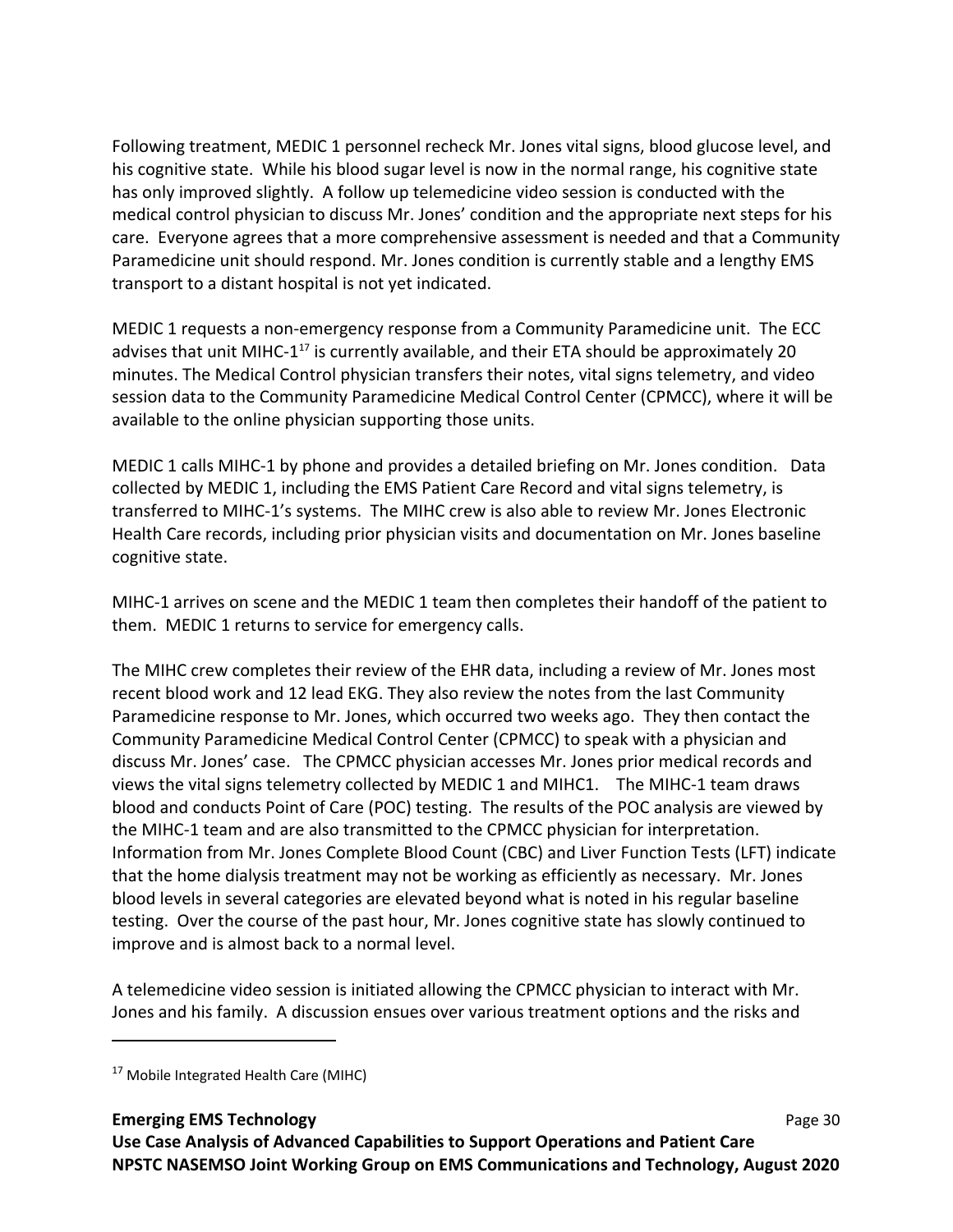benefits associated with each course of action. A decision is made that transport to a hospital is not necessary. The home health care agency will be contacted to have a nurse stop by later this evening to validate Mr. Jones' medications and a technician will stop by to assess Mr. Jones home dialysis equipment. The family is encouraged to call 9‐1‐1 if they detect anything of extreme concern. They may also reach out to the CP/MIHC program center, the home health agency or the patient's physician. Interactions with any of these entities results in data sharing and collaboration.

The MICH‐1 team then contacts Mr. Jones' home healthcare agency and asks for his assigned nurse to contact them. They also confirm that their patient care data has uploaded to the regional data sharing network and is available for review by the home health care team. When Mr. Jones' nurse returns their call<sup>18</sup>, they will discuss today's incident and the treatment plan.

# *Working Group Discussion:*

- *Patient trend data from home health care systems may be valuable in better understanding the patient's condition and should be available from home monitoring devices to EMS.*
- *Portable ultrasound technology would be useful in this case to help identify an appropriate vein for IV access.*
- *The patients' family will have interacted with the patient's physician, the home health care nurse, EMS, and the Community Paramedicine team. There needs to be clear cut instructions to the family on when they should contact each provider, based on the situation.*
- *There is a need for automatic and real time data sharing between all the various entities that were involved in Mr. Jones' care.*

# **Transport:**

Mr. Jones is not transported and is able to remain at home.

# **Data Management:**

Patient care data entered by each provider and patient telemetry aggregated from various devices is all available through one of several online databases<sup>19</sup>.

There is the ability to transfer data seamlessly between different providers, even if they are using different application software. Information will flow from, and between, the following places in this use case:

 $18$  The designated home health care nurse may return the call after MIHC-1 has left the scene.

 $19$  EMS incident reports may be available in one database and hospital and clinician data may be stored in a separate database. However, it is envisioned that a single inquiry can be made to determine if records exist in either database.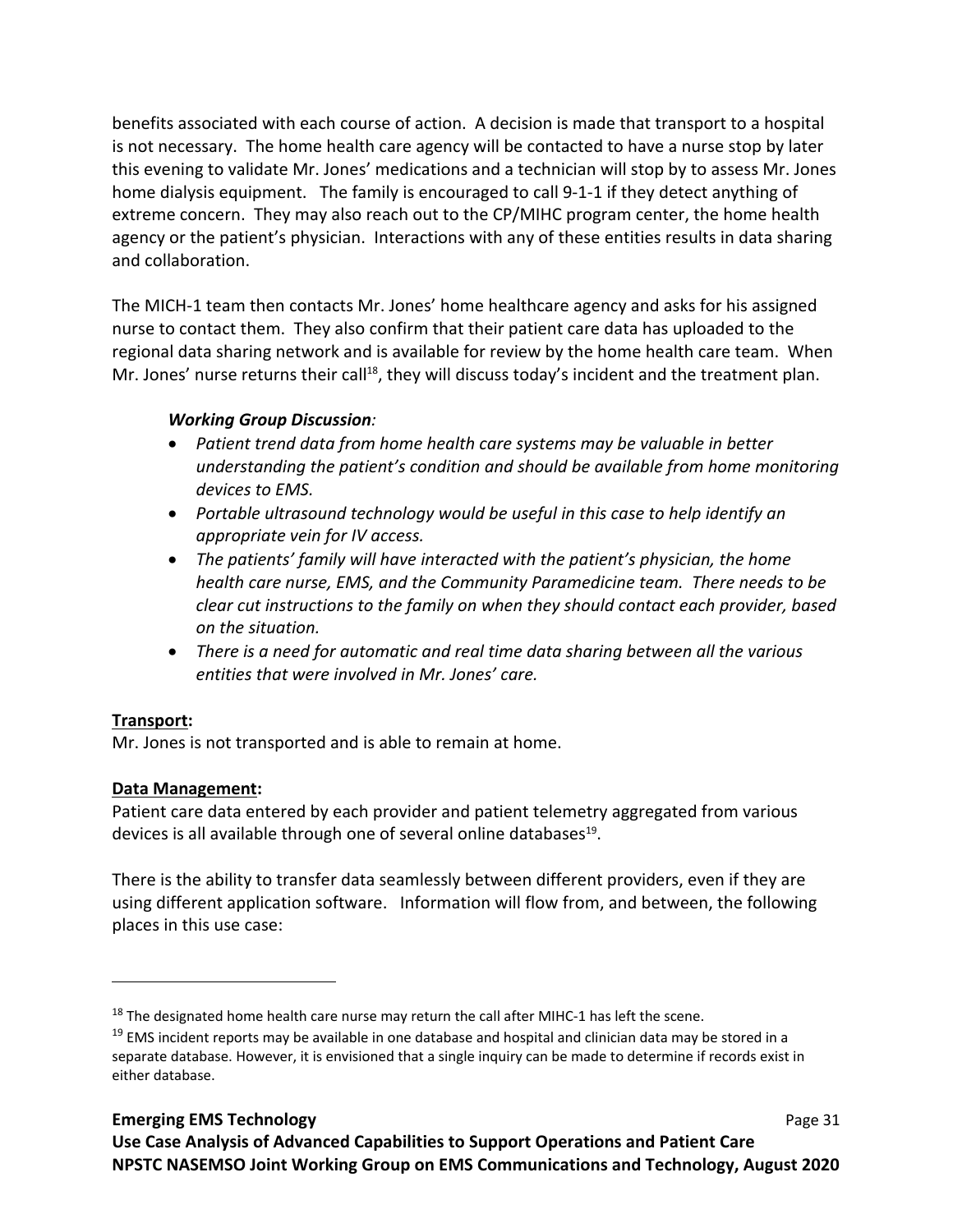- 1. Emergency Communications Center (text, video)
- 2. MEDIC 1 (PCR, patient telemetry, video)
- 3. MICH‐1 (PCR, patient telemetry, video)
- 4. EMS Online Medical Control Physician
- 5. CPMCC Online Medical Control Physician
- 6. Prior EMS Responses (one or more agency CAD systems)
- 7. Prior EHR Responses (hospitals, physician office)
- 8. Home Health Care Agency clinical staff

The presence of new data indicating an emergency response to Mr. Jones will generate a proactive notification to his primary care physician and his home health care provider.

# *Working Group Discussion:*

- *Data management will need to address the unique components of EMS billing in these circumstances.* 
	- o *Under the ET3 program, the EMS service must generate an ALS level charge to CMS, equivalent to an ALS transport charge to the ED. The Telehealth interaction between EMS Medical Control and MEDIC1 is not billable. You cannot have two billings for the same patient episode. The CPMCC provider interaction with MICH1 is charged to CMS to the operator of the telehealth session as a CMS telehealth provider.*
	- o *These charges were not previously possible under existing CMS reimbursement for EMS. For each call, you can only generate one treatment in place bill and one telehealth consultation/treatment bill. Even though we had two telehealth sessions, only one can be billed. The EMS medical director who did the original consultation does not bill; this is a part of their normal medical direction.*
- *Patients' Primary Care Physician (PCP) and anyone tagged as an alert recipient would be informed of this event. High priority alerts should be more prominent (vs. getting lost in the office email inbox).*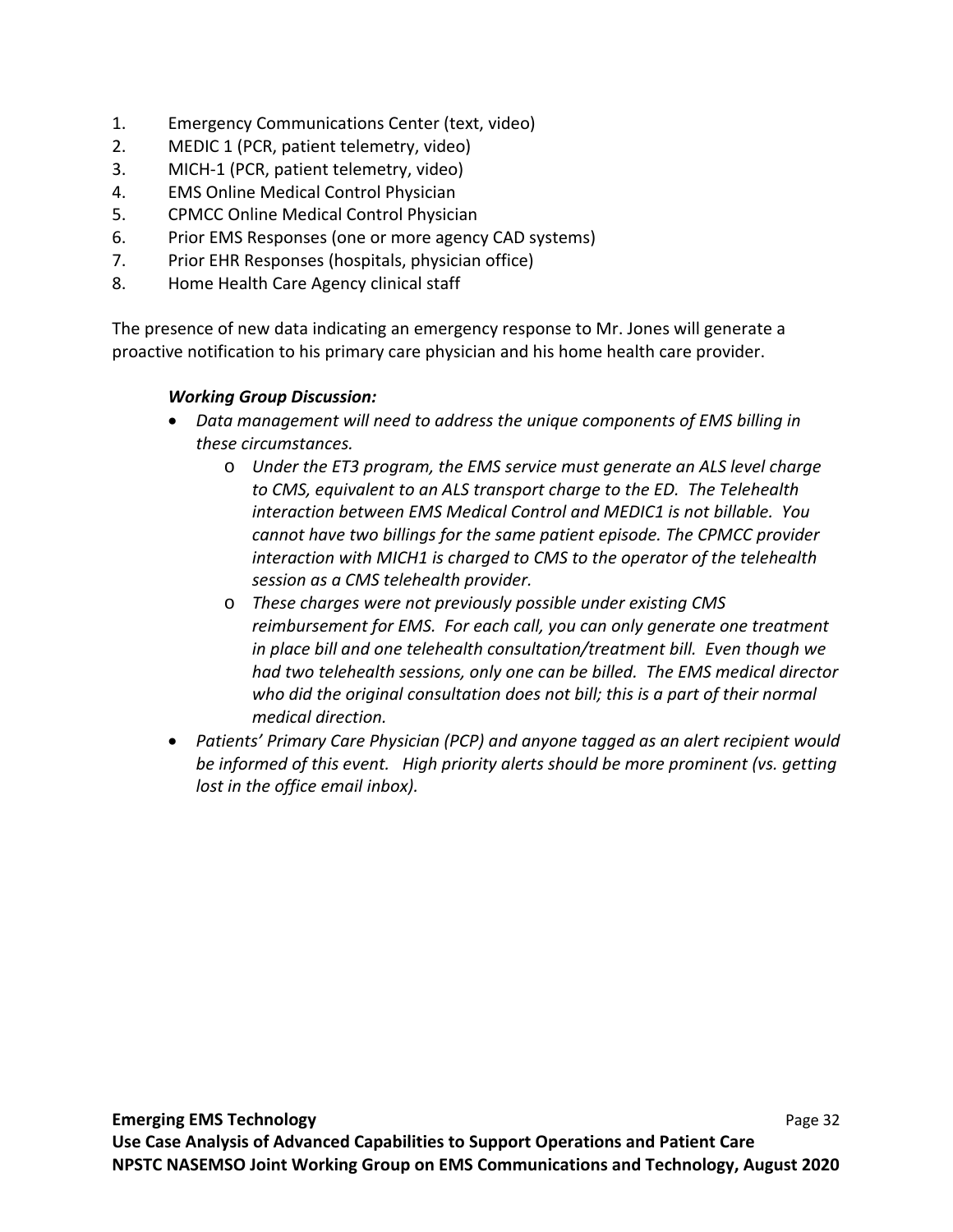# 5.0 IMPLICATIONS FOR RURAL EMS AGENCIES

Prior use cases can be examined to identify issues unique to rural EMS response. A prior EMS Working Group report, "*The FirstNet and Public Safety Broadband Data, Implications for Rural EMS Organizations*" provided a comprehensive review of these issues.

| <b>Attribute</b>                  | <b>Rural, Frontier</b>      | Suburban                 | <b>Urban</b>              |
|-----------------------------------|-----------------------------|--------------------------|---------------------------|
| <b>TIME</b>                       |                             |                          |                           |
| <b>Reaction Time</b>              | Delayed due to              | Short due to presence    | Short due to large        |
| (From Incident to                 | absence of a passerby       | of bystanders and        | number of persons in      |
| Discovery)                        | or neighbor noticing        | others who are nearby    | the area of the           |
|                                   | the emergency               | the incident.            | emergency and use of      |
|                                   | incident.                   |                          | cell phones.              |
| <b>Response Time<sup>18</sup></b> | Extended/Delayed due        | <b>Short to Medium</b>   | Short based on            |
| (From Station to Scene)           | to road conditions,         | based on availability of | number of units and       |
|                                   | dispersed personnel,        | more units and           | stations in a dense       |
|                                   | and incident travel         | personnel and a more     | geography. Typical 4-     |
|                                   | distances. Typical 30-      | dense operating          | 50 minutes. <sup>20</sup> |
|                                   | 120 minutes. <sup>19</sup>  | geography.               |                           |
| <b>Transport Times</b>            | $30-60+$ minutes            | 15-30 minutes            | 3-15 minutes              |
| (From Scene to Facility)          |                             |                          |                           |
|                                   |                             |                          |                           |
| <b>RESOURCES</b>                  |                             |                          |                           |
| <b>Patient Access</b>             | Roadway, aircraft,          | Roadway, aircraft        | Roadway, aircraft         |
|                                   | boat, ATV                   |                          |                           |
| <b>EMS Responders -</b>           | EMR, EMT, AEMT,             | EMR, EMT, paramedics     | <b>EMT, paramedics</b>    |
| <b>Training/Credentials</b>       | some paramedics but         |                          |                           |
|                                   | not in all areas            |                          |                           |
| <b>EMS Responders -</b>           | $1 - 4$                     | $2 - 6$                  | $2 - 6$                   |
| <b>Available on Scene</b>         |                             |                          |                           |
| <b>EMS Responder Type</b>         | <b>Primarily Volunteer,</b> | <b>Primarily Career</b>  | <b>Primarily Career</b>   |
|                                   | On-Call, Career             |                          |                           |
| <b>Availability of Training</b>   | Low to medium               | Medium to high           | High                      |
| <b>Courses and Programs</b>       |                             |                          |                           |
|                                   |                             |                          |                           |
| <b>Access to new</b>              | Poor to medium              | Medium to high           | Medium to high            |
| <b>Technology and</b>             |                             |                          |                           |
| <b>Equipment</b>                  |                             |                          |                           |
| <b>Communications</b>             | Poor to medium              | Medium to high           | Medium to high            |
| <b>Systems Performance</b>        |                             |                          |                           |
| (EMS to dispatcher,               |                             |                          |                           |
| <b>FMS</b> to hospitall           |                             |                          |                           |

#### Time, Resource, Incident Analysis Comparison Table of Rural versus Urban and Suburban EMS Services

Technology solutions can provide significant assistance to support rural EMS response, yet rural agencies are the least likely to be able to afford hardware and software systems. The

### **Emerging EMS Technology Page 33**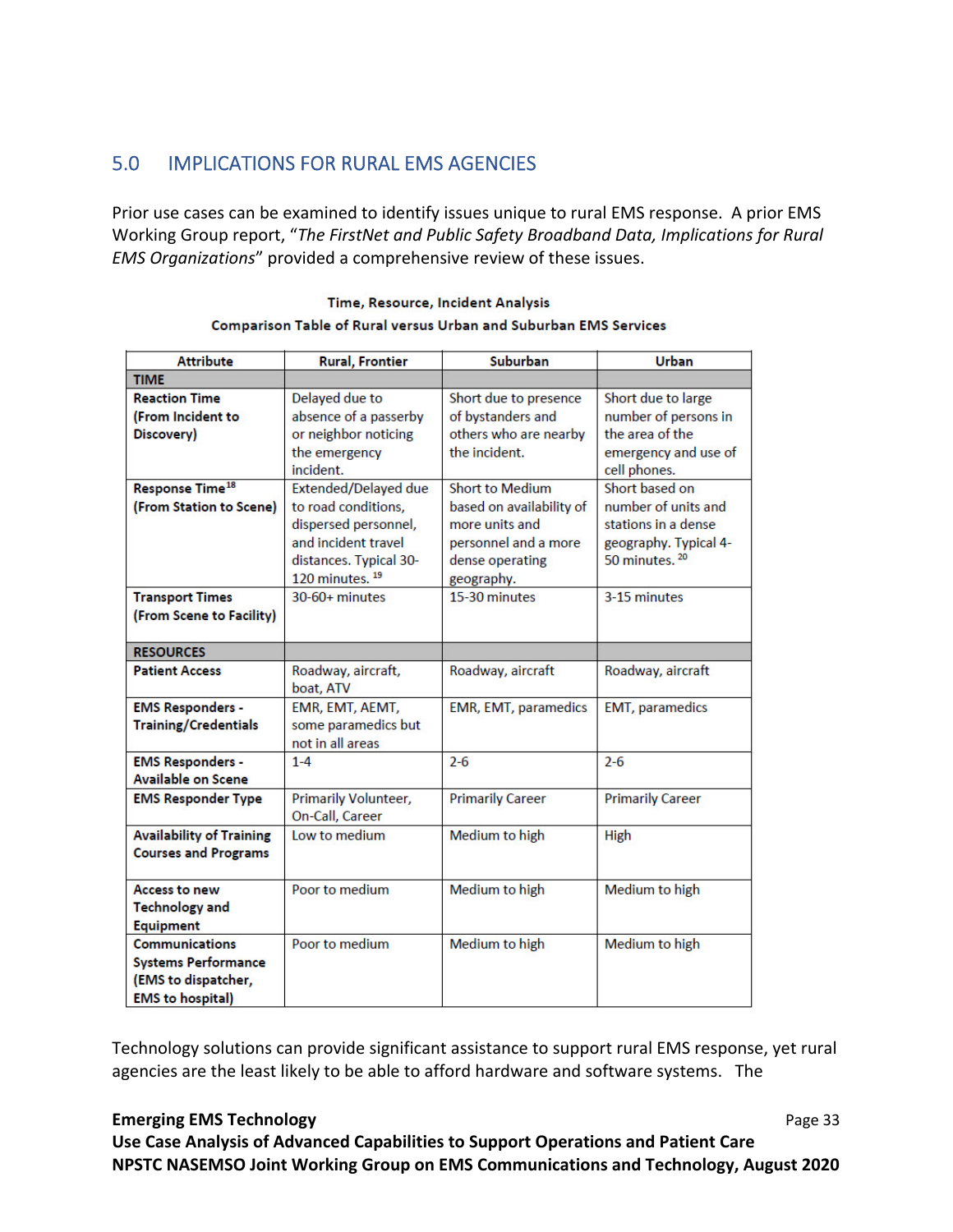community paramedicine use case identifies the same attributes that would be relevant in a rural response.

In summary, the working group identified that all the technology solutions identified were applicable to rural EMS response. However, it was noted that rural EMS agencies rely more heavily on volunteer staffing and likely need technology solutions which are easy to use. Personnel in these areas experience low call volumes and do not have access to recurring training in most instances.

The working group felt that UASs would have more utility in rural areas and could support delivery of drugs and blood (via a centralized supply system). There are also advantages to having autonomous vehicles that can help sustain volunteer operations with minimal staffing.

Technology can provide "just in time" refresher training that could be viewed during the longer response time that is seen in rural areas. It was noted that many volunteer personnel operate in their own vehicle and are single operator units (which would preclude access to the training data).

Augmented Reality (AR) might also be helpful in rural areas to help guide specific interventions. A medical control physician could "paint a line" on the ultrasound screen to identify the preferred location for line placement.

Point of Care testing, as used by Community Paramedicine teams, may be expanded in rural areas to provide additional analysis. In rural areas, it is especially important to determine whether a patient needs to be transported 100 miles to the hospital (or can they remain in their home and be seen by a home health care nurse later).

Placement of specialty care units in rural areas would be helpful to provide mobile radiology, including mobile CT scans.

Health insurance providers are now encouraging patients to purchase special technology devices that augment a virtual patient care visit via your laptop or tablet. This includes an otoscope, stethoscope, and other modules that allow data to be transferred to the physician.

The Voice Activated EMS Assistant, being developed by the University of Virginia, would be especially useful in a rural setting and could provide important information on protocol compliance, drug dosing, etc. While not ideal, a virtual assistant might compensate for lack of recurring training on advanced skills.

Analytics are also needed to help ingest large amounts of data and helping communications center personnel with decisions on response. Patient crash data is important in rural areas due to a variety of factors, including high speed roadways, long response times and delays in

#### **Emerging EMS Technology**  Page 34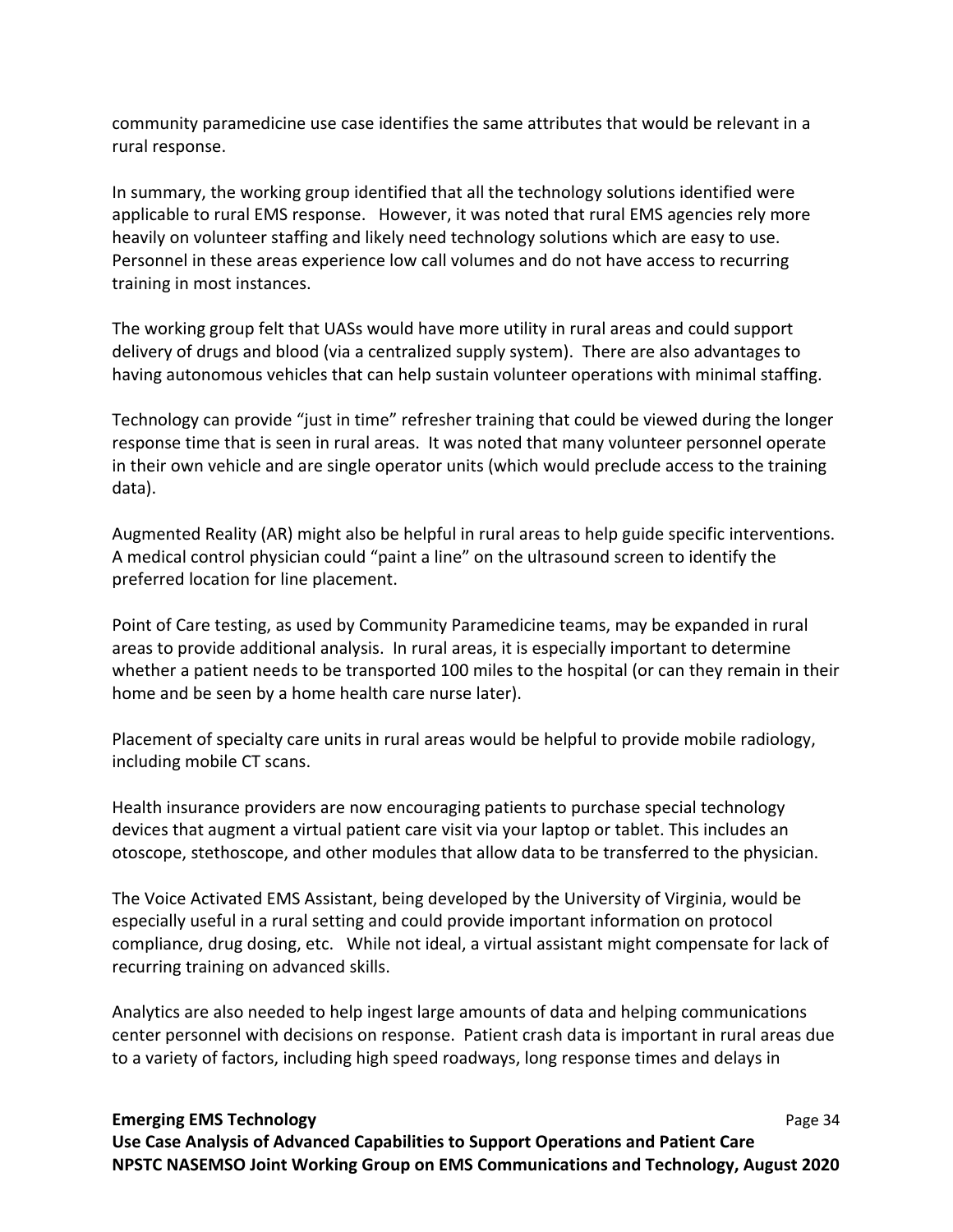detection of the crash. Analytics could review a stream of crash data and recommend specific response patterns. Analytics can also help with analysis of video and sensor data arriving in rural communications centers.

Technology, and the data it is producing (or receiving) also creates issues for rural agencies regarding data storage, retention, and management. Sharing of data between systems (e.g. the communications center to the EMS unit application to the Hospital ED software), requires design of expensive interfaces between the various vendors. Many solutions provide for cloud storage, but most agencies want to download images, log files, and other data to their local systems. This is an issue relatively unique to EMS, in which data generated by the communications center needs to be shared with responding units (which have their own software) and with the receiving hospital (which has its own software). Patient data needs to be seamlessly shared across the various domains. Rural agencies may be transporting to distant hospitals which all may use different software solutions, requiring multiple interfaces. In rural areas, this may be cost prohibitive.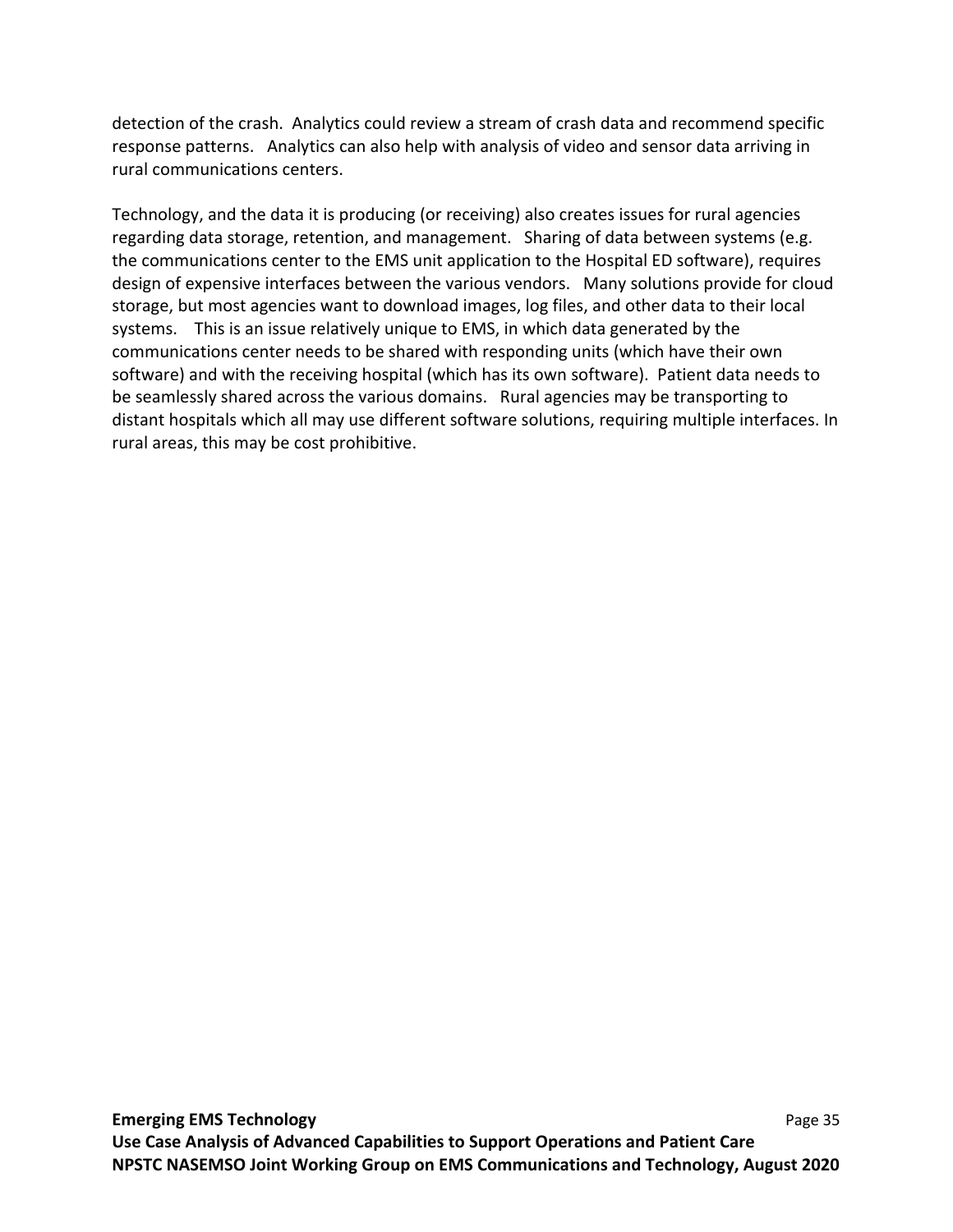# 6.0 SUMMARY OF FINDINGS:

### General Findings:

 Rural areas have unique needs that would benefit from access to additional technology, but funding, training, and staffing barriers stand in the way of adoption.

### Detection of Medical Emergency:

- Automatic detection of EMS emergencies via sensors will increase as this technology matures.
- Next Generation 9-1-1 will allow video access to the patient, opening an entire new paradigm in clinical assessment even prior to EMS dispatch.
- Integration between different consumer, health care and public safety networks and devices will be essential to assure real time alerting in life threatening situations.
- Sensor alerts must be reliable and actionable, including sufficient and accurate information from which to generate an EMS response.

### Activation of the EMS System:

- EMS communications centers will need new technology solutions to receive data alerts and to manage new methods of interacting with 9‐1‐1 callers (including video chat and text to 9‐1‐1). This will include interfaces and modifications to existing Computer Assisted Dispatch (CAD) systems.
- This includes healthcare data and biomedical telemetry alerts flowing from a patient device to the ECC and on to responding EMS units and then to the receiving hospital.

### EMS Response:

- UAS may play a pivotal role in the delivery of AED's, medical supplies, and MCI supplies to incident scenes.
- Enhanced mapping and routing solutions, unique to the public safety environment are needed. This includes both street directions and building access and floor plan data.

# Patient Care and Scene Management:

- Data aggregation of information from remote health care databases will enhance on scene patient care.
- Voice Activated EMS Assistants can support creation of the EMS patient care report, provide guidance on medication dosages, and assist with treatment protocol compliance. These devices can also automate the collection of patient health data and patient medical telemetry from other networks and devices.

### Transport:

### **Emerging EMS Technology 1999 CMS Page 36 Use Case Analysis of Advanced Capabilities to Support Operations and Patient Care NPSTC NASEMSO Joint Working Group on EMS Communications and Technology, August 2020**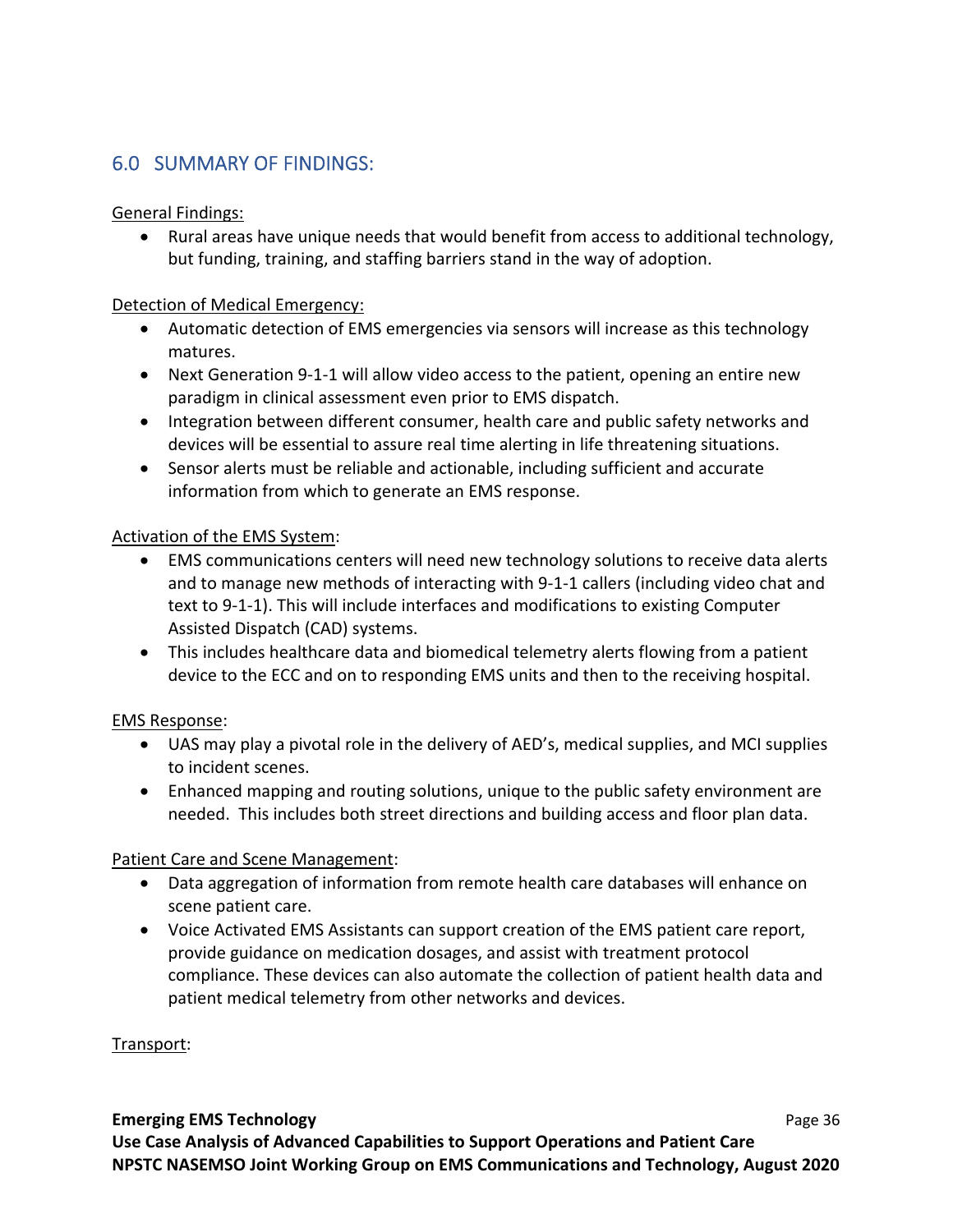- AI assisted patient destination decisions can enhance delivery of patient care and optimize EMS resource availability.
- Emergency Departments would benefit from real time data dashboards showing inbound EMS units, with display of patient severity, vital sign alerts and ETAs.
- Emergency Departments do not want to manage multiple technology platforms in order to communicate with all EMS agencies in their region and EMS agencies benefit from adoption of the same technology platform or one that is fully interoperable with that used by agencies that they work with.
- More study is needed to determine what EMS patient care data and telemetry should be transmitted to the Emergency Department, to determine who the actual custodian is for the data, and to determine which data enters the Emergency Department patient record.

# Data Management:

- Data aggregation is a critical element to allow for the summarization and display of information that is needed at particular points in the EMS response and patient care timeline.
- Network service (including hardline and wireless) must be robust to support end to end rapid transfer of data. Prioritized data should maintain its relative network priority as it traverses from the field (via wireless service) through other networks (including public safety agency systems) to the final destination (e.g. hospital emergency department).
- The standardization of data streams and full data interoperability is a necessary step before patient data can be fully optimized and shared in the prehospital environment.
- There are multiple governance, technology, implementation, and cyber‐security issues to be managed as new technology is implemented and as more data is collected.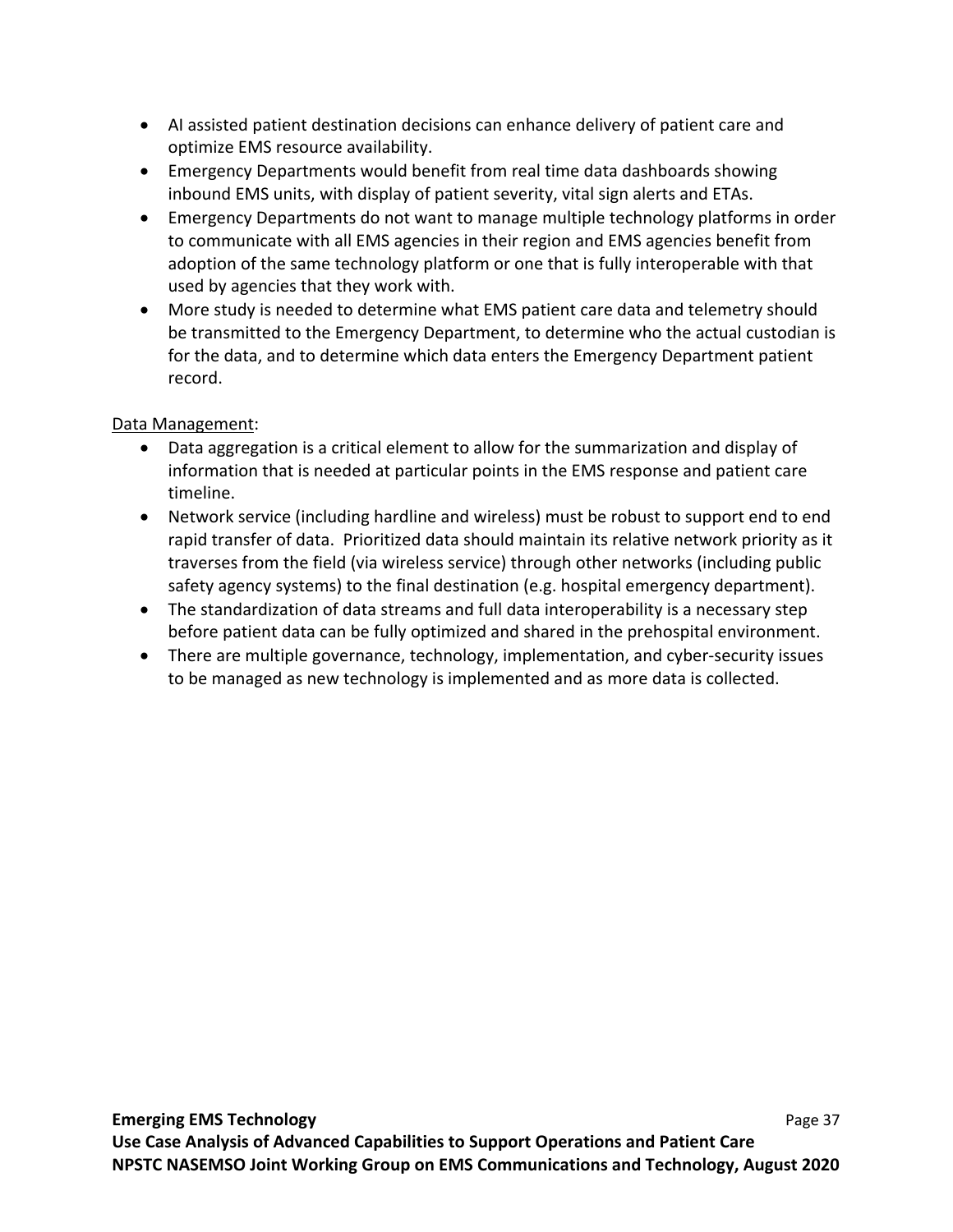# 7.0 RECOMMENDATIONS:

1. There is a need for ongoing collaboration between EMS agencies and industry in order to ensure that new technology solutions are designed for mission critical response and patient care.

Like the communities they serve, EMS agencies are unique, and each service has different operational advantages and constraints. Technology solutions must adapt and scale to support small rural providers as well as large urban systems. The EMS mission is complex and requires specialized attention from the technology industry. Devices and applications designed for law enforcement and fire rescue may not be suitable for EMS.

2. There is a need for ongoing regional collaboration between EMS agencies and all stakeholders who are involved in EMS response.

This includes hospitals, ECCs, fire rescue, law enforcement and other first responder organizations. Policies, procedures, and procurement decisions should be discussed to prevent each agency from adopting a different technology to provide the same service. Data interoperability among disparate systems is also critical to allow seamless sharing of incident data and patient care information between all providers of both prehospital and emergency department care.

3. While technology will enable the transfer of large amounts of data to EMS personnel at the patient's bedside, further analysis is needed to identify specific elements that are of value.

The FirstNet network will allow large volumes of data to be transferred to first responders. New technology solutions create vast troves of data, including digital maps, images and video, and databases filled with incident and tactical information. FirstNet will also allow field personnel to transmit data from the incident scene to the communications center, emergency department and medical control physicians. Further study is needed to determine exactly what segments of the "information superhighway" are necessary to support clinical decision making and situational awareness. If an EMS unit is transporting a critically ill patient, should they continuously stream the patient's vital signs and EKG telemetry to the Emergency Department? Should they only transmit this data once or should this data only be transmitted when an alarm threshold is reached? While it is technologically easier to transmit all available data and let the end user figure it out, that approach has been proven to be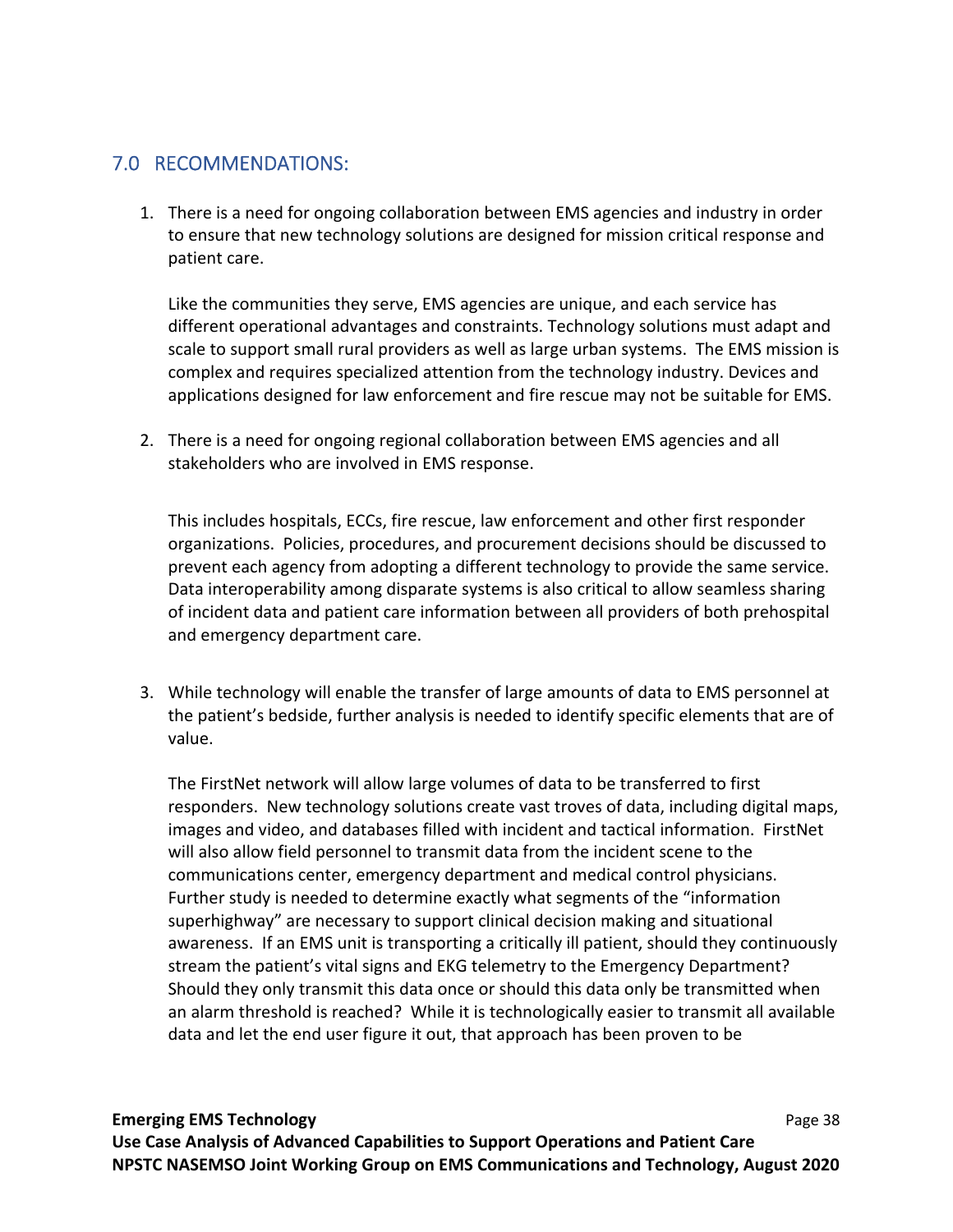unacceptable.

4. EMS agencies need to collaborate with hospital emergency departments and similar entities to examine how patient and incident data flows from the scene to the Emergency Communications Center and on to EMS responders and then to hospitals. There is a need to address what data should be shared, when should it be shared, how it is stored and who is the custodian.

Incident information and patient telemetry get bundled as it moves through each element in the response chain. This can be viewed as a shopping cart that is continuously filled with more and more pieces of data. All stakeholders in the emergency care continuum should be involved in the decisions regarding what data is collected, how long it is stored, who is it shared with, what other entities downstream view and/or collect the data, and what entity is the official custodian of the records. These discussions should also examine what pieces of EMS data are necessary for early decision making (e.g., a trauma patient's vital signs trend over the past 20 minutes) vs. what pieces of information should be stored by the emergency department in their electronic records systems (e.g. the trauma patient's lowest or last set of vital signs at time of arrival).

5. EMS agencies should be cautious as they adopt new technology solutions and fully understand all aspects of purchasing, installing and managing those systems.

Public safety technology solutions are now readily available, thanks in part to the activation of the FirstNet high speed public safety broadband network. EMS agencies are embracing many of the new solutions which promise to enhance their operational and clinical performance. Public safety agencies should exercise caution during these early years in the digital "wild west" to ensure that the proposed application or service will meet their unique operational needs. Care must also be paid to the need for data sharing and interoperability with other EMS agencies and with receiving hospitals. Many of these decisions are best made on a regional basis.

NPSTC and NASEMSO sincerely thank all members of the Joint Working Group on EMS Communications and Technology for their support in developing this report. The creation of this document would not have been possible without the thoughtful input and collaboration among public safety, industry, and academic representatives.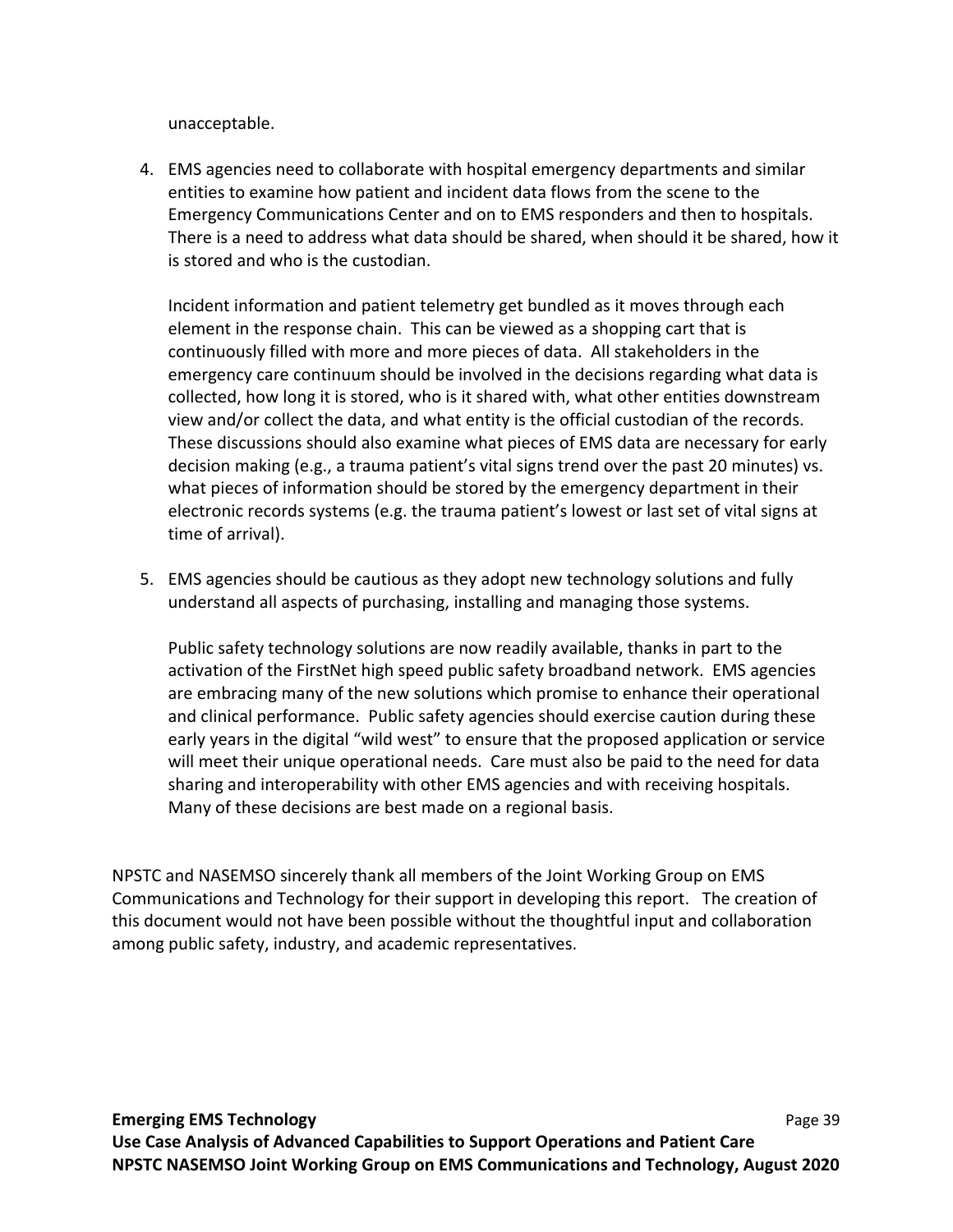# APPENDIX A: Diagram of Sensor Alert Flow

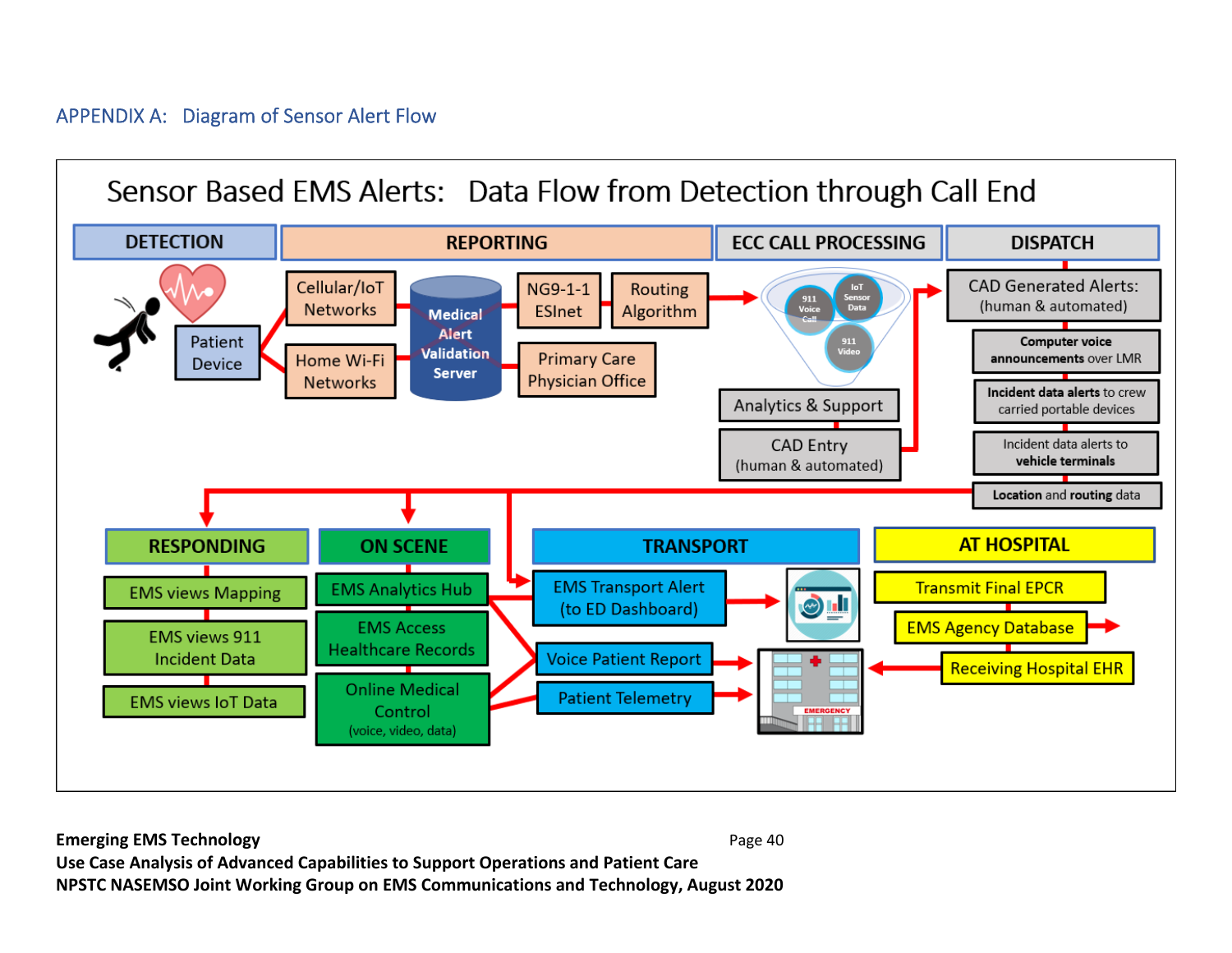While the diagram relates to the scenario in Use Case #1, the illustrations of data flows are common across all the use cases noted in the report. Additional context of the diagram elements is noted below.

# **Detection:**

The patient's medical **sensor device** identifies an emergency event (such as a lethal heart arrythmia, critically low blood oxygen or blood glucose reading). The sensor may be an embedded medical device (e.g., a pacemaker or internal defibrillator) or an external monitoring device.

# **Reporting**

The patient's device accesses an available network  $^{20}$ to transmit a data alert. This may include the patient's **home Wi‐Fi** network, a **cellular carrier network** on a specialized cellular carrier IoT network. Embedded devices may communicate via Blue Tooth or other technologies to the patient's Smart Phone or other hub to access a network connection. The data alert is transmitted to a **Medical Alert Validation Server** which will execute steps to confirm that an emergency actually exists. This may include an automated phone call to the patient for confirmation, secondary analysis of the patient's heart rhythm, or comparison with other available data (e.g., is the patient mobile). Validated alerts are then transmitted to the Next Generation 9‐1‐1 system using the Emergency Services IP Network (**ESInet**). The data alert is then routed to the correct Emergency Communications Center using a **routing algorithm**. The data alert is also sent to the patient's primary care physician notifying them that an incident has occurred. The physician office data alert is not designed to trigger real time notification and response.

# **ECC Call Processing**

Requests for EMS may arrive in the Emergency Communications Center as Voice and Text 9‐1‐1 calls, IoT Sensor Alerts, and 9‐1‐1 Caller Video streams. **Analytics and Support** automation will route the incoming call to the appropriate team in the ECC who is trained for that function (e.g., video 911 calls for EMS may be managed by a specially trained group). Telecommunicators and other specialists will process the EMS call and enter the incident into the Computer Assisted Dispatch (CAD) system. The Analytics and Support automation will provide real time monitoring of the conversation and may prompt the telecommunicator if it detects a potential problem (e.g., a mismatch between the location the caller provided and the address the telecommunicator entered into CAD or instances in which the telecommunicator missed asking a critical question about the patient's breathing). In some instances, a validated sensor alert may bypass the call taking function in the ECC and go directly to the EMS dispatcher for immediate deployment of units. This may occur in cases of sensor verified cardiac arrest and other time critical emergencies.

# **Dispatch**

The CAD system will process the available data and recommend the agency designated response (based on the severity of the patient's condition and their location). Rapid dispatch would occur with telecommunicator oversight and EMS units are notified by **computer generated voice announcements** over the radio system while **data alerts are sent to portable and in‐vehicle devices**. GIS data is also transmitted which will provide **location and routing information** to expedite travel to the scene. GIS and GPS data may also be used to align traffic signals along each units' route to the scene.

# **Emerging EMS Technology**  Page 41

<sup>&</sup>lt;sup>20</sup> It is recognized that these networks may not be reliable, and the transmission of a critical alert may be delayed or lost.